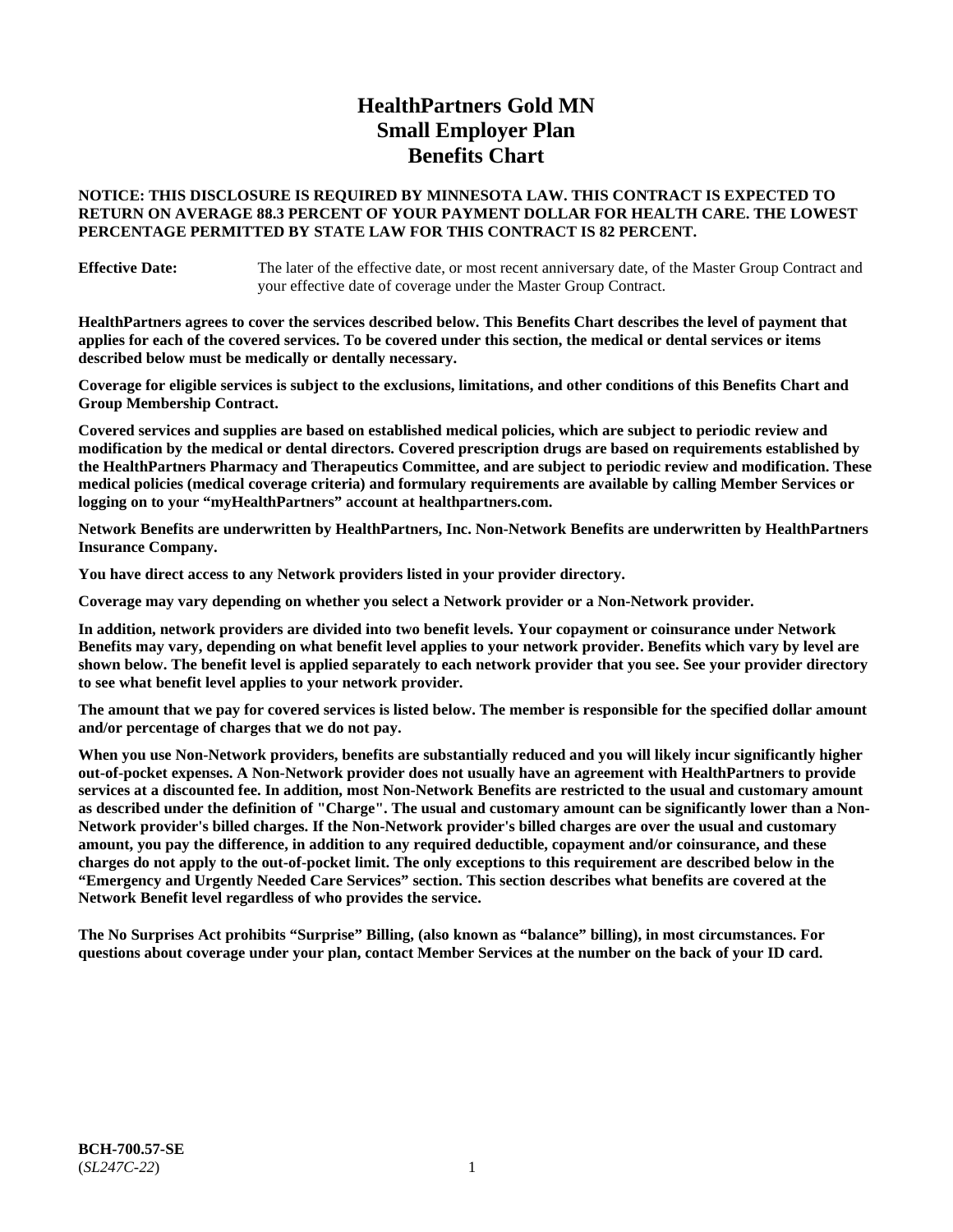# **These definitions apply to this Benefits Chart. They also apply to the Contract.**

| <b>Biosimilar Drugs:</b> | A prescription drug, approved by the Food and Drug Administration (FDA), that the FDA has<br>determined is biosimilar to and interchangeable with a biological brand name drug. Biosimilar<br>drugs are not considered generic drugs and are not covered under the generic drug benefit.                                                                                                                                                                                                                                                                                                                                           |
|--------------------------|------------------------------------------------------------------------------------------------------------------------------------------------------------------------------------------------------------------------------------------------------------------------------------------------------------------------------------------------------------------------------------------------------------------------------------------------------------------------------------------------------------------------------------------------------------------------------------------------------------------------------------|
| <b>Brand Name Drug:</b>  | A prescription drug, approved by the Food and Drug Administration (FDA), that is manufactured,<br>sold, or licensed for sale under a trademark by the pharmaceutical company that originally<br>researched and developed the drug. Brand name drugs have the same active-ingredient formula as<br>the generic version of the drug. However, generic drugs are manufactured and sold by other drug<br>manufacturers and are generally not available until after the patent on the brand name drug has<br>expired. A few brand name drugs may be covered at the generic drug benefit level if this is<br>indicated on the formulary. |
| <b>Calendar Year:</b>    | This is the 12-month period beginning 12:01 A.M. Central Time, on January 1, and ending 12:00<br>A.M. Central Time of the next following December 31.                                                                                                                                                                                                                                                                                                                                                                                                                                                                              |
| <b>Charge:</b>           | For covered services delivered by participating network providers, this is the provider's discounted<br>charge for a given medical/surgical service, procedure or item.                                                                                                                                                                                                                                                                                                                                                                                                                                                            |
|                          | For covered services delivered by non-network providers, a contracted rate may apply if such<br>arrangement is available to HealthPartners.                                                                                                                                                                                                                                                                                                                                                                                                                                                                                        |
|                          | For the Usual and Customary charge for covered services delivered by non-network providers, our<br>payment is calculated using one of the following options to be determined at HealthPartners'<br>discretion: 1) a percentage of the Medicare fee schedule; 2) a comparable schedule if the services<br>is not on the Medicare fee schedule; 3) a commercially reasonable rate for such service.                                                                                                                                                                                                                                  |
|                          | The Usual and Customary Charge is the maximum amount allowed that we consider in the<br>calculation of the payment of charges incurred for certain covered services. You must pay for any<br>charges above the usual and customary charge, and they do not apply to the out-of-pocket limit.                                                                                                                                                                                                                                                                                                                                       |
|                          | A charge is incurred for covered ambulatory medical and surgical services, on the date the service<br>or item is provided. A charge is incurred for covered inpatient services, on the date of admission to<br>a hospital. To be covered, a charge must be incurred on or after the member's effective date and<br>on or before the termination date.                                                                                                                                                                                                                                                                              |
| Copayment/Coinsurance:   | The specified dollar amount, or percentage, of charges incurred for covered services, which we do<br>not pay, but which a member must pay, each time a member receives certain medical services,<br>procedures or items. Our payment for those covered services or items begins after the copayment<br>or coinsurance is satisfied. Covered services or items requiring a copayment or coinsurance are<br>specified in this Benefits Chart.                                                                                                                                                                                        |
|                          | For services provided by a network provider:                                                                                                                                                                                                                                                                                                                                                                                                                                                                                                                                                                                       |
|                          | An amount which is listed as a flat dollar copayment is applied to a network provider's discounted<br>charges for a given service. However, if the network provider's discounted charge for a service or<br>item is less than the flat dollar copayment, you will pay the network provider's discounted charge.<br>An amount which is listed as a percentage of charges or coinsurance is based on the network<br>provider's discounted charges, calculated at the time the claim is processed, which may include an<br>agreed upon fee schedule rate for case rate or withhold arrangements.                                      |
|                          | For services provided by a non-network provider:                                                                                                                                                                                                                                                                                                                                                                                                                                                                                                                                                                                   |
|                          | Any copayment or coinsurance is applied to the lesser of the provider's charges or the usual and<br>customary charge for a service.                                                                                                                                                                                                                                                                                                                                                                                                                                                                                                |
|                          | A copayment or coinsurance is due at the time a service is provided, or when billed by the<br>provider. The copayment or coinsurance applicable for a scheduled visit with a network provider<br>will be collected for each visit, late cancellation and failed appointment. Services may not be<br>withheld for failure to pay a deductible or coinsurance at or prior to the time of service.                                                                                                                                                                                                                                    |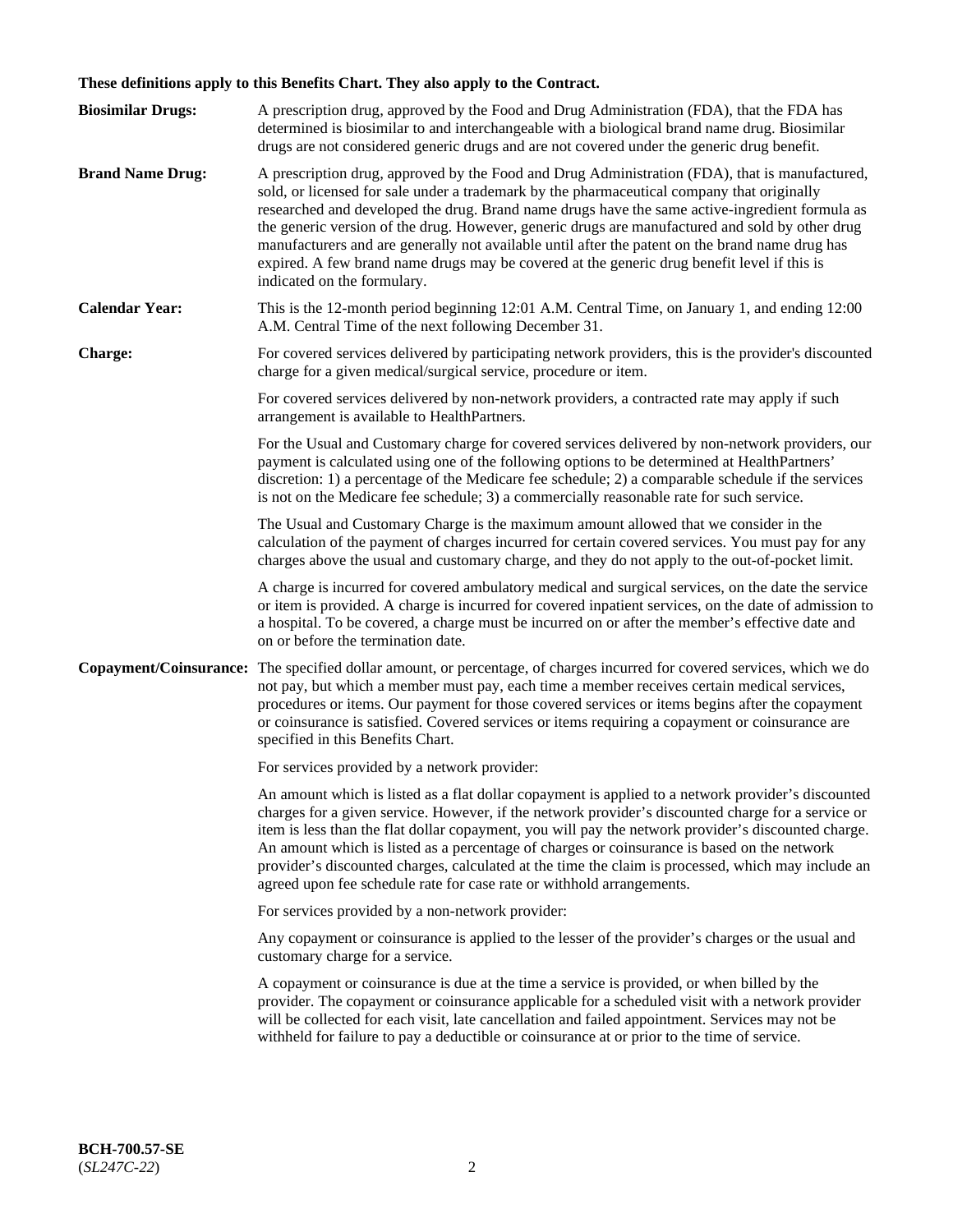| Deductible:                | The specified dollar amount of charges incurred for covered services, which we do not pay, but a<br>member or a family has to pay first in a calendar year. Our payment for those services or items<br>begins after the deductible is satisfied. For network providers, the amount of the charges that apply<br>to the deductible are based on the network provider's discounted charges, calculated at the time<br>the claim is processed, which may include an agreed upon fee schedule rate for case rate or<br>withhold arrangements. For non-network providers, the amount of charges that apply to the<br>deductible are the lesser of the provider's charges or the usual and customary charge for a service.                                                                                                                                                                                                                                                                                                                                                                                                                                                                                                                                             |
|----------------------------|------------------------------------------------------------------------------------------------------------------------------------------------------------------------------------------------------------------------------------------------------------------------------------------------------------------------------------------------------------------------------------------------------------------------------------------------------------------------------------------------------------------------------------------------------------------------------------------------------------------------------------------------------------------------------------------------------------------------------------------------------------------------------------------------------------------------------------------------------------------------------------------------------------------------------------------------------------------------------------------------------------------------------------------------------------------------------------------------------------------------------------------------------------------------------------------------------------------------------------------------------------------|
|                            | Any amounts paid or reimbursed by a third party, including but not limited to: point of service<br>rebates, manufacturer coupons, manufacturer debit cards or other forms of direct reimbursement to<br>a member for a product or service, will not apply toward your deductible, to the extent permitted<br>under state and federal law.                                                                                                                                                                                                                                                                                                                                                                                                                                                                                                                                                                                                                                                                                                                                                                                                                                                                                                                        |
|                            | Your plan has an embedded deductible. This means once a member meets the individual<br>deductible, the plan begins paying benefits for that person. If two or more members of the family<br>meet the family deductible, the plan begins paying benefits for all members of the family,<br>regardless of whether each member has met the individual deductible. However, a member may<br>not contribute more than the individual deductible toward the family deductible.                                                                                                                                                                                                                                                                                                                                                                                                                                                                                                                                                                                                                                                                                                                                                                                         |
|                            | All services are subject to the deductible unless otherwise indicated below in this Benefits Chart.                                                                                                                                                                                                                                                                                                                                                                                                                                                                                                                                                                                                                                                                                                                                                                                                                                                                                                                                                                                                                                                                                                                                                              |
| Formulary:                 | This is a current list, which may be revised from time to time, of formulary prescription drugs,<br>medications, equipment and supplies covered by us as indicated in the Benefits Chart which are<br>covered at the highest benefit level. Some drugs may require prior authorization to be covered as<br>formulary drugs. You may be granted an exception to the formulary that is available to you upon<br>request. These guidelines and procedures include exceptions to the formulary for anti-psychotic<br>prescription drugs prescribed to treat emotional disturbances or mental illness if your health care<br>provider (1) indicates to the dispensing pharmacist, orally or in writing, that the prescription must<br>be dispensed as indicated and (2) certifies in writing to us that the prescribed drug will best treat<br>your condition. Also, you may continue to receive certain non-formulary prescription drugs for<br>diagnosed mental illness or emotional disturbance when our formulary changes or you change<br>health plans for up to one year following the change. We also have written guidelines and<br>procedures for granting formulary exceptions for other drugs that are available to you upon request<br>or on our website. |
|                            | <b>HMO Formulary Exception Process (including antipsychotic drugs).</b> If you are prescribed a<br>drug, we must promptly grant you an exception to our formulary when your health care provider<br>indicates to us that:                                                                                                                                                                                                                                                                                                                                                                                                                                                                                                                                                                                                                                                                                                                                                                                                                                                                                                                                                                                                                                        |
|                            | (1) the formulary drug causes an adverse reaction to the patient;<br>(2) the formulary drug is contraindicated for the patient; or<br>(3) the health care provider demonstrates that the prescription drug must be dispensed as written<br>to provide maximum medical benefit to the patient.                                                                                                                                                                                                                                                                                                                                                                                                                                                                                                                                                                                                                                                                                                                                                                                                                                                                                                                                                                    |
|                            | The formulary, and information on drugs that require authorization, are available by calling<br>Member Services or logging on to your "myHealthPartners" account at healthpartners.com.                                                                                                                                                                                                                                                                                                                                                                                                                                                                                                                                                                                                                                                                                                                                                                                                                                                                                                                                                                                                                                                                          |
|                            | Formulary Changes. The formulary may change throughout the year. If you are affected by a<br>formulary change, you will receive at least 30 days' advanced notice of that change, and you<br>may request a formulary exception.                                                                                                                                                                                                                                                                                                                                                                                                                                                                                                                                                                                                                                                                                                                                                                                                                                                                                                                                                                                                                                  |
| <b>Generic Drug:</b>       | A prescription drug, approved by the Food and Drug Administration (FDA) that the FDA has<br>determined is comparable to a brand name drug product in dosage form, strength, route of<br>administration, quality, intended use and documented bioequivalence. Generally, generic drugs<br>cost less than brand name drugs. Some brand name drugs may be covered at the generic drug<br>benefit level if this is indicated on the formulary.                                                                                                                                                                                                                                                                                                                                                                                                                                                                                                                                                                                                                                                                                                                                                                                                                       |
| <b>Non-Formulary Drug:</b> | This is a prescription drug approved by the Food and Drug Administration (FDA) that is not on<br>the formulary, is medically necessary and is not investigative or otherwise excluded under this<br>Benefits Chart.                                                                                                                                                                                                                                                                                                                                                                                                                                                                                                                                                                                                                                                                                                                                                                                                                                                                                                                                                                                                                                              |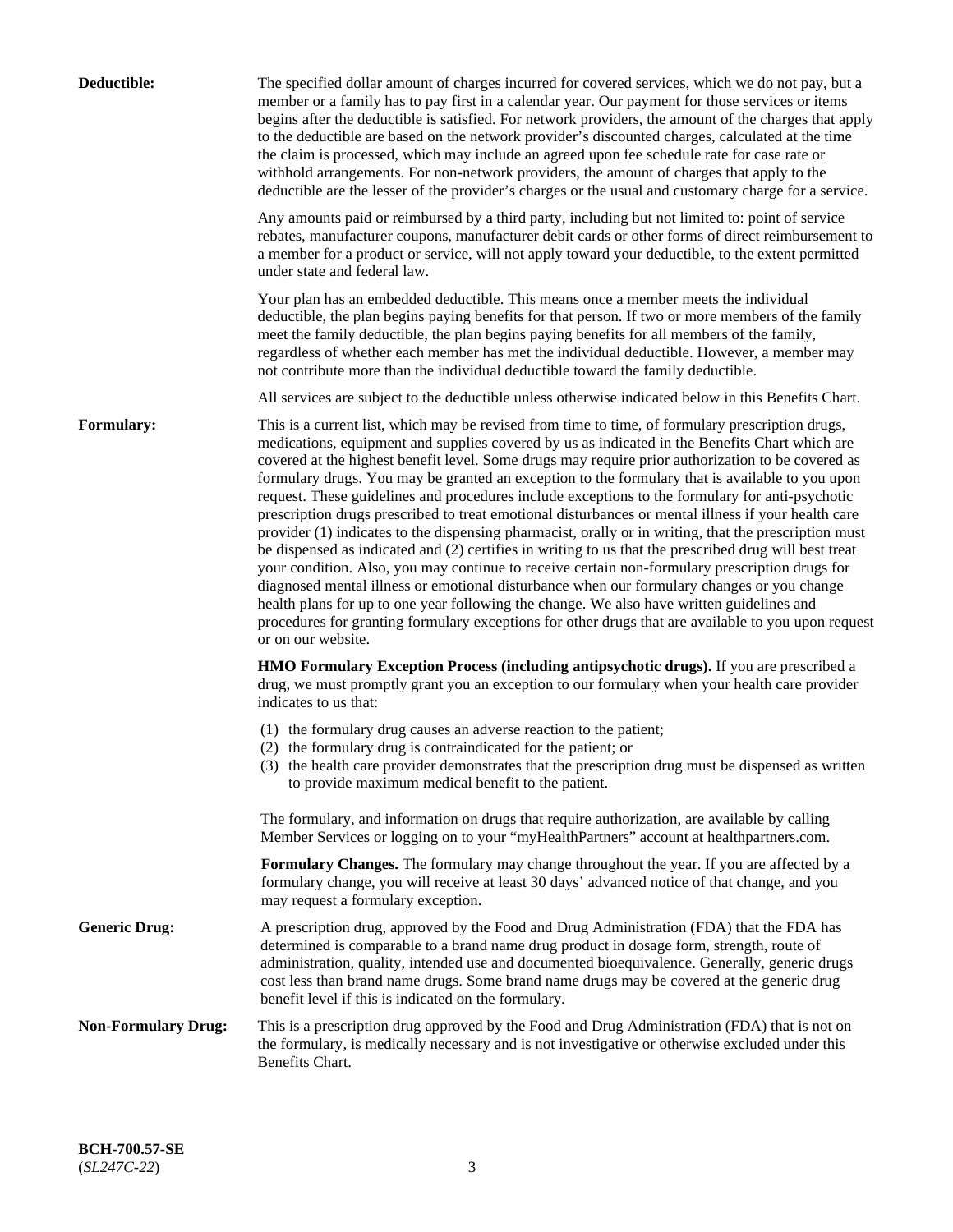| <b>Out-of-Pocket Expenses:</b> | You pay the specified copayments/coinsurance and deductibles applicable for particular services,<br>subject to the out-of-pocket limit described below. These amounts are in addition to the monthly<br>enrollment payments.                                                                                                                                                                                                                                                                                                        |
|--------------------------------|-------------------------------------------------------------------------------------------------------------------------------------------------------------------------------------------------------------------------------------------------------------------------------------------------------------------------------------------------------------------------------------------------------------------------------------------------------------------------------------------------------------------------------------|
| <b>Out-of-Pocket Limit:</b>    | You pay the copayments/coinsurance and deductibles for covered services, to the individual or<br>family out-of-pocket limit. Thereafter we cover 100% of the charges incurred for all other covered<br>services, for the rest of the calendar year. You pay amounts greater than the out-of-pocket limit if<br>you exceed any visit or day limits.                                                                                                                                                                                  |
|                                | Non-Network Benefits above the usual and customary charge (see definition of charge above) do<br>not apply to the out-of-pocket limit.                                                                                                                                                                                                                                                                                                                                                                                              |
|                                | Non-Network benefits for transplant surgery do not apply to the out-of-pocket limit.                                                                                                                                                                                                                                                                                                                                                                                                                                                |
|                                | Any amounts paid or reimbursed by a third party, including but not limited to: point of service<br>rebates, manufacturer coupons, manufacturer debit cards or other forms of direct reimbursement to<br>a member for a product or service, will not apply as an out of pocket expense, to the extent<br>permitted under state and federal law.                                                                                                                                                                                      |
|                                | You are responsible to keep track of the out-of-pocket expenses. Contact our Member Services<br>department for assistance in determining the amount paid by the enrollee for specific eligible<br>services received. Claims for reimbursement under the out-of-pocket limit provisions are subject<br>to the same time limits and provisions described under the "Claims Provisions" section of the<br>Contract.                                                                                                                    |
| <b>Specialty Drug List:</b>    | This is a current list, which may be revised from time to time, of prescription drugs, medications,<br>equipment and supplies, which are typically bio-pharmaceuticals. The purpose of a specialty drug<br>list is to facilitate enhanced monitoring of complex therapies used to treat specific conditions.<br>Specialty drugs are covered by us as indicated in this Benefits Chart. The specialty drug list is<br>available by calling Member Services or logging on to your "myHealthPartners" account at<br>healthpartners.com |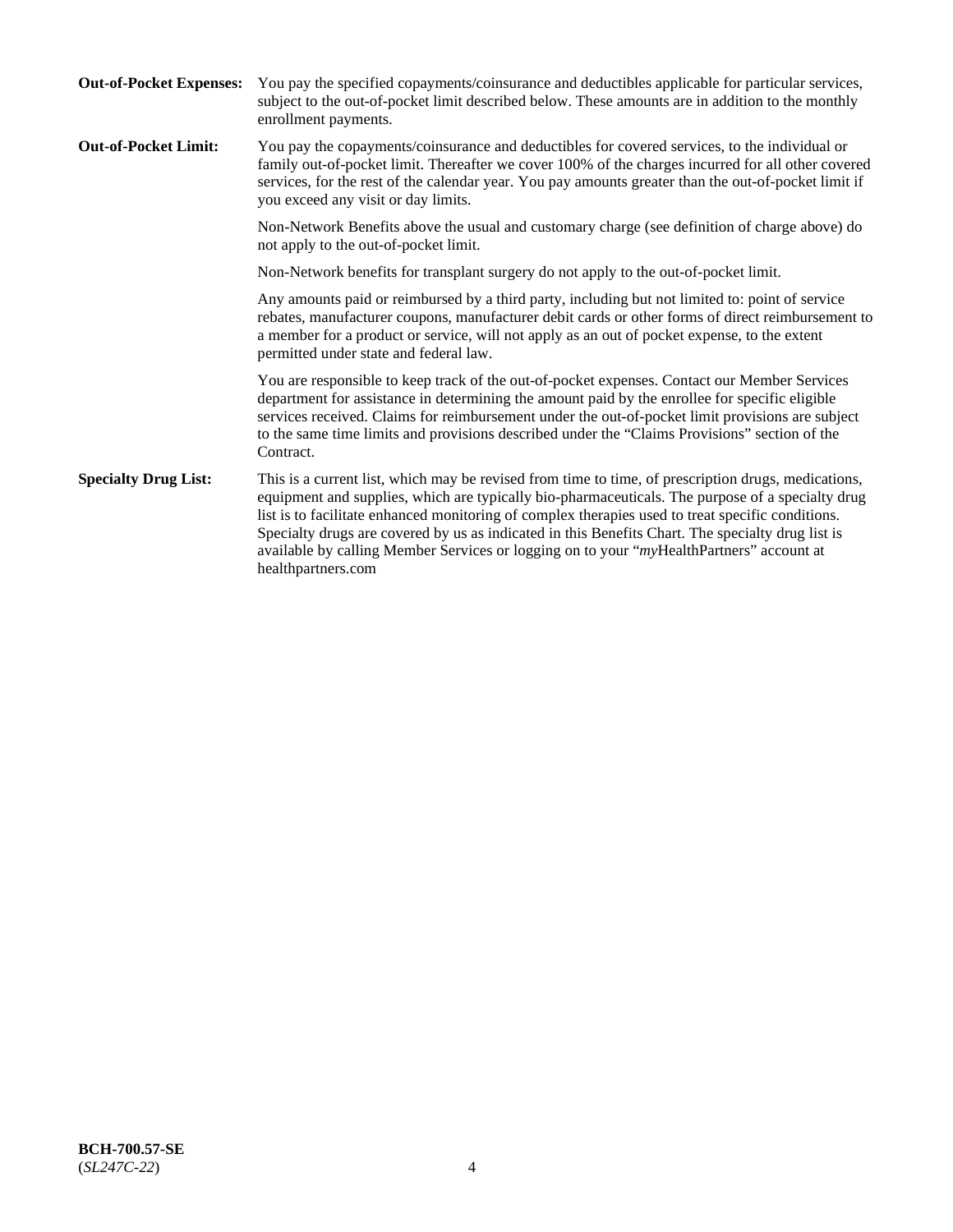# **DEDUCTIBLES AND OUT-OF-POCKET LIMITS**

# **Individual Calendar Year Deductible**

*Select Tier*

| Network Benefits | <b>Non-Network Benefits</b> |
|------------------|-----------------------------|
| \$1,000          | \$10,000                    |

*Standard Tier*

| Network Benefits | <b>Non-Network Benefits</b> |
|------------------|-----------------------------|
| \$3,000          | \$10,000                    |

### **Family Calendar Year Deductible**

*Select Tier*

| Network Benefits | <b>Non-Network Benefits</b> |
|------------------|-----------------------------|
| $\$3,000$        | \$20,000                    |

*Standard Tier*

| <b>Network Benefits</b> | <b>Non-Network Benefits</b> |
|-------------------------|-----------------------------|
| \$9,000                 | \$20,000                    |

The deductibles under the Select Tier Network Benefits and Standard Tier Network Benefits are combined. Separate deductibles must be satisfied under the Network Benefits and Non-Network Benefits.

Your plan has an embedded deductible. This means once a member meets the individual deductible, the plan begins paying benefits for that person. If two or more members of the family meet the family deductible, the plan begins paying benefits for all members of the family, regardless of whether each member has met the individual deductible. However, a member may not contribute more than the individual deductible toward the family deductible.

Any amounts paid or reimbursed by a third party, including but not limited to: point of service rebates, manufacturer coupons, debit cards or other forms of direct reimbursement to a member for a product or service, will not apply toward your deductible, to the extent permitted under state and federal law.

# **Individual Calendar Year Out-of-Pocket Limit**

| <b>Network Benefits</b> | <b>Non-Network Benefits</b> |
|-------------------------|-----------------------------|
| \$6,500                 | \$30,000                    |

#### **Family Calendar Year Out-of-Pocket Limit**

| <b>Network Benefits</b> | <b>Non-Network Benefits</b> |
|-------------------------|-----------------------------|
| \$13,000                | \$60,000                    |

Separate Out-of-Pocket Limits must be satisfied under the Network Benefits and Non-Network Benefits.

Non-Network Benefits above the usual and customary charge will not apply toward the individual or family out-of-pocket limit.

Non-Network benefits for transplant surgery do not apply to the out-of-pocket limit.

Any amounts paid or reimbursed by a third party, including but not limited to: point of service rebates, manufacturer coupons, manufacturer debit cards or other forms of direct reimbursement to a member for a product or service, will not apply as an out of pocket expense, to the extent permitted under state and federal law.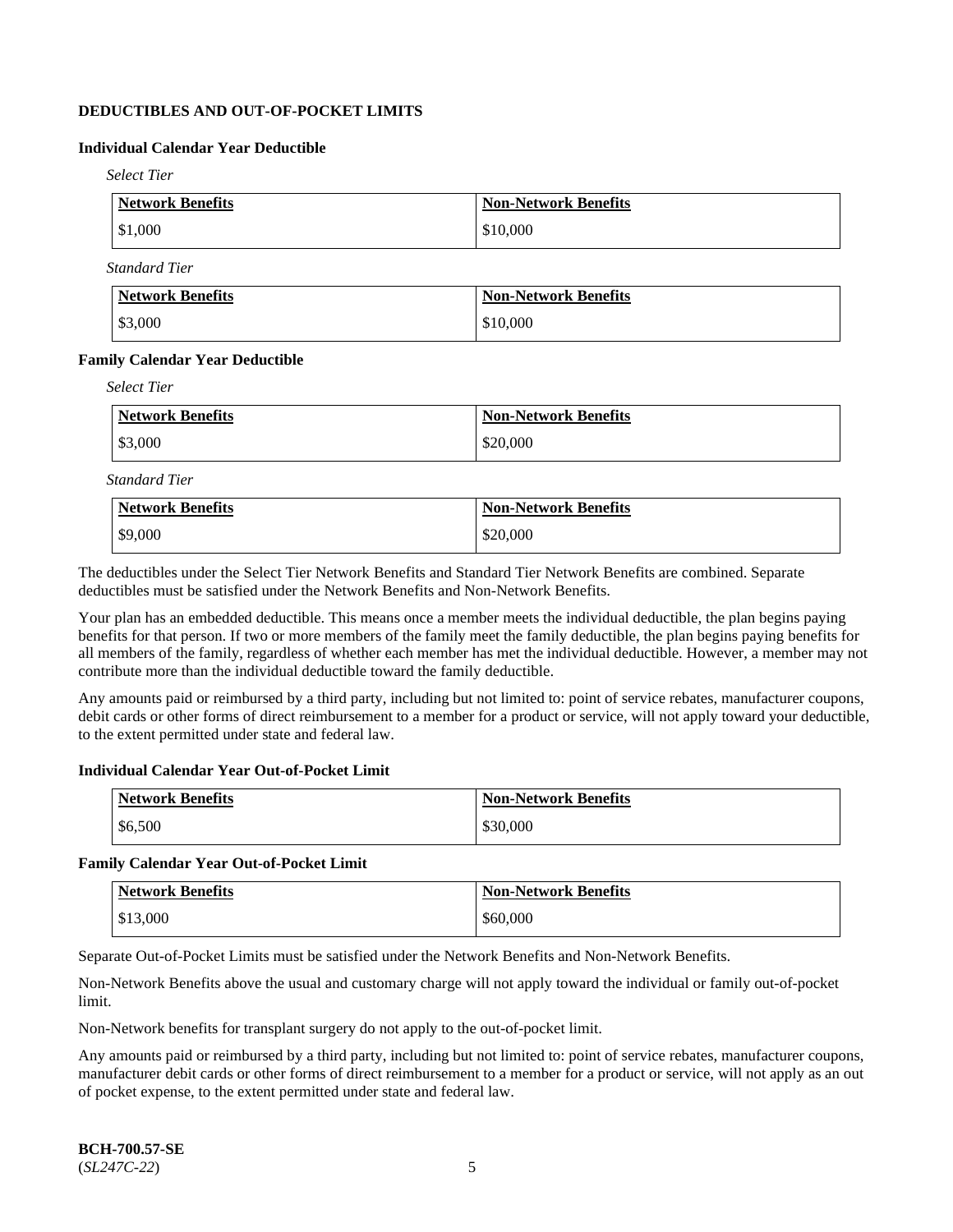# **AMBULANCE AND MEDICAL TRANSPORTATION**

# **Covered Services:**

We cover ambulance and medical transportation for medical emergencies.

We also cover medically necessary, non-emergency medical transportation if it meets our medical coverage criteria.

Covered services and supplies are based on established medical policies, which are subject to periodic review and modification by the medical or dental directors. These medical policies (medical coverage criteria) and applicable prior authorization requirements are available by calling Member Services or logging on to your "myHealthPartners" account at [healthpartners.com.](https://www.healthpartners.com/hp/index.html)

*Subject to the Standard Tier Deductibles*

| <b>Network Benefits</b>      | <b>Non-Network Benefits</b> |
|------------------------------|-----------------------------|
| 70% of the charges incurred. | See Network Benefits.       |

### **Not Covered:**

See "Services Not Covered" in the Group Membership Contract.

# **BEHAVIORAL HEALTH SERVICES**

### **Covered Services:**

Covered services are based on established medical policies, which are subject to periodic review and modification by the medical directors. These medical policies (medical coverage criteria) are available by calling Member Services or logging on to your "*my*HealthPartners" account at [healthpartners.com.](http://www.healthpartners.com/)

You have rights to parity in mental health and substance use disorder treatment as required by the federal Mental Health Parity and Addiction Equity Act and Minnesota Statutes, section 62Q.47. These laws require:

- That mental health and substance use disorder services be covered on the same basis as medical services;
- That cost-sharing for mental health and substance use disorder services can be no more restrictive than cost-sharing for similar medical services;
- That treatment restrictions and limitation such as prior authorization and medical necessity can be no more restrictive than for similar medical services;
- That if enrollees have concerns they can call Member Services, file a complaint with HealthPartners, or file a complaint with the Minnesota Department of Health.

#### **Mental health services**

We cover services for: mental health diagnoses as described in the Diagnostic and Statistical Manual of Mental Disorders – Fifth Edition (DSM-5) (most recent edition).

We also provide coverage for mental health treatment ordered by a Minnesota court under a valid court order that is issued on the basis of a behavioral care evaluation performed by a licensed psychiatrist or doctoral level licensed psychologist, which includes a diagnosis and an individual treatment plan for care in the most appropriate, least restrictive environment. We must be given a copy of the court order and the behavioral care evaluation, the service must be a covered benefit under this plan, and the service must be provided by a network provider, or other provider as required by law. We cover the evaluation upon which the court order was based if it was provided by a network provider. We also provide coverage for the initial mental health evaluation of a child, regardless of whether that evaluation leads to a court order for treatment, if the evaluation is ordered by a Minnesota juvenile court.

**Outpatient services, including intensive outpatient and day treatment:** We cover medically necessary outpatient professional mental health services for evaluation, crisis intervention, and treatment of mental health disorders.

A comprehensive diagnostic assessment will be used as the basis for a determination by a mental health professional, concerning the appropriate treatment and the extent of services required.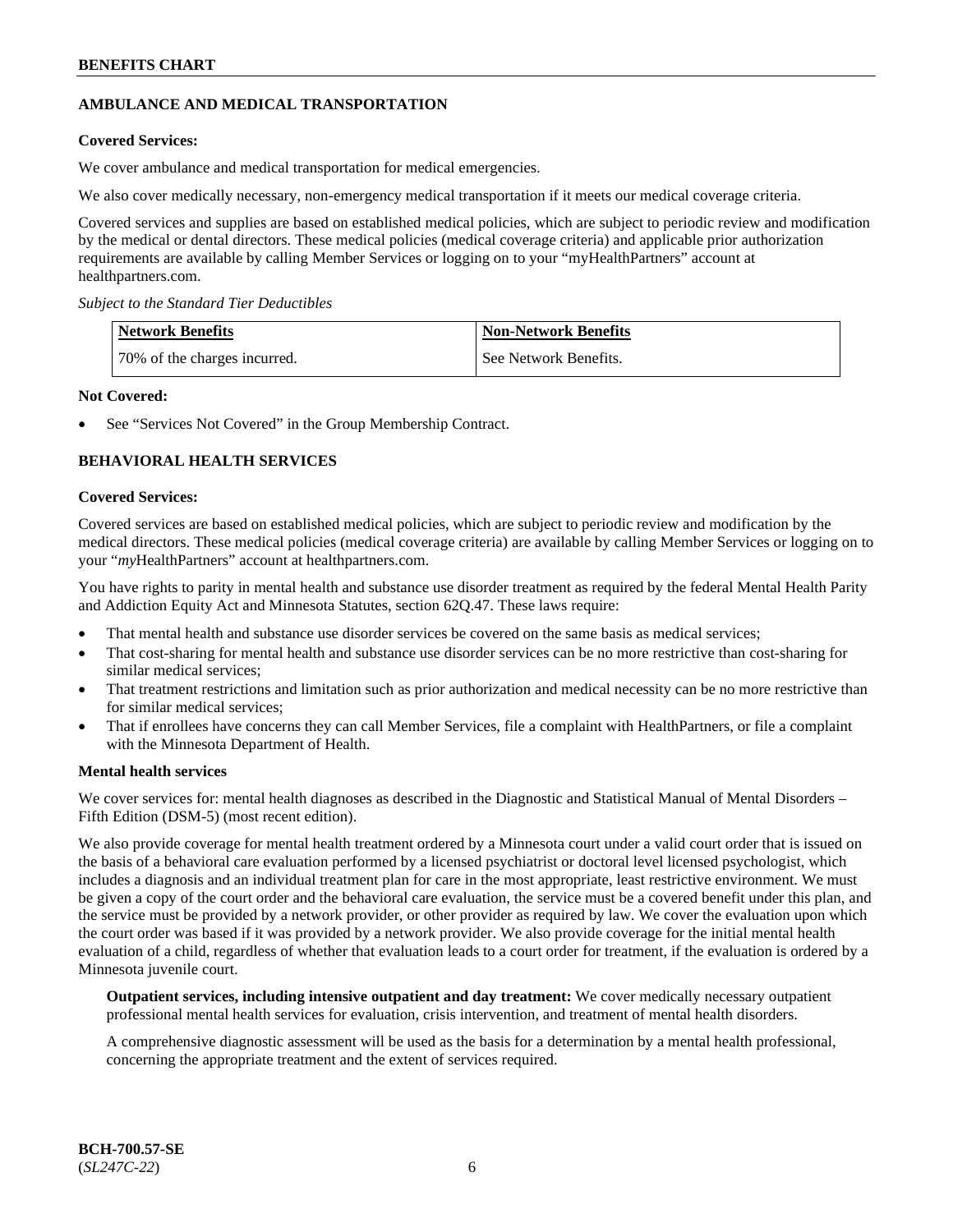Outpatient services we cover for a diagnosed mental health condition include the following:

- Individual, group, family, and multi-family therapy;
- Medication management provided by a physician, certified nurse practitioner, or physician's assistant;
- Psychological testing services for the purposes of determining the differential diagnoses and treatment planning for patients currently receiving behavioral health services;
- Day treatment and intensive outpatient services in a licensed program;
- Partial hospitalization services in a licensed hospital or community mental health center;
- Psychotherapy and nursing services provided in the home if authorized by us; and
- Treatment for gender dysphoria.

| <b>Network Benefits</b>                                                                                                                                                                                                                                        | <b>Non-Network Benefits</b>  |
|----------------------------------------------------------------------------------------------------------------------------------------------------------------------------------------------------------------------------------------------------------------|------------------------------|
| 100% of the charges incurred, subject to a member<br>copayment of \$10 per visit.<br>Deductible does not apply.<br>For family therapy, only one member copayment will<br>be charged, regardless of the number of members<br>primarily involved in the therapy. | 50% of the charges incurred. |

### **Group therapy**

| <b>Network Benefits</b>                                                                                        | <b>Non-Network Benefits</b>  |
|----------------------------------------------------------------------------------------------------------------|------------------------------|
| 100% of the charges incurred, subject to a member<br>copayment of \$5 per visit.<br>Deductible does not apply. | 50% of the charges incurred. |

**Inpatient services, including mental health residential treatment services:** We cover the following:

- Medically necessary inpatient services in a hospital and professional services for treatment of mental health disorders. Medical stabilization is covered under inpatient hospital services in the "Hospital and Skilled Nursing Facility Services" section; and
- Medically necessary mental health residential treatment services. This care must be authorized by us and provided by a hospital or residential behavioral health treatment facility licensed by the local state or Department of Health and Human Services. Services not covered under this benefit include halfway houses, group homes, extended care facilities, shelter services, correctional services, detention services, transitional services, group residential services, foster care services and wilderness programs.

*Select Tier - Subject to the Select Tier Deductibles*

| Network Benefits             | <b>Non-Network Benefits</b>  |
|------------------------------|------------------------------|
| 70% of the charges incurred. | 50% of the charges incurred. |

*Standard Tier - Subject to the Standard Tier Deductibles*

| Network Benefits             | <b>Non-Network Benefits</b>  |
|------------------------------|------------------------------|
| 70% of the charges incurred. | 50% of the charges incurred. |

#### **Substance use disorder (SUD) services**

We cover medically necessary services for assessments by a licensed alcohol and drug counselor and treatment of substanceuse disorders as defined in the latest edition of the DSM-5.

**Outpatient services, including intensive outpatient and day treatment:** We cover medically necessary outpatient professional services for the diagnosis and treatment of substance use disorders. Substance use disorder treatment programs must be licensed by the applicable state agency.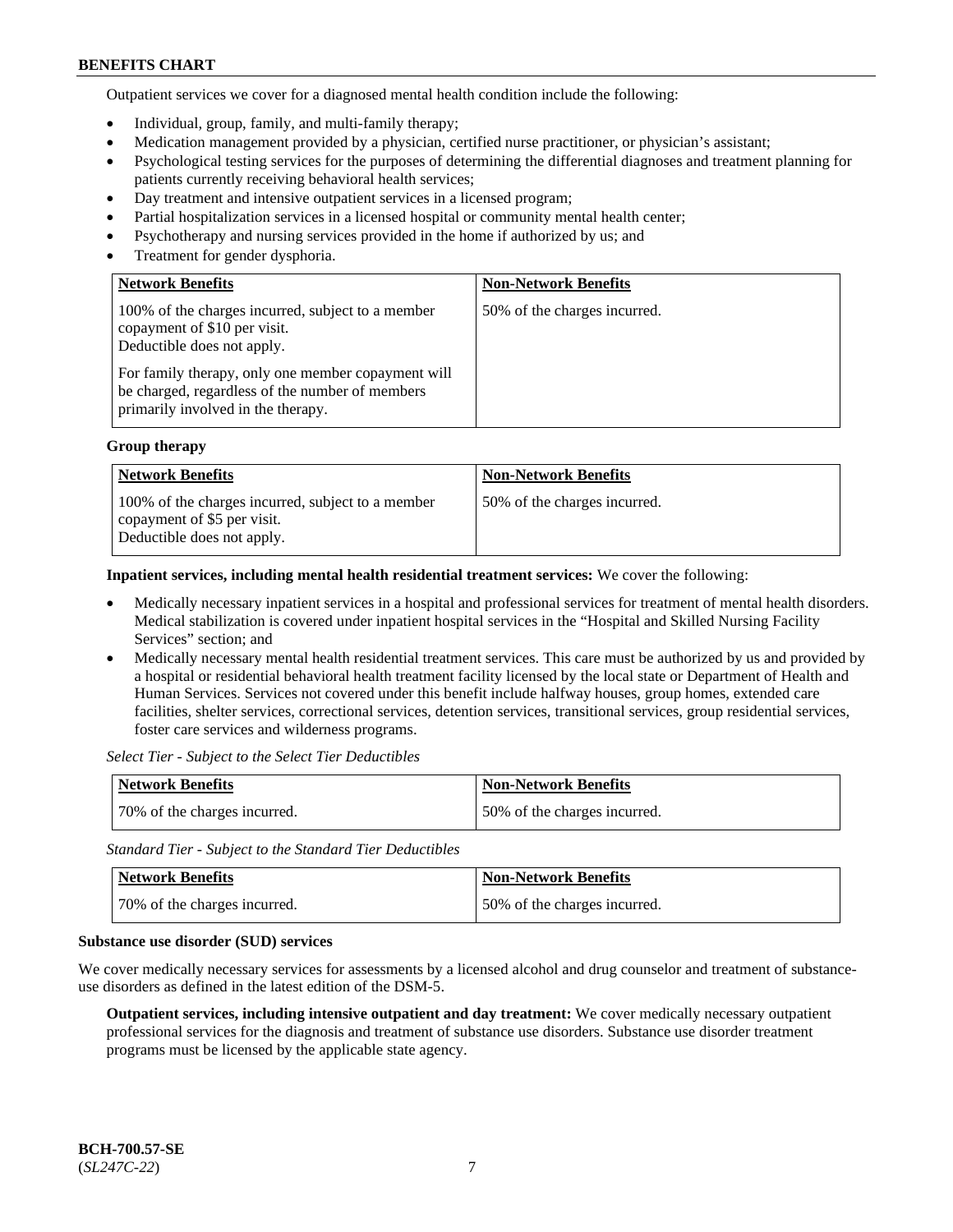Outpatient services we cover for a diagnosed substance use disorder include the following:

- Individual, group, family, and multi-family therapy provided in an office setting;
- Opiate replacement therapy including methadone and buprenorphine treatment; and
- Day treatment and intensive outpatient services in a licensed program.

| <b>Network Benefits</b>                                                                                                                     | <b>Non-Network Benefits</b>  |
|---------------------------------------------------------------------------------------------------------------------------------------------|------------------------------|
| 100% of the charges incurred, subject to a member<br>copayment of \$10 per visit.<br>Deductible does not apply.                             | 50% of the charges incurred. |
| For family therapy, only one member copayment will<br>be charged, regardless of the number of members<br>primarily involved in the therapy. |                              |

**Inpatient services:** We cover the following:

- Medically necessary inpatient services in a hospital or primary residential treatment in a licensed substance use disorder treatment center. Primary residential treatment is an intensive residential treatment program of limited duration, typically 30 days or less.
- Services provided in a hospital that is licensed by the local state and accredited by Medicare.
- Detoxification services in a hospital or community detoxification facility if it is licensed by the local Department of Health and Human Services.

*Select Tier - Subject to the Select Tier Deductibles*

| Network Benefits             | <b>Non-Network Benefits</b>  |
|------------------------------|------------------------------|
| 70% of the charges incurred. | 50% of the charges incurred. |

*Standard Tier - Subject to the Standard Tier Deductibles*

| Network Benefits             | Non-Network Benefits         |
|------------------------------|------------------------------|
| 70% of the charges incurred. | 50% of the charges incurred. |

# **Not Covered:**

See "Services Not Covered" in the Group Membership Contract.

# **CHIROPRACTIC SERVICES**

# **Covered Services:**

We cover chiropractic services for rehabilitative care, provided to diagnose and treat acute neuromusculo-skeletal conditions.

Massage therapy which is performed in conjunction with other treatment/modalities by a chiropractor, is part of a prescribed treatment plan and is not billed separately is covered.

| Network Benefits                                                                                                | <b>Non-Network Benefits</b>                                           |
|-----------------------------------------------------------------------------------------------------------------|-----------------------------------------------------------------------|
| 100% of the charges incurred, subject to a member<br>copayment of \$60 per visit.<br>Deductible does not apply. | 50% of the charges incurred.<br>Limit of 20 visits per calendar year. |

# **Not Covered:**

- Massage therapy for the purpose of comfort or convenience of the member.
- See "Services Not Covered" in the Group Membership Contract.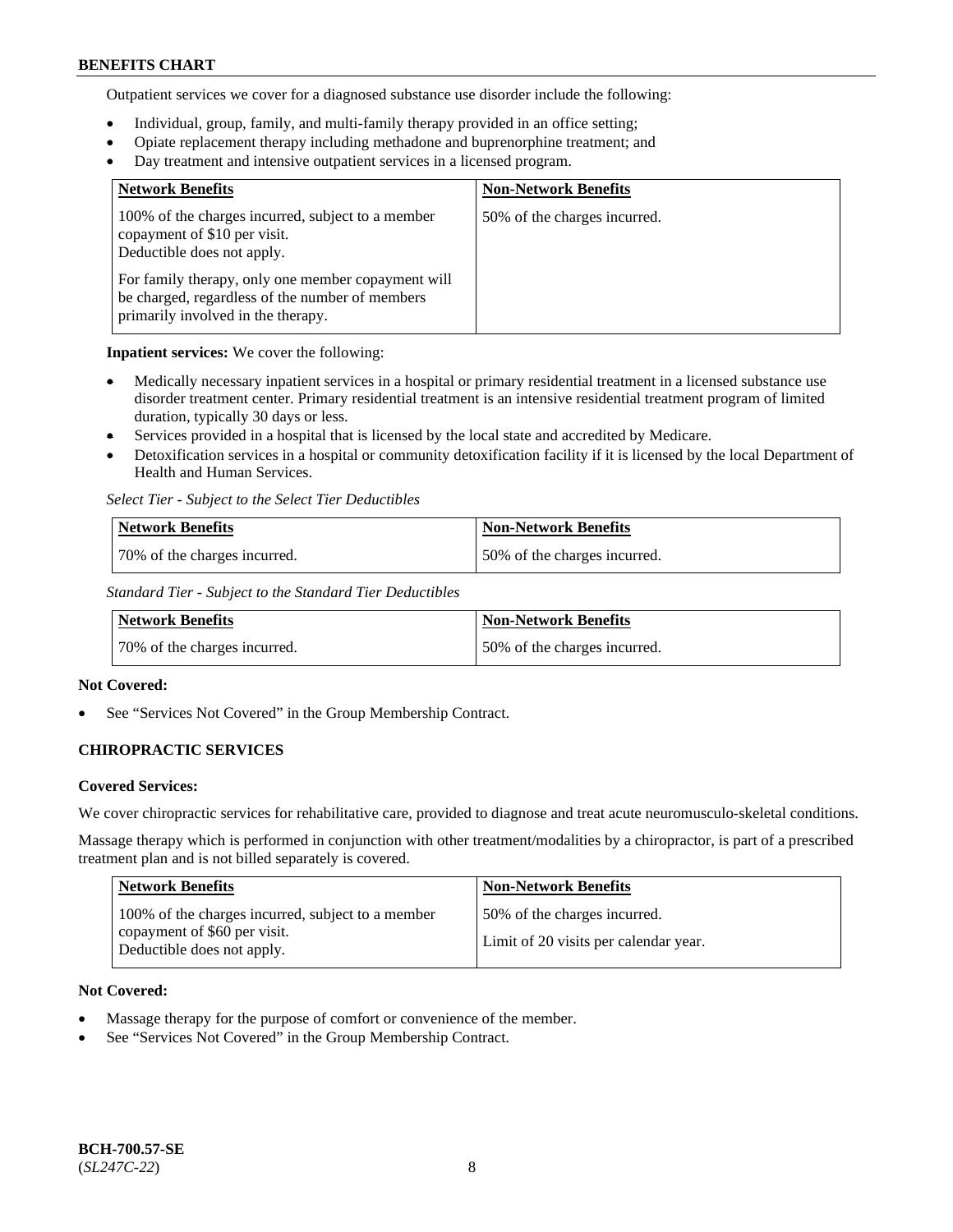# **CLINICAL TRIALS**

# **Covered Services:**

We cover certain routine services if you participate in a Phase I, Phase II, Phase III or Phase IV clinical trial that is conducted in relation to the prevention, detection, or treatment of cancer or other life-threatening disease or condition as defined in the Affordable Care Act. We cover routine patient costs for services that would be eligible under this Benefits Chart if the service was provided outside of a clinical trial.

| <b>Network Benefits</b>                                | <b>Non-Network Benefits</b>                            |
|--------------------------------------------------------|--------------------------------------------------------|
| Coverage level is same as corresponding Network        | Coverage level is same as corresponding Non-Network    |
| Benefit, depending on type of service provided such as | Benefit, depending on type of service provided such as |
| Office Visits for Illness or Injury, Inpatient or      | Office Visits for Illness or Injury, Inpatient or      |
| <b>Outpatient Hospital Services.</b>                   | <b>Outpatient Hospital Services.</b>                   |

# **Not Covered:**

- The investigative item, device or service itself.
- Items or services that are provided solely to satisfy data collection and analysis needs and that are not used in the direct clinical management of the patient.
- A service that is clearly inconsistent with widely accepted and established standards of care for a particular diagnosis.
- See "Services Not Covered" in the Group Membership Contract.

# **DENTAL SERVICES**

# **Covered Services:**

We cover services as described below.

**Accidental dental services:** We cover dentally necessary services to treat and restore damage done to sound, natural, unrestored teeth as a result of an accidental injury. Coverage is for damage caused by external trauma to face and mouth only, not for cracked or broken teeth which result from biting or chewing. We cover restorations, root canals, crowns and replacement of teeth lost that are directly related to the accident in which the member was involved. We cover initial exams, xrays, and palliative treatment including extractions, and other oral surgical procedures directly related to the accident. Subsequent treatment must be initiated within the specified time-frame and must be directly related to the accident. We do not cover restoration and replacement of teeth that are not "sound and natural" at the time of the accident.

Full mouth rehabilitation to correct occlusion (bite) and malocclusion (misaligned teeth not due to the accident) are not covered.

When an implant-supported dental prosthetic treatment is pursued, the accidental dental benefit will be applied to the prosthetic procedure. Benefits are limited to the amount that would be paid toward the placement of a removable dental prosthetic appliance that could be used in the absence of implant treatment. Care must be provided or pre-authorized by a HealthPartners dentist.

*Subject to the Standard Tier Deductibles*

| <b>Network Benefits</b>      | <b>Non-Network Benefits</b>  |
|------------------------------|------------------------------|
| 70% of the charges incurred. | 50% of the charges incurred. |

For all accidental dental services, treatment and/or restoration must be initiated within six months of the date of the injury. Coverage is limited to the initial course of treatment and/or initial restoration. Services must be provided within twenty-four months of the date of injury to be covered.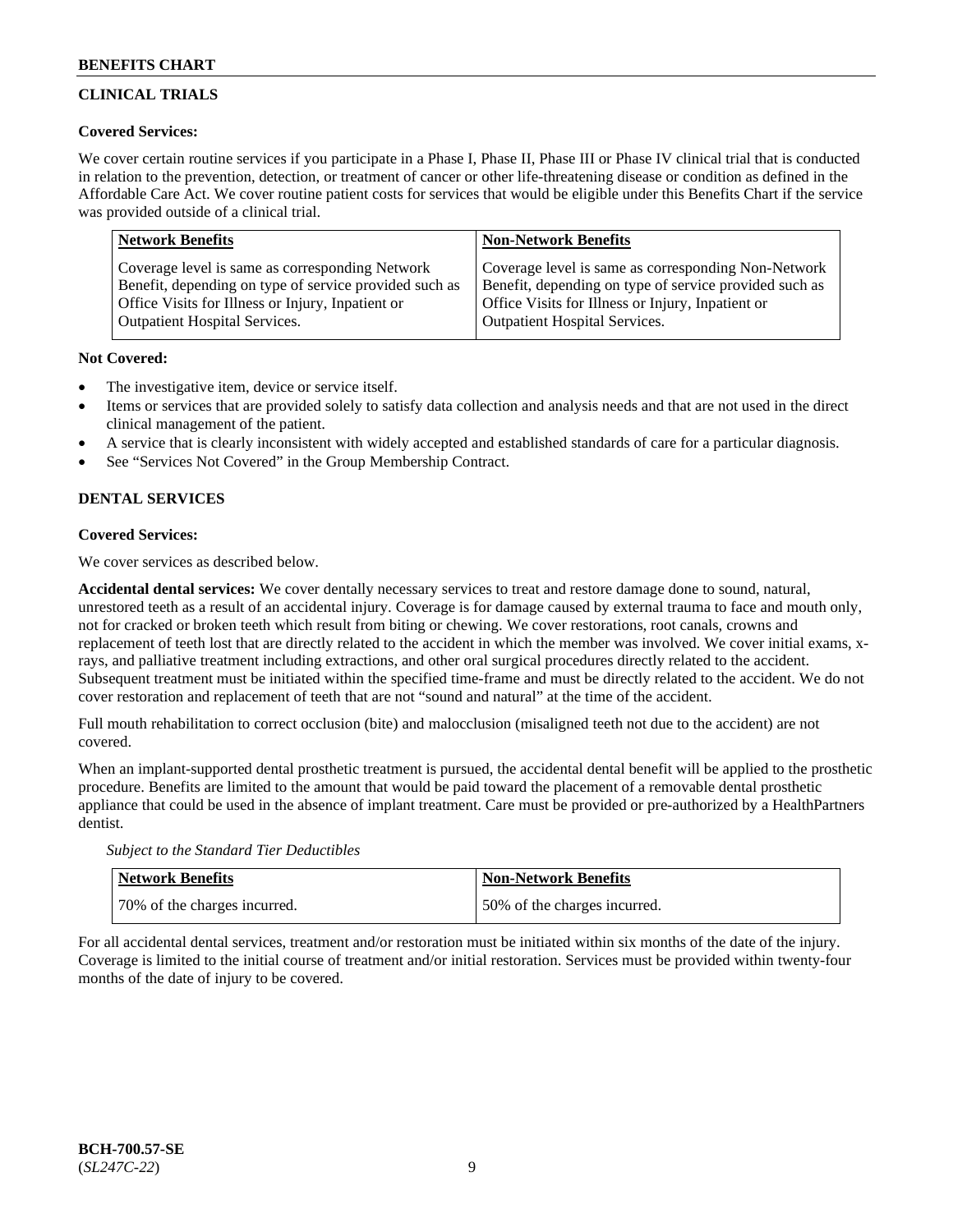# **Medical referral dental services**

**Medically necessary outpatient dental services:** We cover medically necessary outpatient dental services. Coverage is limited to dental services required for treatment of an underlying medical condition, e.g., removal of teeth to complete radiation treatment for cancer of the jaw, cysts and lesions.

| <b>Network Benefits</b>                                                                                         | <b>Non-Network Benefits</b>  |
|-----------------------------------------------------------------------------------------------------------------|------------------------------|
| 100% of the charges incurred, subject to a member<br>copayment of \$60 per visit.<br>Deductible does not apply. | 50% of the charges incurred. |

**Medically necessary hospitalization and anesthesia for dental care:** We cover medically necessary hospitalization for dental care. This is limited to charges incurred by a member who: (1) is a child under age 5; (2) is severely disabled; (3) has a medical condition and requires hospitalization or general anesthesia for dental care treatment; or (4) is a child between age 5 and 12 and care in dental offices has been attempted unsuccessfully and usual methods of behavior modification have not been successful, or when extensive amounts of restorative care, exceeding four appointments, are required. Coverage is limited to facility and anesthesia charges. Oral surgeon/dentist professional fees are not covered.

*Select Tier - Subject to the Select Tier Deductibles*

| Network Benefits             | Non-Network Benefits         |
|------------------------------|------------------------------|
| 70% of the charges incurred. | 50% of the charges incurred. |

*Standard Tier - Subject to the Standard Tier Deductibles*

| Network Benefits             | <b>Non-Network Benefits</b>  |
|------------------------------|------------------------------|
| 70% of the charges incurred. | 50% of the charges incurred. |

**Medical complications of dental care:** We cover medical complications of dental care. Treatment must be medically necessary care and related to medical complications of non-covered dental care, including complications of the head, neck, or substructures.

| <b>Network Benefits</b>                                                                                         | <b>Non-Network Benefits</b>  |
|-----------------------------------------------------------------------------------------------------------------|------------------------------|
| 100% of the charges incurred, subject to a member<br>copayment of \$60 per visit.<br>Deductible does not apply. | 50% of the charges incurred. |

**Oral surgery**: We cover oral surgery. Coverage is limited to treatment of medical conditions requiring oral surgery, such as treatment of oral neoplasm, non-dental cysts, fracture of the jaws, trauma of the mouth and jaws.

| <b>Network Benefits</b>                                                                                         | <b>Non-Network Benefits</b>  |
|-----------------------------------------------------------------------------------------------------------------|------------------------------|
| 100% of the charges incurred, subject to a member<br>copayment of \$60 per visit.<br>Deductible does not apply. | 50% of the charges incurred. |

**Treatment of cleft lip and cleft palate:** We cover treatment of cleft lip and cleft palate of a dependent child to age 26, including orthodontic treatment and oral surgery directly related to the cleft. Benefits are limited to inpatient or outpatient expenses arising from medical and dental treatment that was scheduled or initiated prior to the dependent turning age 19. Dental services that are not required for the treatment of cleft lip or cleft palate are not covered. If a dependent child covered under this Contract is also covered under a dental plan which includes orthodontic services, that dental plan shall be considered primary for the necessary orthodontic services. Oral appliances are subject to the same copayment, conditions and limitations as durable medical equipment.

| Network Benefits                                                                                                | <b>Non-Network Benefits</b>  |
|-----------------------------------------------------------------------------------------------------------------|------------------------------|
| 100% of the charges incurred, subject to a member<br>copayment of \$60 per visit.<br>Deductible does not apply. | 50% of the charges incurred. |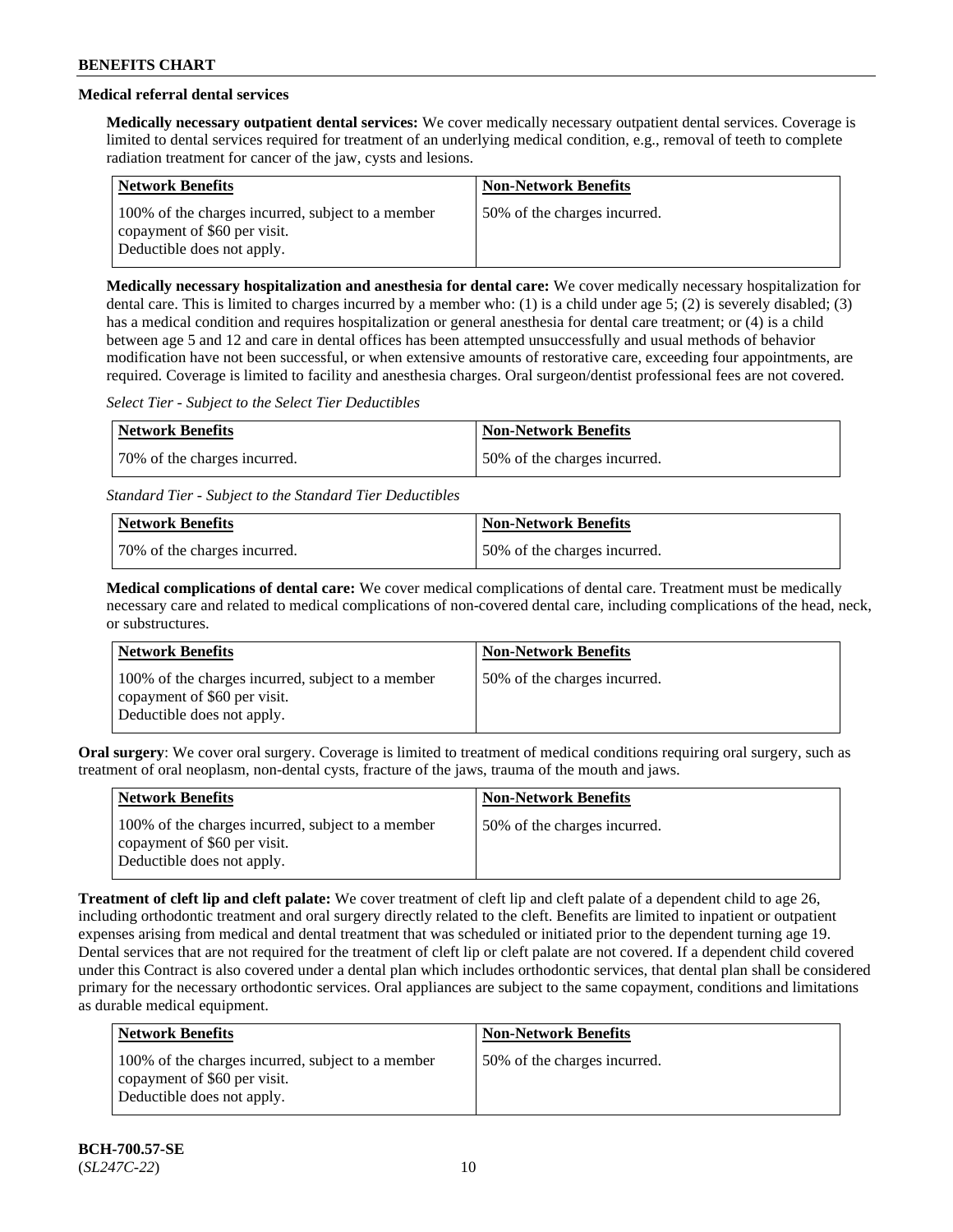**Treatment of temporomandibular disorder (TMD) and craniomandibular disorder (CMD):** We cover surgical and nonsurgical treatment of temporomandibular disorder (TMD) and craniomandibular disorder (CMD), which is medically necessary care. Dental services which are not required to directly treat TMD or CMD are not covered.

| <b>Network Benefits</b>                                                                                         | <b>Non-Network Benefits</b>  |
|-----------------------------------------------------------------------------------------------------------------|------------------------------|
| 100% of the charges incurred, subject to a member<br>copayment of \$60 per visit.<br>Deductible does not apply. | 50% of the charges incurred. |

# **Not Covered:**

- Dental treatment, procedures or services not listed in this Benefits Chart.
- Accident related dental services if treatment is (1) provided to teeth which are not sound and natural, (2) to teeth which have been restored, (3) initiated beyond six months from the date of the injury, (4) received beyond the initial treatment or restoration or (5) received beyond twenty-four months from the date of injury.
- Oral surgery to remove wisdom teeth.
- Orthognathic treatment or procedures and all related services, unless it is required to treat TMD or CMD and it meets our medical coverage criteria.
- See "Services Not Covered" in the Group Membership Contract.

# **DIABETES AND HYPERTENSION DISEASE MANAGEMENT PROGRAM**

### **Covered Services:**

If you meet criteria for coverage, you may qualify for the Diabetes and/or Hypertension Disease Management Program.

The program covers group health coaching which focuses on weight loss, exercise, behavior modification and health education through Omada Health.

| <b>Network Benefits</b>                                     | <b>Non-Network Benefits</b> |
|-------------------------------------------------------------|-----------------------------|
| 100% of the charges incurred.<br>Deductible does not apply. | Not applicable.             |

# **Not Covered:**

See "Services Not Covered" in the Group Membership Contract.

# **DIABETIC EQUIPMENT AND SUPPLIES**

# **Covered Services:**

We cover physician prescribed medically appropriate and necessary drugs and supplies used in the management and treatment of diabetes for members with gestational, Type I or Type II diabetes including durable diabetic equipment and disposable supplies, as described below.

Certain items are only covered if your condition meets our coverage criteria and obtained through an authorized vendor. For more information on what we cover and any prior authorization requirements, call Member Services or log on to your "*my*HealthPartners" account at [healthpartners.com.](http://www.healthpartners.com/)

Insulin and medications for diabetes are covered as outpatient drugs under the "Prescription Drug Services" section.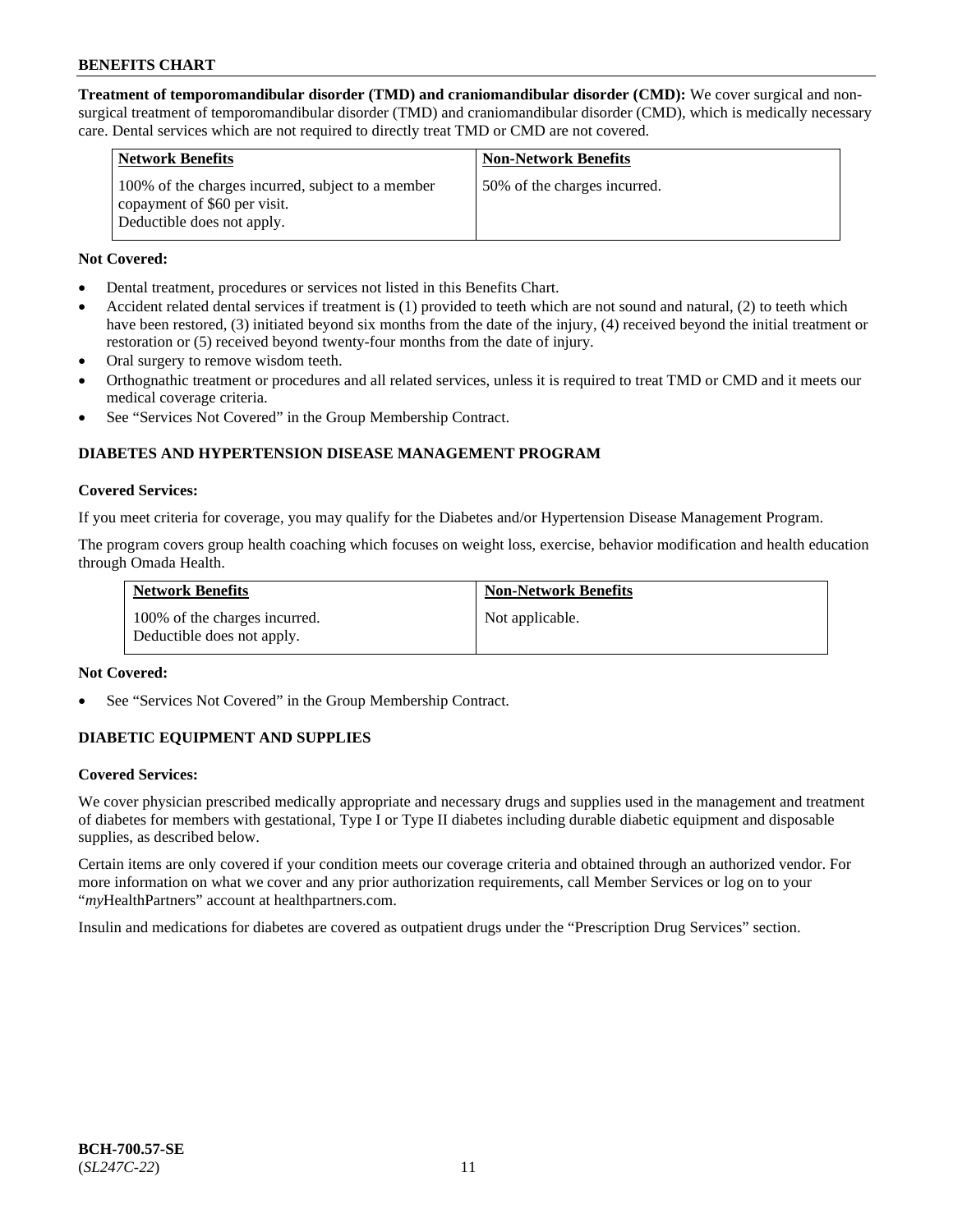**Pumps and Pump Supplies.** These include diabetic insulin pumps, diabetic infusion pumps and infusion pump supplies such as infusion sets, tubing, connectors and syringe reservoirs.

*Subject to the Standard Tier Deductibles*

| <b>Network Benefits</b>                                                                     | <b>Non-Network Benefits</b>  |
|---------------------------------------------------------------------------------------------|------------------------------|
| Pumps received at a pharmacy:<br>70% of the charges incurred.<br>Deductible does not apply. | 50% of the charges incurred. |
| Pumps received from a non-pharmacy approved<br>vendor:<br>70% of the charges incurred.      |                              |

# **All other durable equipment and diabetic supplies**

Durable Diabetic Equipment and Supplies. These include continuous glucose monitoring system (CGMS), transmitter, sensors and receivers, diabetic blood glucose monitors and control/calibrating solutions (for checking accuracy or testing equipment and test strips).

Disposable Diabetic Supplies. These are one-time use supplies, including syringes, lancets, lancet devices, blood and urine ketone test strips, and needles.

Certain diabetic supplies and equipment must be purchased at a pharmacy.

*Subject to the Standard Tier Deductibles*

| <b>Network Benefits</b>                                                                                              | <b>Non-Network Benefits</b>  |
|----------------------------------------------------------------------------------------------------------------------|------------------------------|
| If received through a pharmacy:<br>70% of the charges incurred.<br>Deductible does not apply.                        | 50% of the charges incurred. |
| If received through a non-pharmacy provider:<br>70% of the charges incurred if purchased from an<br>approved vendor. |                              |

# **Limitations:**

- No more than a 93-day supply of diabetic supplies is covered and dispensed at a time.
- We require that certain diabetic supplies and equipment be purchased at a pharmacy.
- Diabetic supplies and equipment are limited to certain models and brands.
- Durable medical equipment and supplies must be obtained from or repaired by approved vendors.
- Covered services and supplies are based on established medical policies which are subject to periodic review and modification by the medical directors. Our coverage policy for diabetic supplies includes information on our required models and brands. These medical policies (medical coverage criteria) are available by calling Member Services or logging on to your "*my*HealthPartners" account at [healthpartners.com.](http://www.healthpartners.com/)

#### **Not Covered:**

- Replacement or repair of any covered items, if the items are (i) damaged or destroyed by misuse, abuse or carelessness, (ii) lost; or (iii) stolen.
- Duplicate or similar items.
- Labor and related charges for repair of any covered items which are more than the cost of replacement by an approved vendor.
- Batteries for monitors and equipment.
- Sales tax, mailing, delivery charges, service call charges.
- See "Services Not Covered" in the Group Membership Contract.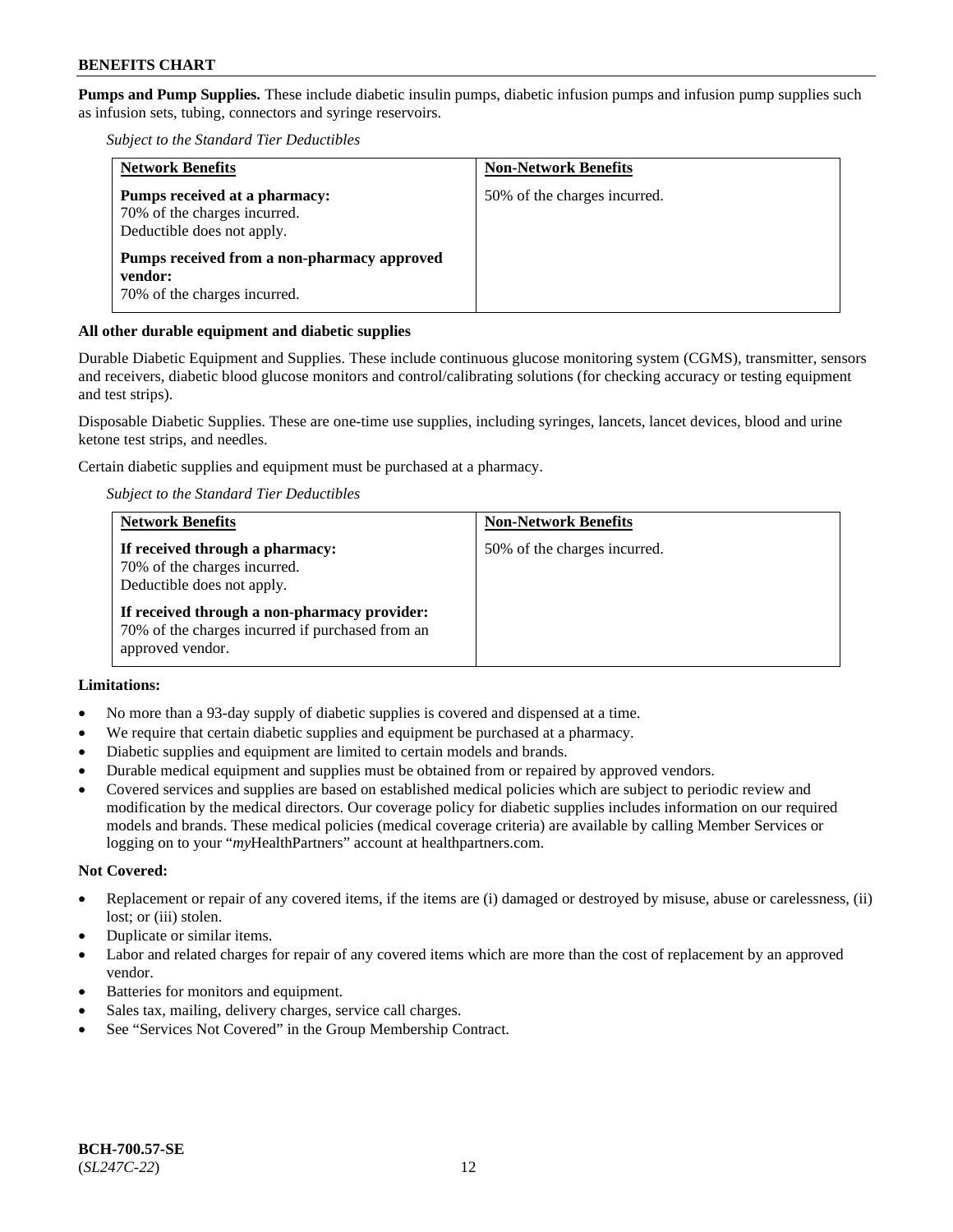# **DIAGNOSTIC IMAGING SERVICES**

### **Covered Services:**

We cover diagnostic imaging, when ordered by a provider and provided in a clinic or outpatient hospital facility.

For Network Benefits, non-emergent, scheduled outpatient Magnetic Resonance Imaging (MRI) and Computed Tomography (CT) must be provided at a designated facility. Your physician or facility will obtain or verify prior authorization for these services with HealthPartners, as needed.

We cover services provided in a clinic or outpatient hospital facility (to see the benefit level for inpatient hospital or skilled nursing facility services, see benefits under Inpatient Hospital and Skilled Nursing Facility Services).

#### **Outpatient magnetic resonance imaging (MRI) and computed tomography (CT)**

*Select Tier - Subject to the Select Tier Deductibles*

| <b>Network Benefits</b>      | <b>Non-Network Benefits</b>  |
|------------------------------|------------------------------|
| 70% of the charges incurred. | 50% of the charges incurred. |

*Standard Tier - Subject to the Standard Tier Deductibles*

| Network Benefits             | Non-Network Benefits         |
|------------------------------|------------------------------|
| 70% of the charges incurred. | 50% of the charges incurred. |

### **All other outpatient diagnostic imaging services for illness or injury**

### **Services for illness or injury**

*Select Tier - Subject to the Select Tier Deductibles*

| Network Benefits             | Non-Network Benefits         |
|------------------------------|------------------------------|
| 70% of the charges incurred. | 50% of the charges incurred. |

*Standard Tier - Subject to the Standard Tier Deductibles*

| Network Benefits             | Non-Network Benefits         |
|------------------------------|------------------------------|
| 70% of the charges incurred. | 50% of the charges incurred. |

#### **Preventive services (MRI/CT procedures are not considered preventive)**

Diagnostic imaging services associated with preventive services are covered at the benefit level shown in the "Preventive Services" section of this Benefits Chart.

#### **Not Covered:**

See "Services Not Covered" in the Group Membership Contract.

# **DURABLE MEDICAL EQUIPMENT, PROSTHETICS, ORTHOTICS, AND SUPPLIES**

#### **Covered Services:**

We cover equipment and services, as described below.

We cover durable medical equipment and services, prosthetics, orthotics and supplies, subject to the limitations below.

External hearing aids (including osseointegrated or bone anchored) for members age 18 or younger who have hearing loss that is not correctable by other covered procedures. Coverage is limited to one basic, standard hearing aid for each ear every three years. A basic hearing aid is defined as a hearing device that consists of a microphone, amplifier, volume control, battery and receiver. It does not include upgrades above and beyond the functionality of a basic hearing aid, including but not limited to hearing improvements for group settings, background noise, Bluetooth/remote control functionality, or extended warranties. Charges for upgrades above the cost of a basic, standard hearing aid are not covered.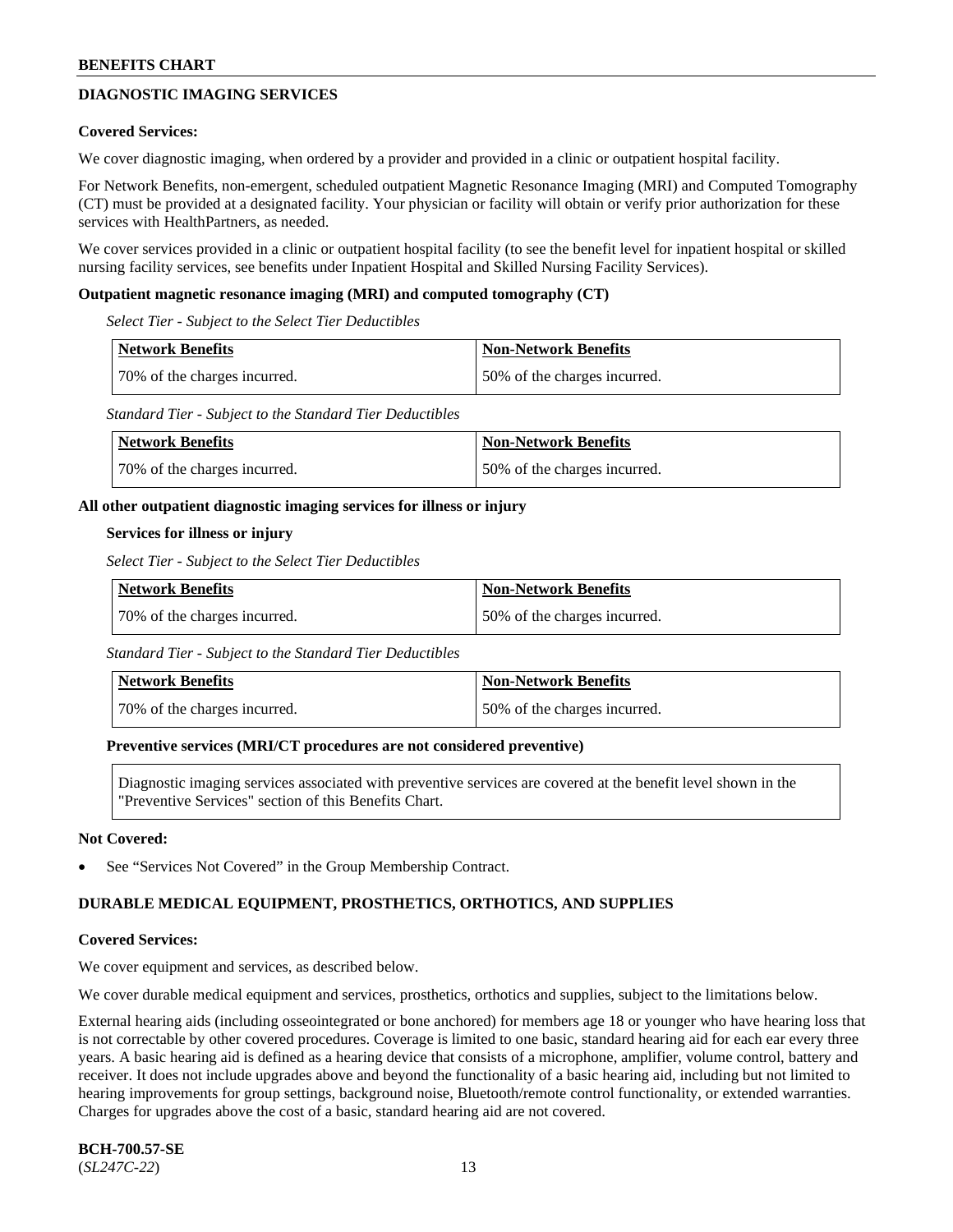Diabetic equipment and supplies are covered under the "Diabetic Equipment and Supplies" section.

### **Special dietary treatment for Phenylketonuria (PKU) if it meets our medical coverage criteria**

| <b>Network Benefits</b>                                    | <b>Non-Network Benefits</b>   |
|------------------------------------------------------------|-------------------------------|
| 70% of the charges incurred.<br>Deductible does not apply. | 150% of the charges incurred. |

### **Oral amino acid based elemental formula if it meets our medical coverage criteria**

*Subject to the Standard Tier Deductibles*

| <b>Network Benefits</b>      | <b>Non-Network Benefits</b>  |
|------------------------------|------------------------------|
| 70% of the charges incurred. | 50% of the charges incurred. |

### **All other durable medical equipment, prosthetics, orthotics and supplies**

*Subject to the Standard Tier Deductibles*

| <b>Network Benefits</b>      | Non-Network Benefits         |
|------------------------------|------------------------------|
| 70% of the charges incurred. | 50% of the charges incurred. |

# **Limitations:**

Coverage of durable medical equipment is limited by the following:

- Payment will not exceed the cost of an alternate piece of equipment or service that is effective and medically necessary.
- Wigs for hair loss resulting from alopecia areata are limited to one per calendar year.
- For prosthetic benefits, other than hair prostheses (i.e., wigs) for hair loss resulting from alopecia areata and oral appliances for cleft lip and cleft palate, payment will not exceed the cost of an alternate piece of equipment or service that is effective, medically necessary and enables members to conduct standard activities of daily living.
- We reserve the right to determine if an item will be approved for rental vs. purchase.
- Durable medical equipment and supplies must be obtained from or repaired by approved vendors.
- Covered services and supplies are based on established medical policies, which are subject to periodic review and modification by the medical or dental directors. Our coverage policy for diabetic supplies includes information on our required models and brands. These medical policies (medical coverage criteria) are available by calling Member Services or logging on to your "*my*HealthPartners" account a[t healthpartners.com.](https://www.healthpartners.com/hp/index.html)

# **Not Covered:**

Items that are not eligible for coverage include, but are not limited to:

- Replacement or repair of any covered items, if the items are (i) damaged or destroyed by misuse, abuse or carelessness, (ii) lost; or (iii) stolen.
- Duplicate or similar items.
- Labor and related charges for repair of any covered items which are more than the cost of replacement by an approved vendor.
- Sales tax, mailing, delivery charges, service call charges.
- Items that are primarily educational in nature or for hygiene, vocation, comfort, convenience or recreation.
- Communication aids or devices: equipment to create, replace or augment communication abilities including, but not limited to, speech processors, receivers, communication boards, or computer or electronic assisted communication.
- Hearing aids (implantable and external, including osseointegrated or bone anchored) and their fitting, except as specifically described in this Benefits Chart. This exclusion does not apply to cochlear implants.
- Eyeglasses, contact lenses and their fitting, measurement and adjustment, except as specifically described in this Benefits Chart.
- Hair prostheses (wigs), except as specifically described in this Benefits Chart.
- Household equipment which primarily has customary uses other than medical, such as, but not limited to, exercise cycles, air purifiers, central or unit air conditioners, water purifiers, non-allergenic pillows, mattresses or waterbeds.
- Household fixtures including, but not limited to, escalators or elevators, ramps, swimming pools and saunas.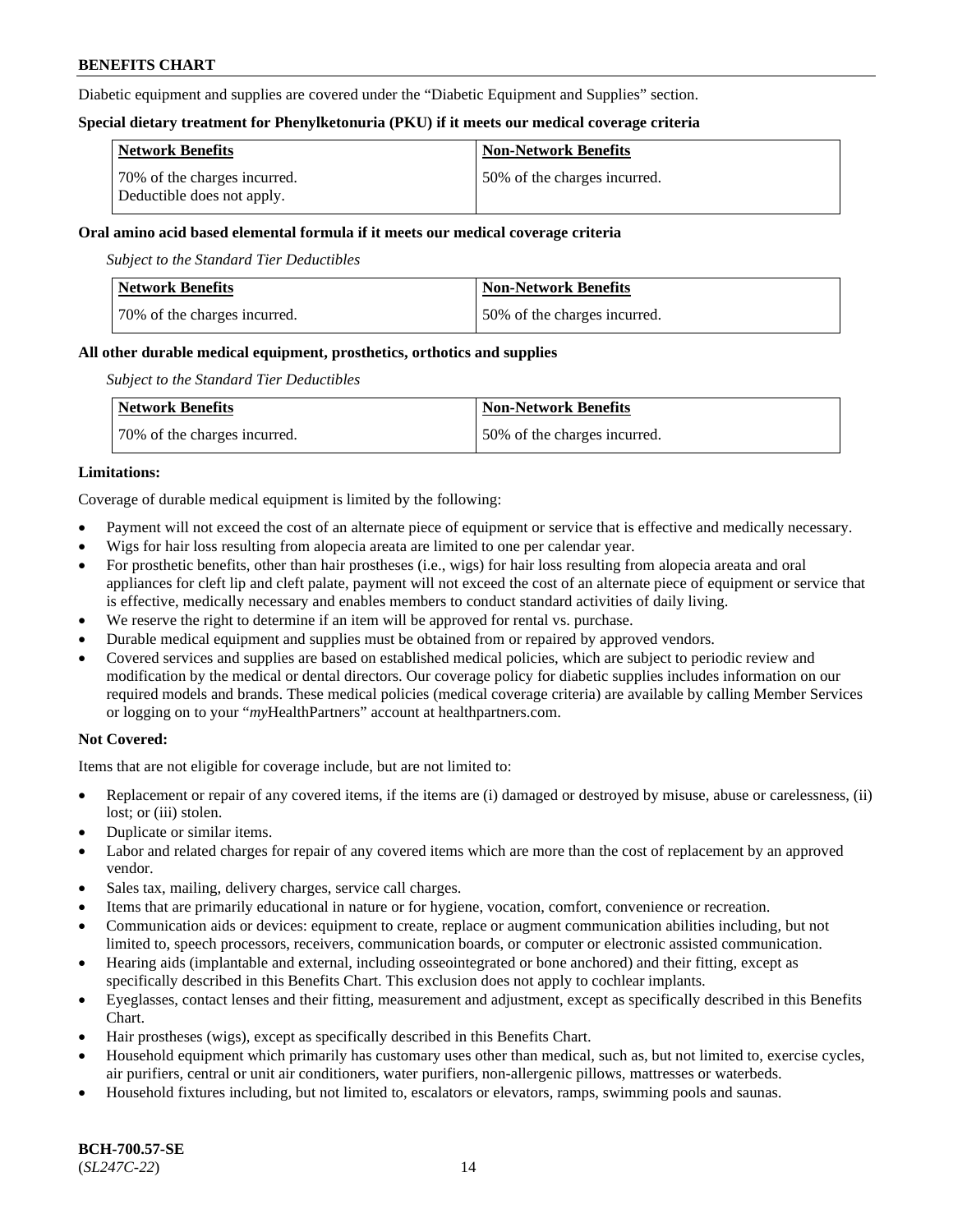- Modifications to the structure of the home including, but not limited to, wiring, plumbing or charges for installation of equipment.
- Vehicle, car or van modifications including, but not limited to, hand brakes, hydraulic lifts and car carrier.
- Rental equipment while owned equipment is being repaired by non-contracted vendors, beyond one month rental of medically necessary equipment.
- Other equipment and supplies, including but not limited to assistive devices, that we determine are not eligible for coverage.
- See "Services Not Covered" in the Group Membership Contract.

# **EMERGENCY AND URGENTLY NEEDED CARE SERVICES**

### **Covered Services:**

We cover services for emergency care and urgently needed care if the services are otherwise eligible for coverage under this Benefits Chart.

**Urgently needed care.** These are services to treat an unforeseen illness or injury, which are required in order to prevent a serious deterioration in your health, and which cannot be delayed until the next available clinic or office hours.

#### **Urgently needed care at clinics**

| <b>Select Tier</b>                                                                                              |                             |  |
|-----------------------------------------------------------------------------------------------------------------|-----------------------------|--|
| <b>Network Benefits</b>                                                                                         | <b>Non-Network Benefits</b> |  |
| 100% of the charges incurred, subject to a member<br>copayment of \$10 per visit.<br>Deductible does not apply. | See Network Benefits.       |  |

*Standard Tier*

| <b>Network Benefits</b>                                                                                         | <b>Non-Network Benefits</b> |
|-----------------------------------------------------------------------------------------------------------------|-----------------------------|
| 100% of the charges incurred, subject to a member<br>copayment of \$60 per visit.<br>Deductible does not apply. | See Network Benefits.       |

The Non-Network Benefit is paid at the Urgently Needed Care Standard Tier Benefit.

**Emergency care.** These are services to treat: (1) the sudden, unexpected onset of illness or injury which, if left untreated or unattended until the next available clinic or office hours, would result in hospitalization, or (2) a condition requiring professional health services immediately necessary to preserve life or stabilize health. Emergency care includes emergency services as defined in Division BB, Title I, Section 102 of the Consolidated Appropriations Act of 2021. Emergency care also includes an immediate response service available on a 24-hour, seven-day-a-week basis for each child, or person, having a psychiatric crisis, a mental health crisis, or a mental health emergency.

When reviewing claims for coverage of emergency services, our medical director will take into consideration a reasonable layperson's belief that the circumstances required immediate medical care that could not wait until the next working day or next available clinic appointment. Emergency care also includes an immediate response service available on a 24-hour, sevenday-a-week basis for each child, or person, having a psychiatric crisis, a mental health crisis, or a mental health emergency.

# **Emergency care in a hospital emergency room, including professional services of a physician**

*Subject to the Standard Tier Deductibles*

| <b>Network Benefits</b>      | <b>Non-Network Benefits</b> |
|------------------------------|-----------------------------|
| 70% of the charges incurred. | See Network Benefits.       |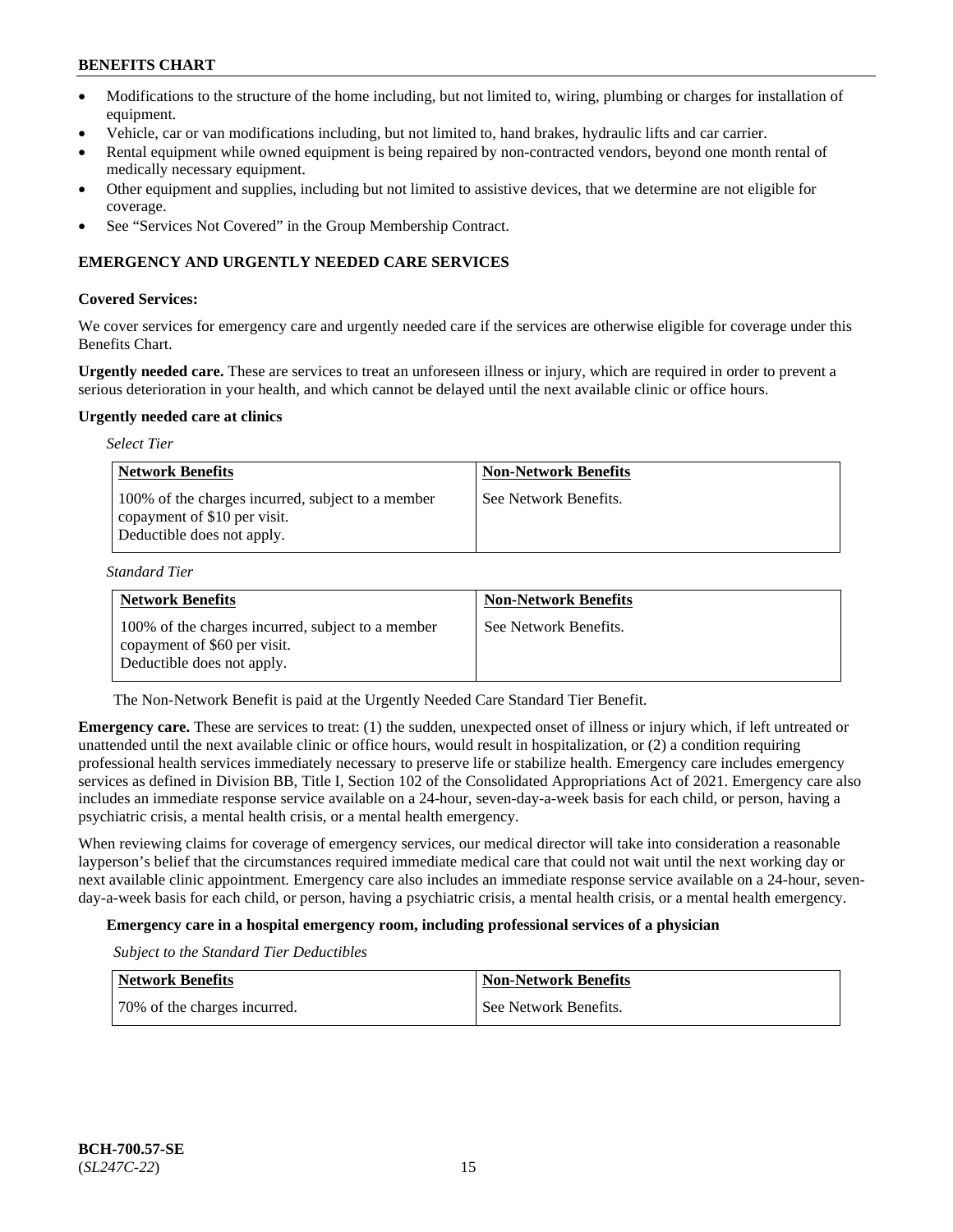# **Inpatient emergency care in a hospital**

*Select Tier - Subject to the Select Tier Deductibles*

| Network Benefits             | Non-Network Benefits  |
|------------------------------|-----------------------|
| 70% of the charges incurred. | See Network Benefits. |

*Standard Tier - Subject to the Standard Tier Deductibles*

| Network Benefits             | <b>Non-Network Benefits</b> |
|------------------------------|-----------------------------|
| 70% of the charges incurred. | See Network Benefits.       |

The Non-Network Benefit is paid at Inpatient Hospital Services Standard Tier.

# **Not Covered:**

See "Services Not Covered" in the Group Membership Contract.

# **GENE THERAPY**

# **Covered Services:**

We cover gene therapy treatment that meets our current medical coverage criteria.

| <b>Network Benefits</b>                                                                                                                                                                                 | <b>Non-Network Benefits</b> |
|---------------------------------------------------------------------------------------------------------------------------------------------------------------------------------------------------------|-----------------------------|
| Coverage level is same as corresponding Network<br>Benefit, depending on type of service provided, such as<br>Office Visits for Illness or Injury, Inpatient or<br><b>Outpatient Hospital Services.</b> | No Coverage.                |

# **Limitations:**

- Gene therapy must be provided by a designated provider.
- Specific types of gene therapy are limited to therapies and conditions specified in our medical coverage criteria.

# **Not Covered:**

• See "Services Not Covered" in the Group Membership Contract.

# **HEALTH EDUCATION**

# **Covered Services:**

We cover education for preventive services and education for the management of chronic health problems (such as diabetes).

| Network Benefits                                            | <b>Non-Network Benefits</b>  |
|-------------------------------------------------------------|------------------------------|
| 100% of the charges incurred.<br>Deductible does not apply. | 50% of the charges incurred. |

# **Not Covered:**

See "Services Not Covered" in the Group Membership Contract.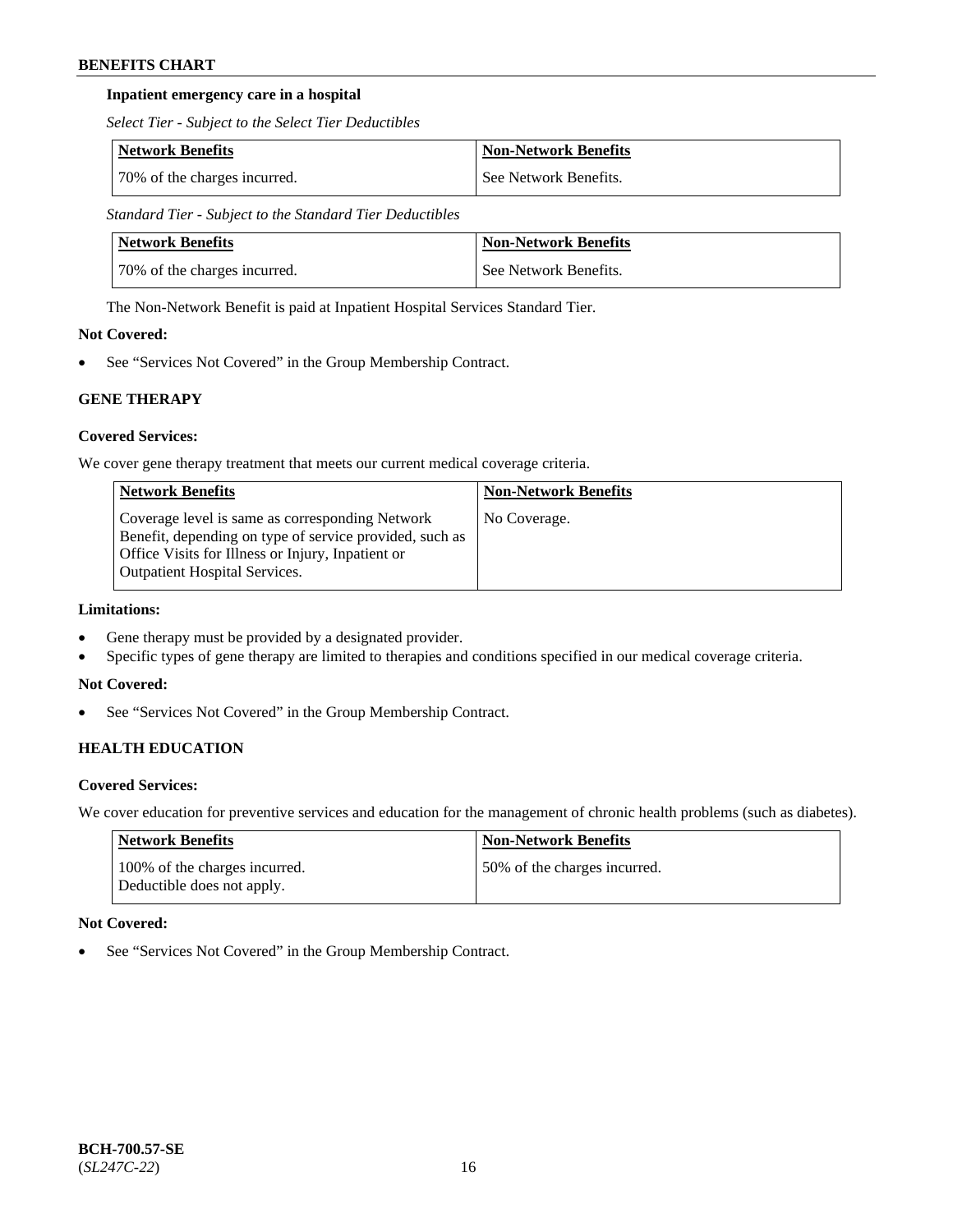# **HOME-BASED COMPREHENSIVE HEALTH RISK ASSESSMENT**

### **Covered Services:**

If you meet our criteria for coverage, you may qualify for our home-based comprehensive health risk assessment program. The program covers a health assessment with a designated nurse practitioner.

| Network Benefits                                            | <b>Non-Network Benefits</b> |
|-------------------------------------------------------------|-----------------------------|
| 100% of the charges incurred.<br>Deductible does not apply. | No Coverage.                |

### **Not Covered:**

See "Services Not Covered" in the Group Membership Contract.

# **HOME HEALTH SERVICES**

### **Covered Services:**

We cover skilled nursing services, physical therapy, occupational therapy, speech therapy, respiratory therapy and other therapeutic services, non-routine prenatal and postnatal services, routine postnatal well child visits (as described in the Medical Coverage Criteria), phototherapy services for newborns, home health aide services and other eligible home health services when provided in your home, if you are homebound (i.e., unable to leave home without considerable effort due to a medical condition. Lack of transportation does not constitute homebound status). For phototherapy services for newborns and high risk pre-natal services, supplies and equipment are included.

We cover total parenteral nutrition/intravenous ("TPN/IV") therapy, equipment, supplies and drugs in connection with IV therapy. IV line care kits are covered under Durable Medical Equipment.

You do not need to be homebound to receive total parenteral nutrition/intravenous ("TPN/IV") therapy.

We cover palliative care benefits. Palliative care includes symptom management, education and establishing goals of care. We waive the requirement that you be homebound for a limited number of home visits for palliative care (as shown in the Benefits Chart), if you have a life-threatening, non-curable condition which has a prognosis of survival of two years or less. Additional palliative care visits are eligible under the home health services benefit if you are homebound and meet all other requirements defined in this section.

Home health services are eligible and covered only when:

- medically necessary; and
- provided as rehabilitative care, terminal care or maternity care; and
- ordered by a physician, and included in the written home care plan.

**Physical therapy, occupational therapy, speech therapy, respiratory therapy, home health aide services and palliative care**

#### *Select Tier*

| <b>Network Benefits</b>                                                                                                                                                                                                                                       | <b>Non-Network Benefits</b>  |
|---------------------------------------------------------------------------------------------------------------------------------------------------------------------------------------------------------------------------------------------------------------|------------------------------|
| 100% of the charges incurred, subject to a member<br>copayment of \$10 per visit.<br>Deductible does not apply.                                                                                                                                               | 50% of the charges incurred. |
| If more than one home health visit occurs in a day, a<br>separate copayment applies to each. For example, if an<br>occupational therapist and a physical therapist visit a<br>member in the same day, a separate copayment will be<br>charged for each visit. |                              |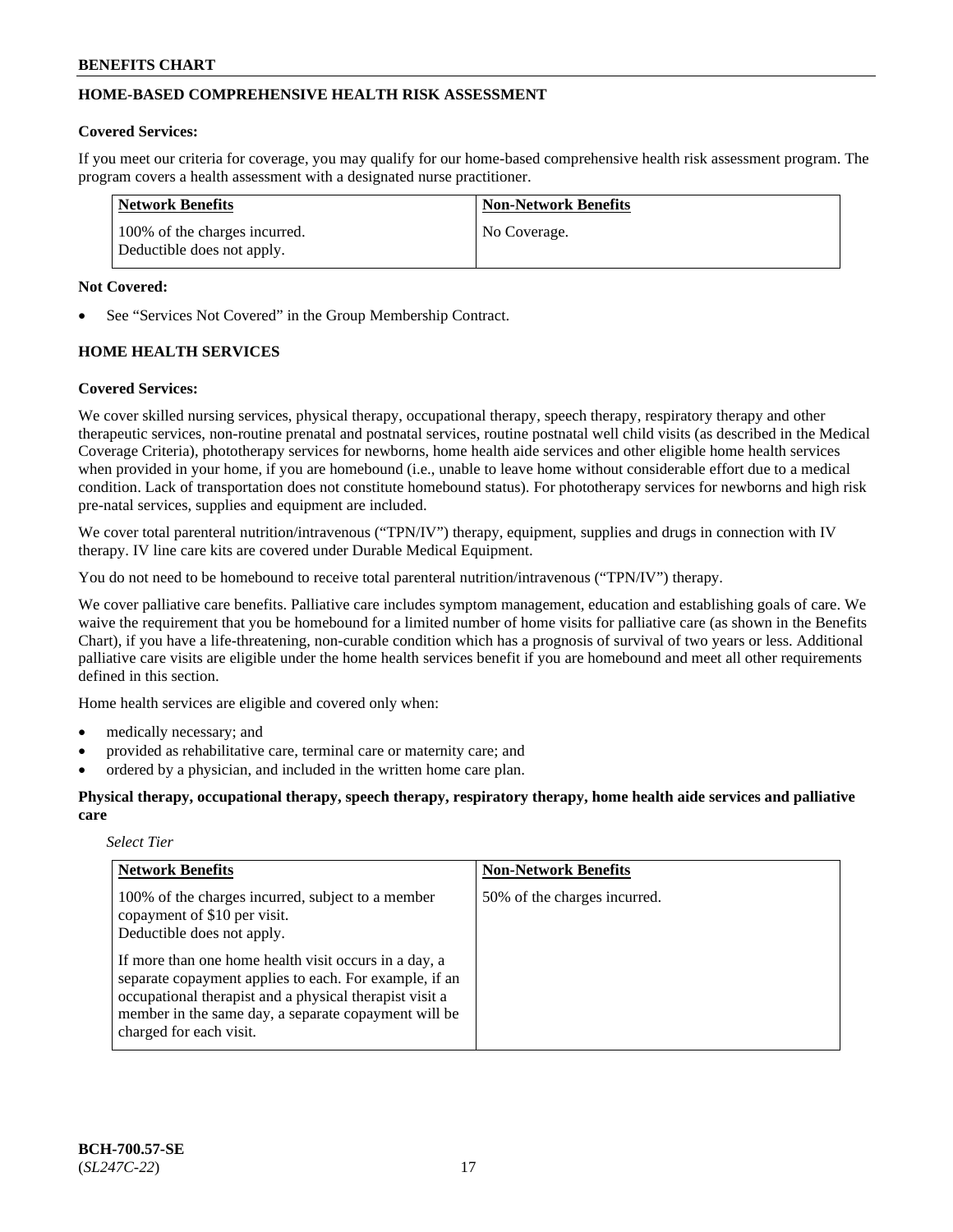| <b>Standard Tier</b> |  |
|----------------------|--|
|----------------------|--|

| <b>Network Benefits</b>                                                                                                                                                                                                                                       | <b>Non-Network Benefits</b>  |
|---------------------------------------------------------------------------------------------------------------------------------------------------------------------------------------------------------------------------------------------------------------|------------------------------|
| 100% of the charges incurred, subject to a member<br>copayment of \$60 per visit.<br>Deductible does not apply.                                                                                                                                               | 50% of the charges incurred. |
| If more than one home health visit occurs in a day, a<br>separate copayment applies to each. For example, if an<br>occupational therapist and a physical therapist visit a<br>member in the same day, a separate copayment will be<br>charged for each visit. |                              |

### **TPN/IV therapy, skilled nursing services, non-routine prenatal/postnatal services, and phototherapy**

| Network Benefits                                            | <b>Non-Network Benefits</b>  |
|-------------------------------------------------------------|------------------------------|
| 100% of the charges incurred.<br>Deductible does not apply. | 50% of the charges incurred. |

Each 24-hour visit (or shifts of up to 24-hour visits) equals one visit and counts toward the Maximum visits for all other services shown below. Any visit that lasts less than 24 hours, regardless of the length of the visit, will count as one visit toward the Maximum visits for all other services shown below. All visits must be medically necessary and benefit eligible.

### **Routine postnatal well child visits**

| Network Benefits                                            | <b>Non-Network Benefits</b>  |
|-------------------------------------------------------------|------------------------------|
| 100% of the charges incurred.<br>Deductible does not apply. | 50% of the charges incurred. |

#### **Maximum visits for palliative care**

If you are eligible to receive palliative care in the home and you are not homebound, there is a maximum of 12 visits per calendar year.

#### **Maximum visits for all other services**

| <b>Network Benefits</b>       | <b>Non-Network Benefits</b>  |
|-------------------------------|------------------------------|
| 120 visits per calendar year. | 60 visits per calendar year. |

Each visit provided under the Network Benefits and Non-Network Benefits counts toward the maximums shown under all Maximum visits sections. The routine postnatal well child visit does not count toward the visit limit.

#### **Limitations:**

- Home health services are not provided as a substitute for a primary caregiver in the home or as relief (respite) for a primary caregiver in the home. We will not reimburse family members or residents in your home for the above services.
- A service shall not be considered a skilled nursing service merely because it is performed by, or under the direct supervision of, a licensed nurse. Where a service (such as tracheotomy suctioning or ventilator monitoring) or like services, can be safely and effectively performed by a non-medical person (or self-administered), without the direct supervision of a licensed nurse, the service shall not be regarded as a skilled nursing service, whether or not a skilled nurse actually provides the service. The unavailability of a competent person to provide a non-skilled service shall not make it a skilled service when a skilled nurse provides it. Only the skilled nursing component of so-called "blended" services (i.e. services which include skilled and non-skilled components) are covered under this Benefits Chart.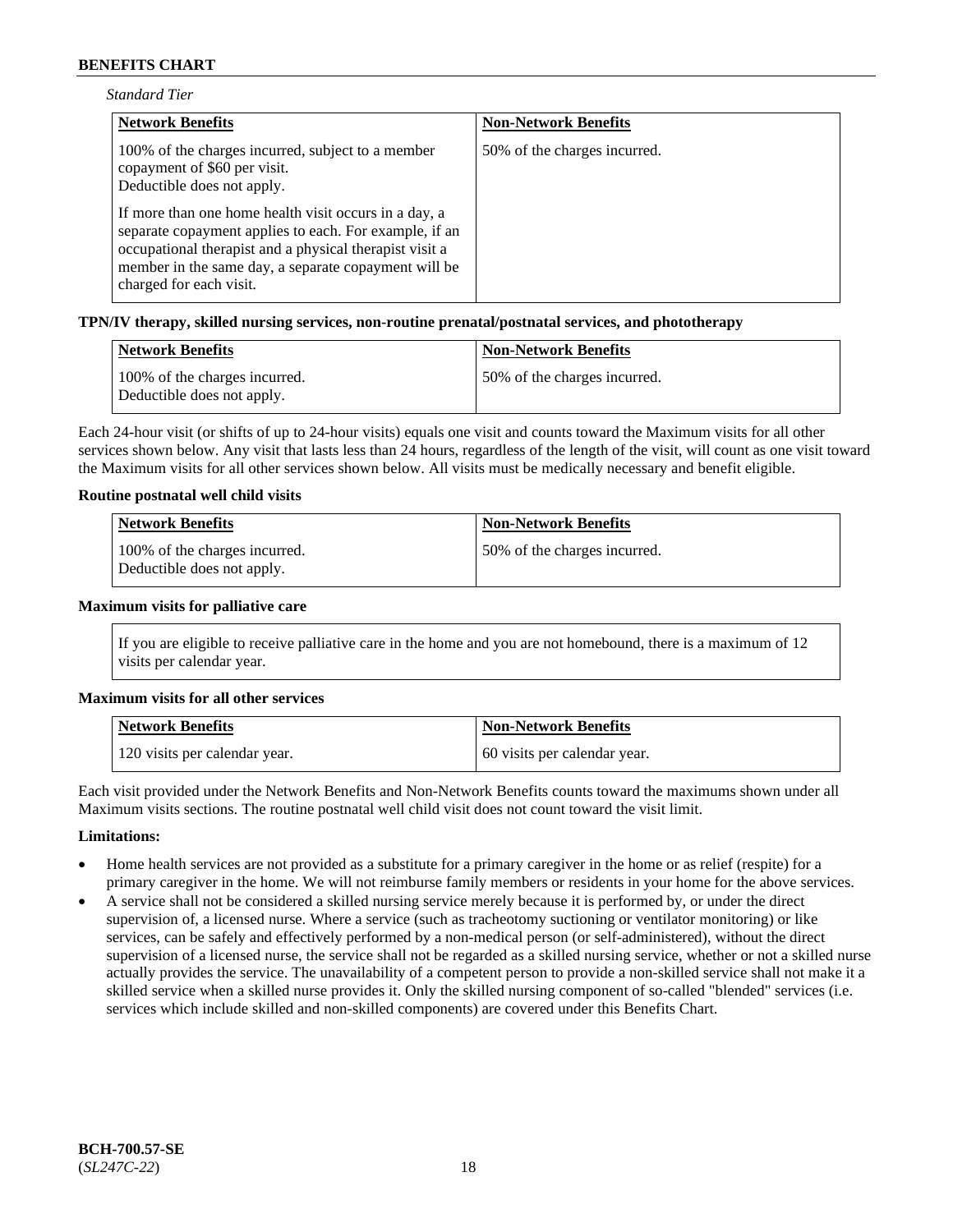# **Not Covered:**

- Financial or legal counseling services.
- Housekeeping or meal services in your home.
- Private duty nursing services. This exclusion does not apply if covered person is also covered under Medical Assistance under 256B.0625, subdivision 7, with the exception of section 256B.0654 subdivision 4.
- Services provided by a family member or enrollee, or a resident in the enrollee's home.
- Vocational rehabilitation and recreational or educational therapy. Recreation therapy is therapy provided solely for the purpose of recreation, including but not limited to: (a) requests for physical therapy or occupational therapy to improve athletic ability, and (b) braces or guards to prevent sports injuries.
- See "Services Not Covered" in the Group Membership Contract.

# **HOME HOSPICE SERVICES**

# **Applicable Definitions:**

**Part-time.** This is up to two hours of service per day, more than two hours is considered continuous care.

**Continuous Care.** This is from two to twelve hours of service per day provided by a registered nurse, licensed practical nurse, or home health aide, during a period of crisis in order to maintain a terminally ill patient at home.

**Appropriate Facility.** This is a nursing home, hospice residence, or other inpatient facility.

**Custodial Care Related to Hospice Services.** This means providing assistance in the activities of daily living and the care needed by a terminally ill patient which can be provided by primary caregiver (i.e., family member or friend) who is responsible for the patient's home care.

# **Covered Services:**

**Home Hospice Program.** We cover the services described below if you are terminally ill and accepted as a home hospice program participant. You must meet the eligibility requirements of the program, and elect to receive services through the home hospice program. The services will be provided in your home, with inpatient care available when medically necessary as described below. If you elect to receive hospice services, you do so in lieu of curative treatment for your terminal illness for the period you are enrolled in the home hospice program.

**Eligibility:** In order to be eligible to be enrolled in the home hospice program, you must: (1) be a terminally ill patient (prognosis of six months or less); (2) have chosen a palliative treatment focus (i.e., emphasizing comfort and supportive services rather than treatment attempting to cure the disease or condition); and (3) continue to meet the terminally ill prognosis as reviewed by our medical director or his or her designee over the course of care. You may withdraw from the home hospice program at any time.

**Eligible Services:** Hospice services include the following services provided in accordance with an approved hospice treatment plan.

- Home Health Services:
	- o Part-time care provided in your home by an interdisciplinary hospice team (which may include a physician, nurse, social worker, and spiritual counselor) and medically necessary home health services are covered.
	- o One or more periods of continuous care in your home or in a setting which provides day care for pain or symptom management, when medically necessary, will be covered.
- Inpatient Services: We cover medically necessary inpatient services.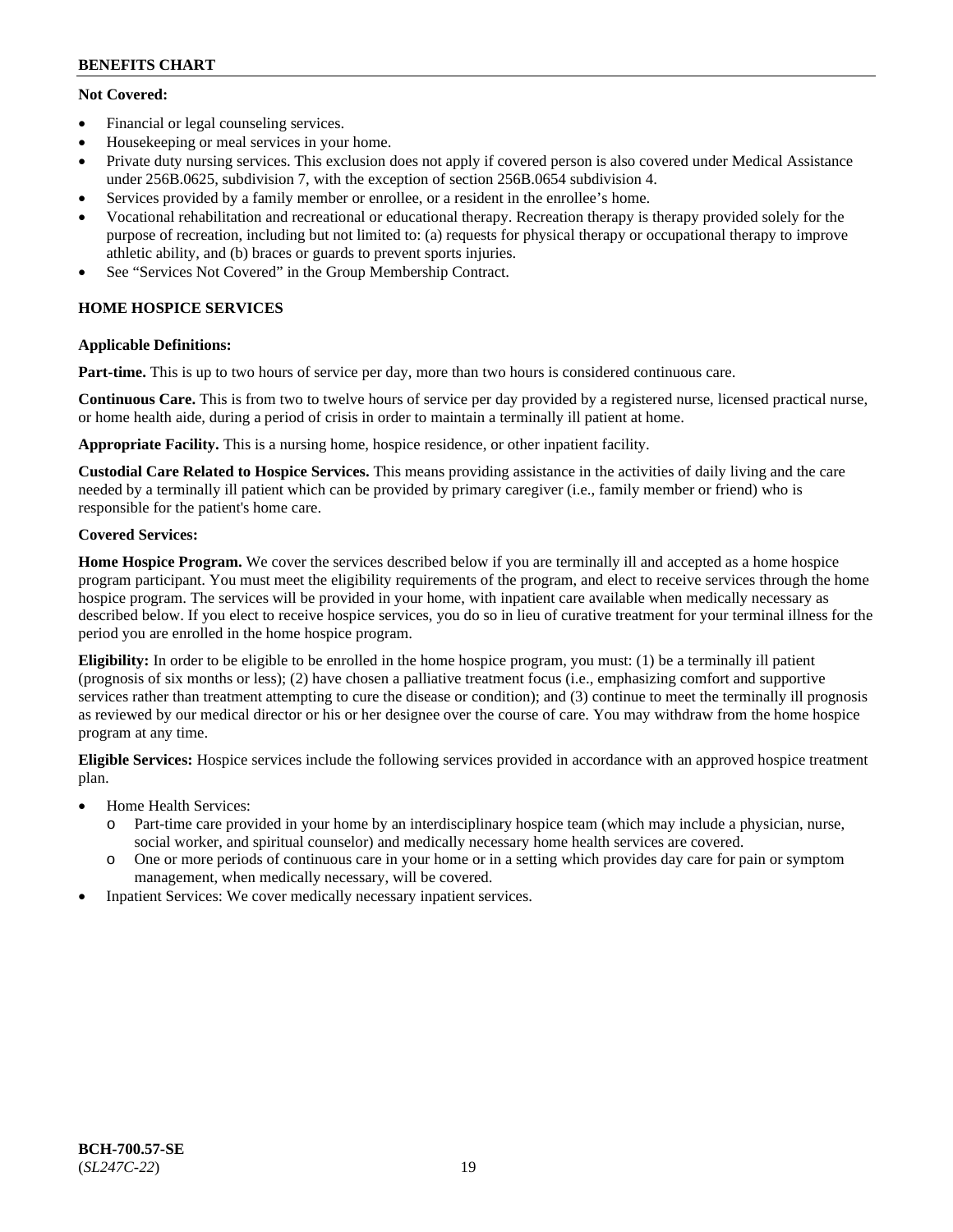- Other Services:
	- Respite care is covered for care in your home or in an appropriate facility, to give your primary caregivers (i.e., family members or friends) rest and/or relief when necessary in order to maintain a terminally ill patient at home.
	- o Medically necessary medications for pain and symptom management.
	- o Semi-electric hospital beds and other durable medical equipment are covered.
	- Emergency and non-emergency care is covered.

| Network Benefits                                           | <b>Non-Network Benefits</b>  |
|------------------------------------------------------------|------------------------------|
| 70% of the charges incurred.<br>Deductible does not apply. | 50% of the charges incurred. |

Respite care is limited to 5 days per episode, and respite care and continuous care combined are limited to 30 days.

# **Not Covered:**

- Financial or legal counseling services.
- Housekeeping or meal services in your home.
- Custodial or maintenance care related to hospice services, whether provided in the home or in a nursing home.
- Any service not specifically described as covered services under this home hospice services benefits.
- Any services provided by members of your family or residents in your home.
- See "Services Not Covered" in the Group Membership Contract.

# **HOSPITAL AND SKILLED NURSING FACILITY SERVICES**

#### **Covered Services:**

We cover services as described below.

# **Medical or surgical hospital services**

**Inpatient hospital services:** We cover the following medical or surgical services, for the treatment of acute illness or injury, which require the level of care only provided in an acute care facility. These services must be authorized by a physician.

Inpatient hospital services include: room and board; the use of operating or maternity delivery rooms; intensive care facilities; newborn nursery facilities; general nursing care, anesthesia, laboratory and diagnostic imaging services, radiation therapy, physical therapy, prescription drugs or other medications administered during treatment, blood and blood products (unless replaced), and blood derivatives, and other diagnostic or treatment related hospital services; physician and other professional medical and surgical services provided while in the hospital, including gender confirmation surgery that meets medical coverage criteria.

We cover up to 120 hours of services provided by a private duty nurse or personal care assistant who has provided home care services to a ventilator-dependent patient, solely for the purpose of assuring adequate training of the hospital staff to communicate with that patient.

Services for items for personal convenience, such as television rental, are not covered.

We cover, following a vaginal delivery, a minimum of 48 hours of inpatient care for the mother and newborn child. We cover, following a caesarean section delivery, a minimum of 96 hours of inpatient care for the mother and newborn child. If the duration of inpatient care is less than these minimums, we also cover a minimum of one home visit by a registered nurse for post-delivery care, within four days of discharge of the mother and newborn child. Services provided by the registered nurse include, but are not limited to, parent education, assistance and training in breast and bottle feeding, and conducting any necessary and appropriate clinical tests. We shall not provide any compensation or other non-medical remuneration to encourage a mother and newborn to leave inpatient care before the duration minimums specified.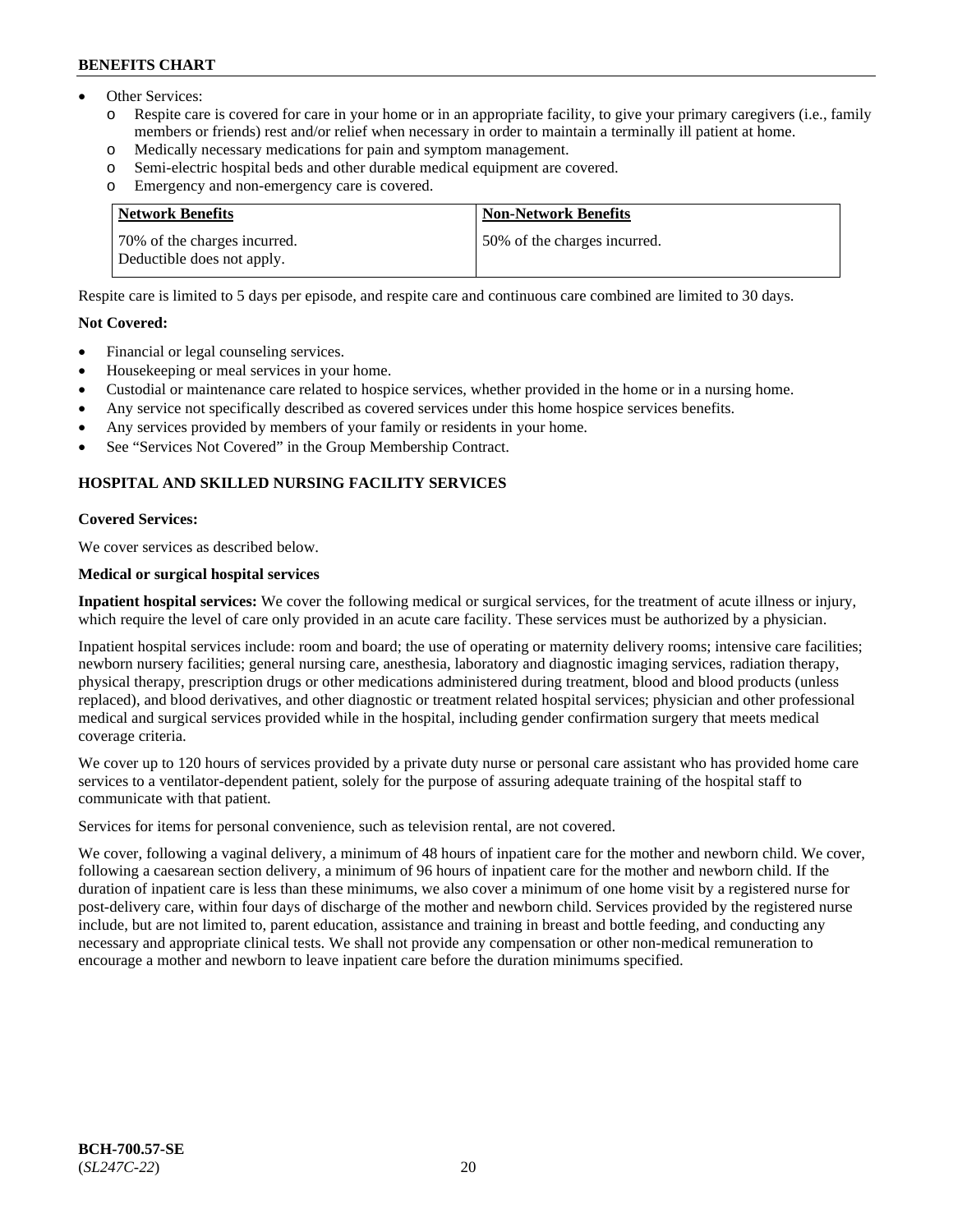Group health plans and health insurance issuers generally may not, under Federal law, restrict benefits for any hospital length of stay in connection with childbirth for the mother of newborn child to less than 48 hours following a vaginal delivery, or less than 96 hours following a caesarean section. However, Federal law generally does not prohibit the mother's or newborn's attending provider, after consulting with the mother, from discharging the mother or her newborn earlier than 48 hours (or 96 hours as applicable). In any case plans and issuers may not, under Federal law, require that a provider obtain authorization from the plan or the insurance issuer for prescribing a length of stay not in excess of 48 hours (or 96 hours).

*Select Tier - Subject to the Select Tier Deductibles*

| Network Benefits             | <b>Non-Network Benefits</b>  |
|------------------------------|------------------------------|
| 70% of the charges incurred. | 50% of the charges incurred. |

*Standard Tier - Subject to the Standard Tier Deductibles*

| <b>Network Benefits</b>       | <b>Non-Network Benefits</b>  |
|-------------------------------|------------------------------|
| 170% of the charges incurred. | 50% of the charges incurred. |

Each member's admission or confinement, including that of a newborn child, is separate and distinct from the admission or confinement of any other member.

**Outpatient hospital, ambulatory care or surgical facility services:** We cover the following medical and surgical services, for diagnosis or treatment of illness or injury on an outpatient basis. These services must be authorized by a physician.

Outpatient services include: use of operating rooms, maternity delivery rooms or other outpatient departments, rooms or facilities; and the following outpatient services: general nursing care, anesthesia, laboratory and diagnostic imaging services, radiation therapy, physical therapy, drugs administered during treatment, blood and blood products (unless replaced), and blood derivatives, and other diagnostic or treatment related outpatient services; physician and other professional medical and surgical services provided while an outpatient, including gender confirmation surgery that meets medical coverage criteria.

For Network Benefits, non-emergent, scheduled outpatient Magnetic Resonance Imaging (MRI) and Computed Tomography (CT) must be provided at a designated facility. Your physician and facility will obtain or verify authorization for these services with HealthPartners, as needed.

To see the benefit level for diagnostic imaging services, laboratory services and physical therapy, see benefits under Diagnostic Imaging Services, Laboratory Services and Physical Therapy in this Benefits Chart.

*Select Tier - Subject to the Select Tier Deductibles*

| Network Benefits             | <b>Non-Network Benefits</b>  |
|------------------------------|------------------------------|
| 70% of the charges incurred. | 50% of the charges incurred. |

*Standard Tier - Subject to the Standard Tier Deductibles*

| Network Benefits             | <b>Non-Network Benefits</b>   |
|------------------------------|-------------------------------|
| 70% of the charges incurred. | 150% of the charges incurred. |

# **Skilled nursing facility care**

We cover room and board, daily skilled nursing and related ancillary services for post-acute treatment and rehabilitative care of illness or injury that meets medical coverage criteria.

*Subject to the Standard Tier Deductibles*

| <b>Network Benefits</b>                       | <b>Non-Network Benefits</b>                   |
|-----------------------------------------------|-----------------------------------------------|
| 70% of the charges incurred.                  | 50% of the charges incurred.                  |
| Limited to 120 day maximum per calendar year. | Limited to 120 day maximum per calendar year. |

Each day of services provided under the Network Benefits and Non-Network Benefits combined, counts toward the maximums shown above.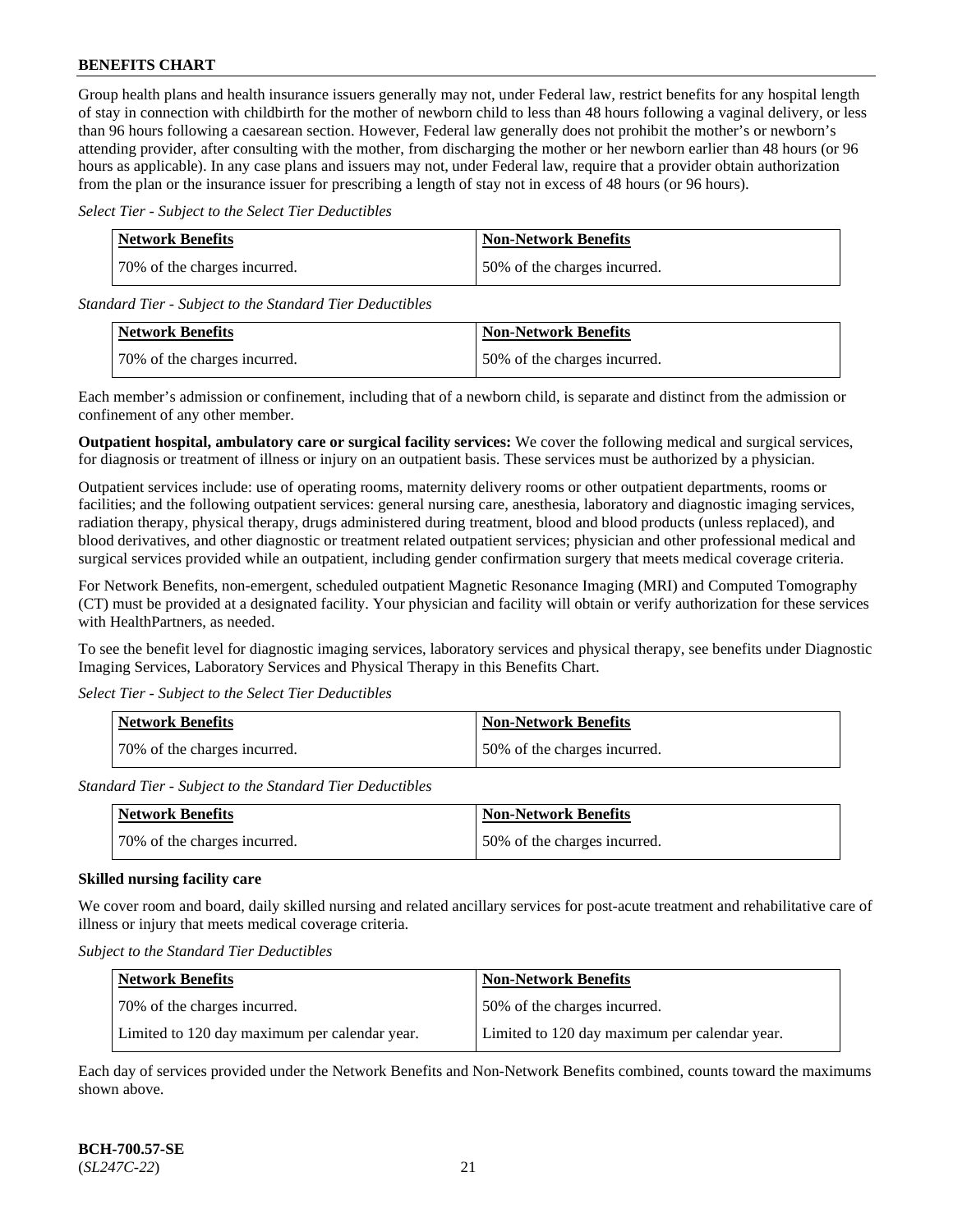# **Not Covered:**

- Services for items for personal convenience, such as television rental.
- See "Services Not Covered" in the Group Membership Contract.

# **INFERTILITY DIAGNOSIS**

# **Covered Services:**

We cover the diagnosis of infertility. These services include diagnostic procedures and tests provided in connection with an infertility evaluation, office visits and consultations to diagnose infertility.

*Select Tier - Subject to the Select Tier Deductibles*

| Network Benefits             | <b>Non-Network Benefits</b> |
|------------------------------|-----------------------------|
| 70% of the charges incurred. | See Network Benefits.       |

*Standard Tier - Subject to the Standard Tier Deductibles*

| <b>Network Benefits</b>      | <b>Non-Network Benefits</b> |
|------------------------------|-----------------------------|
| 70% of the charges incurred. | See Network Benefits.       |

The Non-Network benefit is paid at Infertility Services Standard Tier.

Coverage is limited to office visits and consultations to diagnose infertility. Treatment is not covered.

# **Not Covered:**

- Infertility/fertility treatment, including but not limited to, office visits, laboratory services and diagnostic imaging services and fertility drugs; reversal of sterilization; and sperm, ova or embryo acquisition, retrieval or storage; however, we do cover office visits and consultations to diagnose infertility.
- Services related to the establishment of surrogate pregnancy and fees for a surrogate. However, pregnancy and maternity services are covered for a member under this Benefits Chart, including a surrogate pregnancy.
- See "Services Not Covered" in the Group Membership Contract.

# **LABORATORY SERVICES**

#### **Covered Services:**

We cover laboratory tests when ordered by a provider and provided in a clinic or outpatient hospital facility.

To see the benefit level for inpatient hospital or skilled nursing facility services, see benefits under Inpatient Hospital and Skilled Nursing Facility Services in this Benefits Chart.

**Prostate-specific antigen (PSA) testing.** We cover prostate cancer screening for men 40 years of age or over who are symptomatic or in a high-risk category and for all men 50 years of age or older.

| <b>Network Benefits</b>                                     | <b>Non-Network Benefits</b>  |
|-------------------------------------------------------------|------------------------------|
| 100% of the charges incurred.<br>Deductible does not apply. | 50% of the charges incurred. |

#### **All other laboratory services**

#### **Services for illness or injury**

| Network Benefits                                            | <b>Non-Network Benefits</b>  |
|-------------------------------------------------------------|------------------------------|
| 100% of the charges incurred.<br>Deductible does not apply. | 50% of the charges incurred. |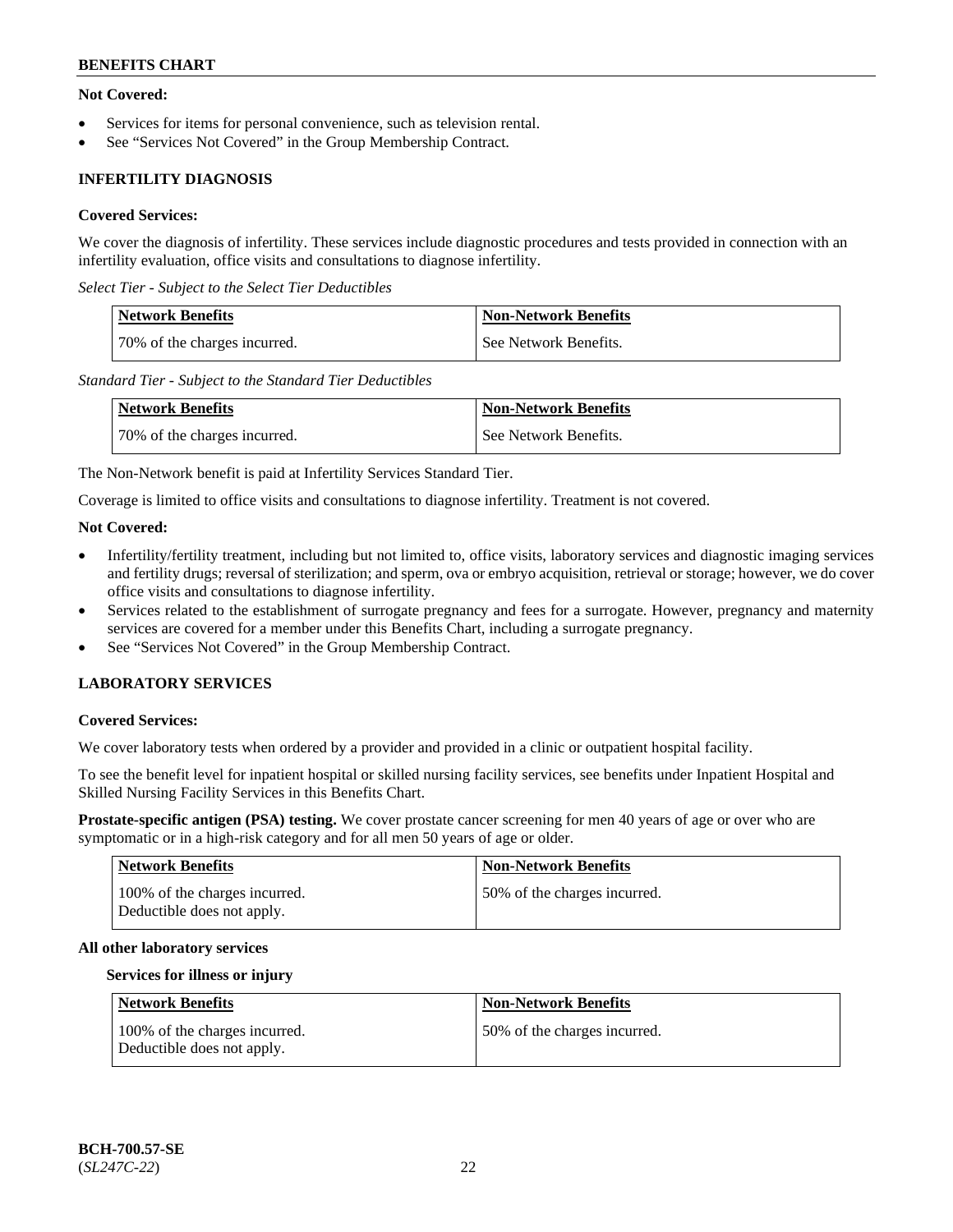# **Preventive services**

Laboratory services associated with preventive services are covered at the benefit level shown in the "Preventive Services" section of this Benefits Chart.

# **Not Covered:**

• See "Services Not Covered" in the Group Membership Contract.

# **LYME DISEASE SERVICES**

### **Covered Services:**

We cover services for the treatment of Lyme disease.

| <b>Network Benefits</b>                                | <b>Non-Network Benefits</b>                                  |
|--------------------------------------------------------|--------------------------------------------------------------|
| Coverage level is same as corresponding Network        | Coverage level is same as corresponding Non-Network          |
| Benefit, depending on type of service provided such as | Benefit, depending on type of service provided, such as      |
| Office Visits for Illness or Injury, Inpatient or      | Office Visits for Illness or Injury, Inpatient or Outpatient |
| <b>Outpatient Hospital Services.</b>                   | Hospital Services.                                           |

### **Not Covered:**

• See "Services Not Covered" in the Group Membership Contract.

# **MASTECTOMY RECONSTRUCTION BENEFIT**

# **Covered Services:**

We cover reconstruction of the breast on which the mastectomy has been performed; surgery and reconstruction of the other breast to produce symmetrical appearance, and prostheses and physical complications of all stages of mastectomy, including lymphedemas.

| <b>Network Benefits</b>                                 | <b>Non-Network Benefits</b>                             |
|---------------------------------------------------------|---------------------------------------------------------|
| Coverage level is same as corresponding Network         | Coverage level is same as corresponding Non-Network     |
| Benefit, depending on type of service provided, such as | Benefit, depending on type of service provided, such as |
| Office Visits for Illness or Injury, Inpatient or       | Office Visits for Illness or Injury, Inpatient or       |
| <b>Outpatient Hospital Services.</b>                    | Outpatient Hospital Services.                           |

#### **Not Covered:**

• See "Services Not Covered" in the Group Membership Contract.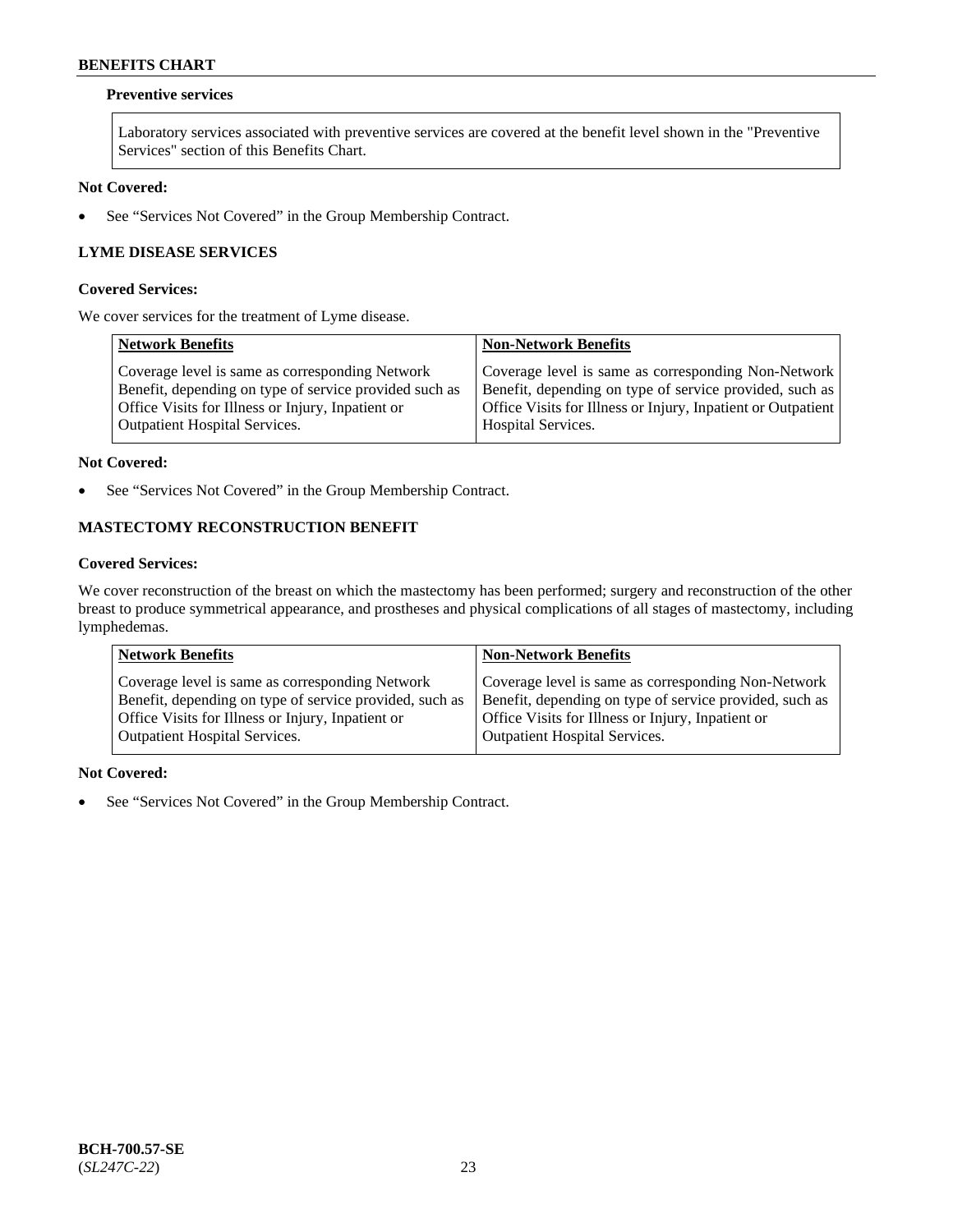# **MEDICATION THERAPY DISEASE MANAGEMENT PROGRAM**

### **Covered Services:**

If you meet our criteria for coverage, you may qualify for our Medication Therapy Disease Management Program.

The program covers consultations with a designated pharmacist.

Covered services are based on established medical policies, which are subject to periodic review and modification by the medical directors. These medical policies (medical coverage criteria) are available online at [healthpartners.com](https://www.healthpartners.com/hp/index.html) or by calling Member Services.

| Network Benefits                                            | <b>Non-Network Benefits</b> |
|-------------------------------------------------------------|-----------------------------|
| 100% of the charges incurred.<br>Deductible does not apply. | No Coverage.                |

### **Not Covered:**

See "Services Not Covered" in the Group Membership Contract.

# **OFFICE VISITS FOR ILLNESS OR INJURY**

### **Covered Services:**

We cover the following when medically necessary: professional medical and surgical services and related supplies, including biofeedback, of physicians and other health care providers; blood and blood products (unless replaced) and blood derivatives.

We cover diagnosis and treatment of illness or injury to the eyes. Where contact or eyeglass lenses are prescribed as medically necessary for the post-operative treatment of cataracts or for the treatment of aphakia, acute or chronic corneal pathology, or keratoconous, we cover the initial evaluation, lenses and fitting. Members must pay for lens replacement beyond the initial pair.

We also provide coverage for the initial physical evaluation of a child if it is ordered by a Minnesota juvenile court.

Services received via video, e-visit or telephone are covered under the "Telehealth/Telemedicine Services" section.

### **Office Visits**

| <b>Select Tier</b> |  |
|--------------------|--|
|--------------------|--|

| <b>Network Benefits</b>                                                                                         | <b>Non-Network Benefits</b>  |
|-----------------------------------------------------------------------------------------------------------------|------------------------------|
| 100% of the charges incurred, subject to a member<br>copayment of \$10 per visit.<br>Deductible does not apply. | 50% of the charges incurred. |

*Standard Tier*

| <b>Network Benefits</b>                                                                                         | <b>Non-Network Benefits</b>  |
|-----------------------------------------------------------------------------------------------------------------|------------------------------|
| 100% of the charges incurred, subject to a member<br>copayment of \$60 per visit.<br>Deductible does not apply. | 50% of the charges incurred. |

### **Convenience clinics**

| <b>Network Benefits</b>                                                                                        | <b>Non-Network Benefits</b>  |
|----------------------------------------------------------------------------------------------------------------|------------------------------|
| 100% of the charges incurred, subject to a member<br>copayment of \$5 per visit.<br>Deductible does not apply. | 50% of the charges incurred. |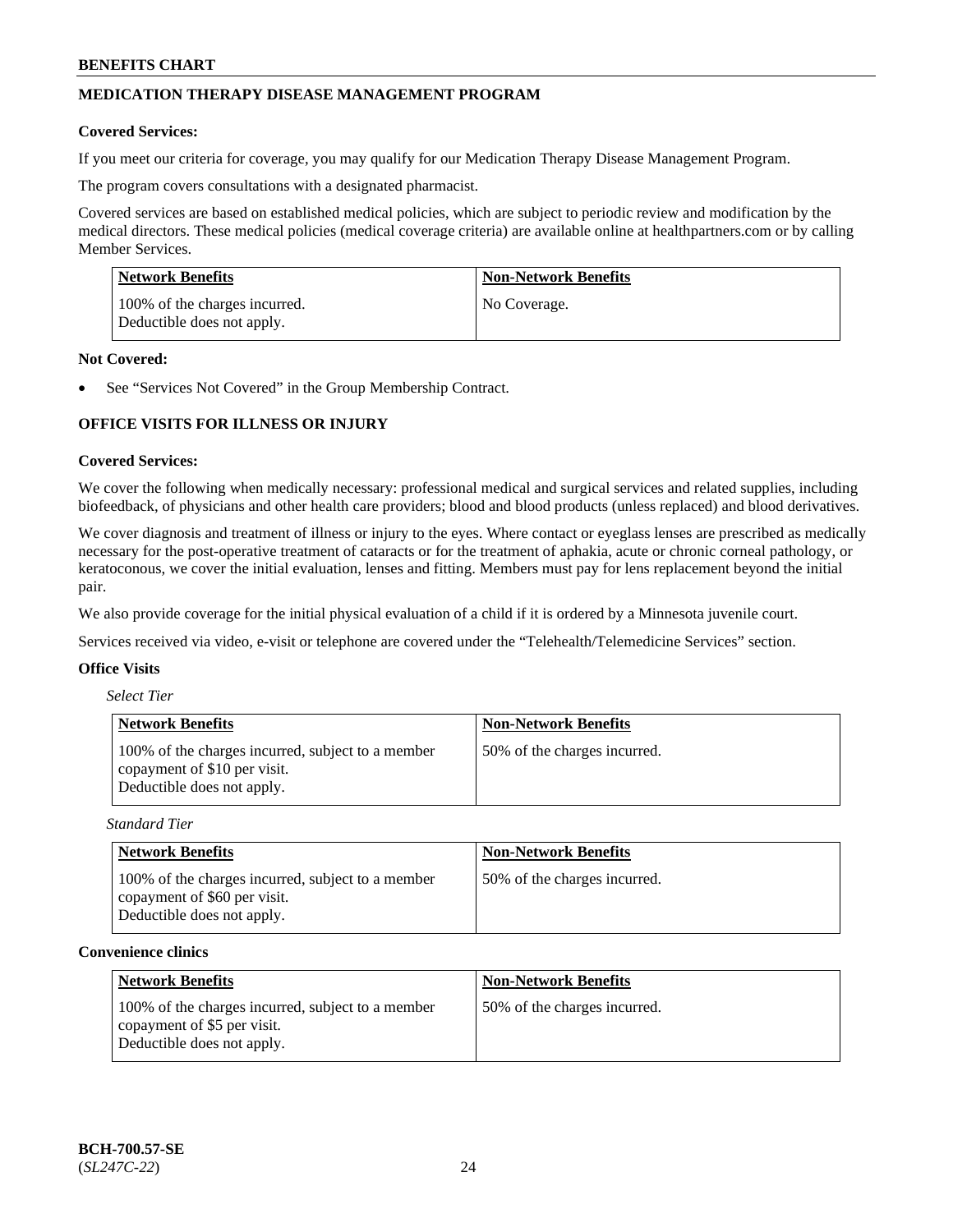# **Injections administered in a physician's office, other than immunizations**

### **Allergy injections**

| <b>Network Benefits</b>                                                                                                  | <b>Non-Network Benefits</b>  |
|--------------------------------------------------------------------------------------------------------------------------|------------------------------|
| 100% of the charges incurred, subject to a member<br>copayment of \$2 per date of service.<br>Deductible does not apply. | 50% of the charges incurred. |

### **All other injections**

| <b>Network Benefits</b>                                                                                                  | <b>Non-Network Benefits</b>  |
|--------------------------------------------------------------------------------------------------------------------------|------------------------------|
| 100% of the charges incurred, subject to a member<br>copayment of \$2 per date of service.<br>Deductible does not apply. | 50% of the charges incurred. |

# **Not Covered:**

- Court ordered treatment, except as described in this Benefits Chart under "Mental Health Services" and "Office Visits for Illness or Injury" or as otherwise required by law.
- See "Services Not Covered" in the Group Membership Contract.

# **PEDIATRIC AUTOIMMUNE NEUROPSYCHIATRIC DISORDERS ASSOCIATED WITH STREPTOCOCCAL INFECTIONS (PANDAS) AND PEDIATRIC ACUTE-ONSET NEUROPSYCHIATRIC SYNDROME (PANS) TREATMENT**

# **Definitions:**

**Pediatric acute-onset neuropsychiatric syndrome.** This means a class of acute-onset obsessive compulsive or tic disorders or other behavioral changes presenting in children and adolescents that are not otherwise explained by another known neurologic or medical disorder.

**Pediatric autoimmune neuropsychiatric disorders associated with streptococcal infections.** This means a condition in which a streptococcal infection in a child or adolescent causes the abrupt onset of clinically significant obsessions, compulsions, tics, or other neuropsychiatric symptoms or behavioral changes, or a relapsing and remitting course of symptom severity.

# **Covered Services:**

We cover treatment for pediatric autoimmune neuropsychiatric disorders associated with streptococcal infections (PANDAS) and for treatment for pediatric acute-onset neuropsychiatric syndrome (PANS). Treatments that must be covered under this section must be recommended by the member's licensed health care professional and include but are not limited to antibiotics, medication and behavioral therapies to manage neuropsychiatric symptoms, plasma exchange, and immunoglobulin.

| <b>Network Benefits</b>                                                                                                                                                                                 | <b>Non-Network Benefits</b>                                                                                                                                                                                 |
|---------------------------------------------------------------------------------------------------------------------------------------------------------------------------------------------------------|-------------------------------------------------------------------------------------------------------------------------------------------------------------------------------------------------------------|
| Coverage level is same as corresponding Network<br>Benefit, depending on type of service provided, such as<br>Office Visits for Illness or Injury, Inpatient or<br><b>Outpatient Hospital Services.</b> | Coverage level is same as corresponding Non-Network<br>Benefit, depending on type of service provided, such as<br>Office Visits for Illness or Injury, Inpatient or<br><b>Outpatient Hospital Services.</b> |
|                                                                                                                                                                                                         |                                                                                                                                                                                                             |

# **Not Covered:**

See "Services Not Covered" in the Group Membership Contract.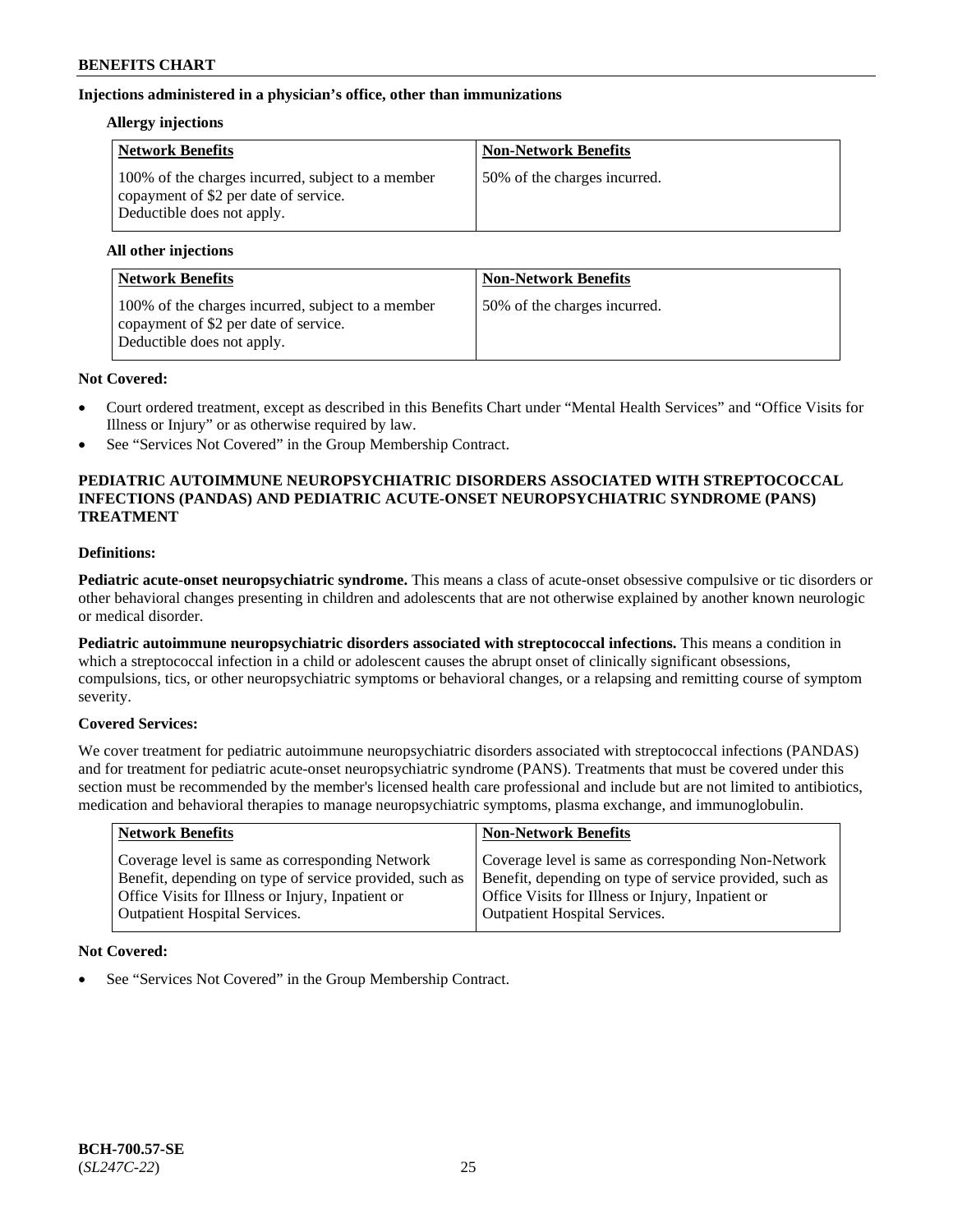# **PEDIATRIC EYEWEAR**

# **Covered Services:**

We cover pediatric eyewear for children.

Routine eye exams are covered under the "Preventive Services" section.

*Subject to the Standard Tier Deductibles*

| <b>Network Benefits</b>      | <b>Non-Network Benefits</b> |
|------------------------------|-----------------------------|
| 70% of the charges incurred. | No Coverage.                |

# **Limitations:**

- Coverage under this provision will continue until the end of the month in which the child turns age 19.
- Limited to one of the following per calendar year:
- o one pair of eyeglasses including one set of prescription lenses, frames from our designated eyewear collection, and antiscratch coating; or
	- o one pair of non-disposable contact lenses; or
	- o a one-year supply of disposable contact lenses
- Contact lens fittings are limited to two per calendar year.

# **Not Covered:**

- Frames that are not included in our designated eyewear collection. However, one pair of lenses will be covered if a member chooses frames outside the designated eyewear collection.
- More than one pair of lenses or frames or non-disposable contacts per calendar year, regardless of the reason. This includes replacement of eyeglasses or contact lenses due to loss, breakage, theft, or change in prescription.
- Safety glasses or goggles for sports or vocational reasons.
- Upgrades including, but not limited to, UV protection and no-line multifocal lenses.
- See "Services Not Covered" in the Group Membership Contract.

# **PHYSICAL THERAPY, OCCUPATIONAL THERAPY AND SPEECH THERAPY**

# **Covered Services:**

We cover the following physical therapy, occupational therapy and speech therapy services:

- rehabilitative care to correct the effects of illness or injury;
- habilitative care rendered for congenital, developmental or medical conditions which have significantly limited the successful initiation of normal speech and normal motor development.

Massage therapy which is performed in conjunction with other treatment/modalities by a physical occupational therapist, is part of a prescribed treatment plan and is not billed separately is covered.

We cover services provided in a clinic. We also cover physical therapy provided in an outpatient hospital facility. To see the benefit level for inpatient hospital or skilled nursing facility services, see benefits under Inpatient Hospital and Skilled Nursing Facility Services.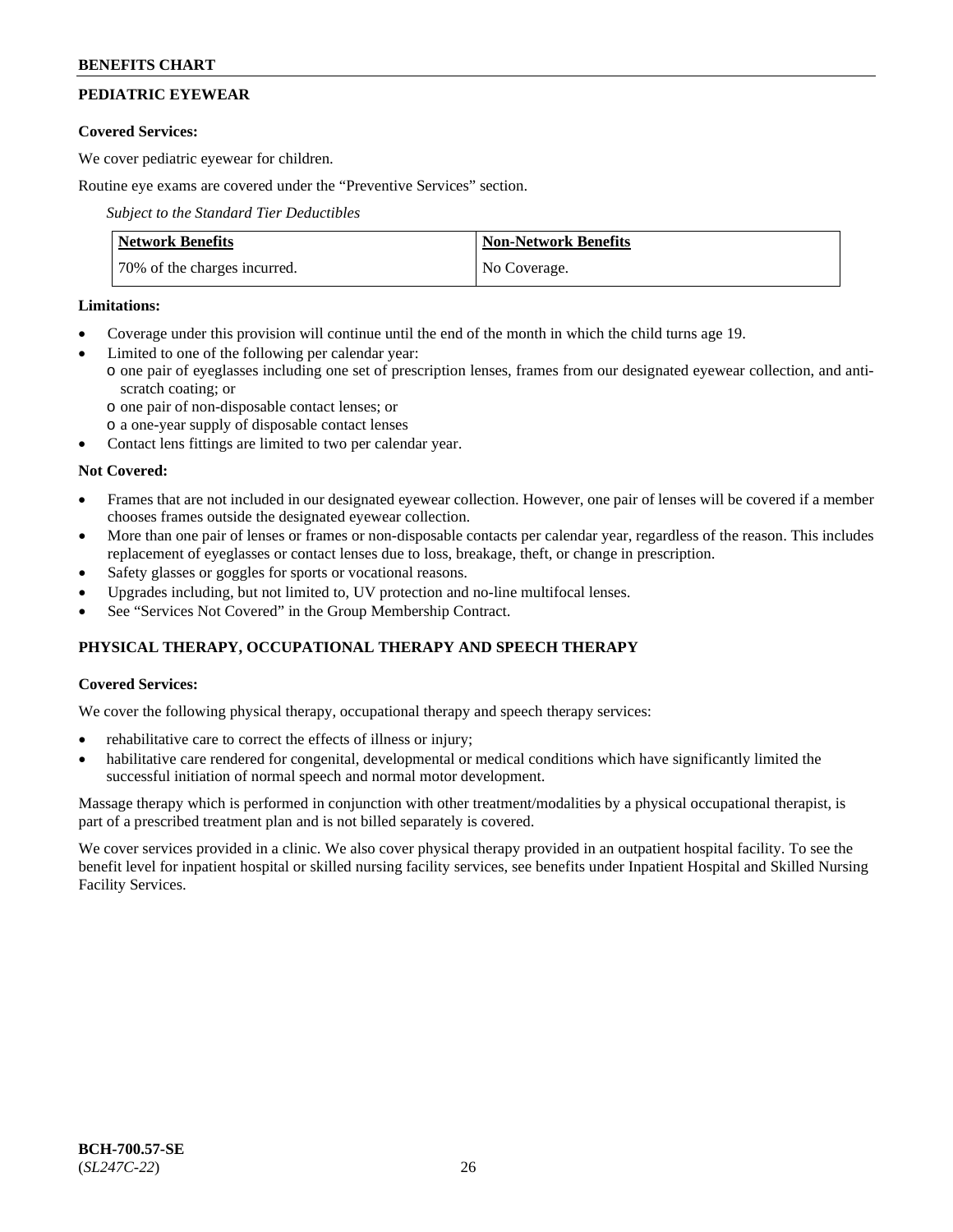# **Rehabilitative care**

*Select Tier*

| <b>Network Benefits</b>                                                                                         | <b>Non-Network Benefits</b>  |
|-----------------------------------------------------------------------------------------------------------------|------------------------------|
| 100% of the charges incurred, subject to a member<br>copayment of \$10 per visit.<br>Deductible does not apply. | 50% of the charges incurred. |

*Standard Tier*

| <b>Network Benefits</b>                                                                                         | <b>Non-Network Benefits</b>                                                               |
|-----------------------------------------------------------------------------------------------------------------|-------------------------------------------------------------------------------------------|
| 100% of the charges incurred, subject to a member<br>copayment of \$60 per visit.<br>Deductible does not apply. | 50% of the charges incurred.                                                              |
|                                                                                                                 | <b>Non-Network Benefits</b>                                                               |
|                                                                                                                 | Physical and Occupational Therapy combined are<br>limited to 20 visits per calendar year. |
|                                                                                                                 | Speech Therapy is limited to 20 visits per calendar year.                                 |

# **Habilitative care**

*Select Tier*

| <b>Network Benefits</b>                                                                                         | <b>Non-Network Benefits</b>  |
|-----------------------------------------------------------------------------------------------------------------|------------------------------|
| 100% of the charges incurred, subject to a member<br>copayment of \$10 per visit.<br>Deductible does not apply. | 50% of the charges incurred. |

### *Standard Tier*

| <b>Network Benefits</b>                                                                                         | <b>Non-Network Benefits</b>                                                               |
|-----------------------------------------------------------------------------------------------------------------|-------------------------------------------------------------------------------------------|
| 100% of the charges incurred, subject to a member<br>copayment of \$60 per visit.<br>Deductible does not apply. | 50% of the charges incurred.                                                              |
|                                                                                                                 | <b>Non-Network Benefits</b>                                                               |
|                                                                                                                 | Physical and Occupational Therapy combined are<br>limited to 20 visits per calendar year. |
|                                                                                                                 | Speech Therapy is limited to 20 visits per calendar year.                                 |

# **Not Covered:**

- Massage therapy for the purpose of comfort or convenience of the member.
- See "Services Not Covered" in the Group Membership Contract.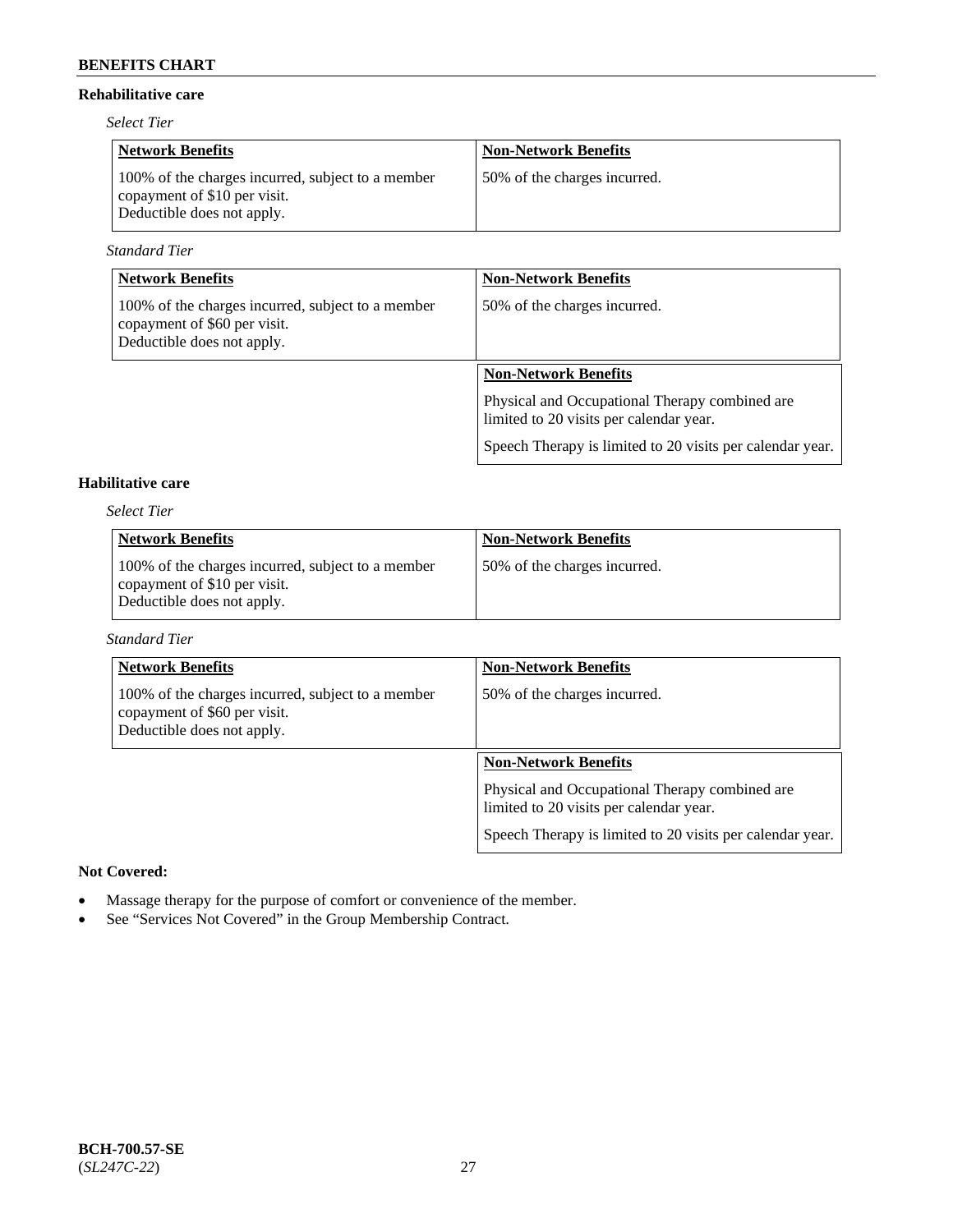# **PORT WINE STAIN REMOVAL SERVICES**

#### **Covered Services:**

We cover port wine stain removal services.

| <b>Network Benefits</b>                                | <b>Non-Network Benefits</b>                                  |
|--------------------------------------------------------|--------------------------------------------------------------|
| Coverage level is same as corresponding Network        | Coverage level is same as corresponding Non-Network          |
| Benefit, depending on type of service provided such as | Benefit, depending on type of service provided, such as      |
| Office Visits for Illness or Injury, Inpatient or      | Office Visits for Illness or Injury, Inpatient or Outpatient |
| <b>Outpatient Hospital Services.</b>                   | Hospital Services.                                           |

#### **Not Covered:**

See "Services Not Covered" in the Group Membership Contract.

# **PRE-DIABETES DISEASE MANAGEMENT PROGRAM**

#### **Covered Services:**

If you meet our criteria for coverage, you may qualify for the Pre-diabetes Disease Management Program through Omada Health. The program covers group health coaching which focuses on weight loss, exercise, behavior modification and health education at select locations determined by the plan.

| <b>Network Benefits</b>                                     | <b>Non-Network Benefits</b> |
|-------------------------------------------------------------|-----------------------------|
| 100% of the charges incurred.<br>Deductible does not apply. | Not applicable.             |

### **Not Covered:**

See "Services Not Covered" in the Group Membership Contract.

# **PRESCRIPTION DRUG SERVICES**

#### **Covered Services:**

We cover prescription drugs and medications that can be self-administered or are administered in a physician's office. We cover off-label use of formulary drugs to treat cancer if the drug is recognized for the treatment of cancer in any authoritative compendia used by the Medicare program.

We cover orally administered anticancer drugs at the applicable benefit level under outpatient drugs below. We are in compliance with Minnesota Statute 62A.3075 because we do not cover orally administered anticancer drugs under our specialty drug benefit.

We will refill a prescription for eye drops covered under this Benefits Chart if the member requests a refill and original prescription specified that additional quantities would be needed, providing the refill request does not exceed the quantities needed, and the following conditions are met:

- If the member requests a 30-day refill supply, the request must be made between 21 and 30 days of the later of (a) the original date that the prescription was distributed to the member or (b) the date that the most recent refill was distributed to the member; or
- If the member requests a 90-day refill supply, the request must be made between 75 and 90 days of the later of (a) the original date that the prescription was distributed to the member or (b) the date that the most recent refill was distributed to the member.

A licensed pharmacist may prescribe and dispense self-administered hormonal contraceptives, nicotine replacement medications, and opiate antagonists for the treatment of an acute opiate overdose in accordance with section 151.37, subdivision 14, 15, or 16, under the same terms of coverage that would apply had the prescription drug been prescribed by a licensed physician, physician assistant, or advanced practice nurse practitioner. If the plan excludes coverage for selfadministered hormonal contraceptives, they will not be covered under this provision.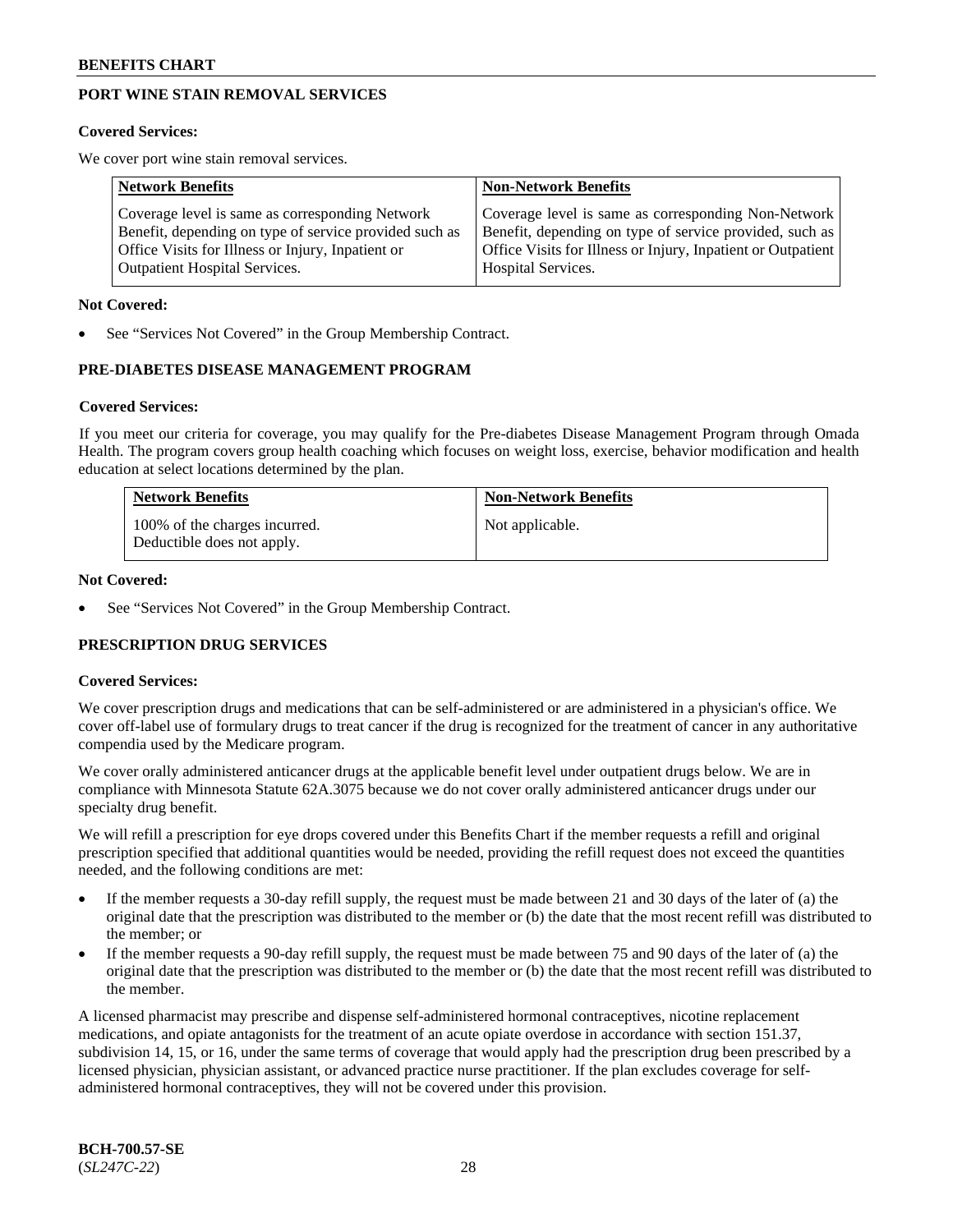**For Network Benefits, drugs and medications must be obtained at a Network Pharmacy.**

**If a member copayment is required, you must pay one member copayment for each 31-day supply, or portion thereof, unless otherwise indicated below.**

### **Outpatient drugs (except as specified below)**

| <b>Network Benefits</b>                                                                                          | <b>Non-Network Benefits</b>  |
|------------------------------------------------------------------------------------------------------------------|------------------------------|
| 100% of the charges incurred, subject to a member<br>copayment of \$5 for generic low cost formulary<br>drugs.   | 50% of the charges incurred. |
| 100% of the charges incurred, subject to a member<br>copayment of \$25 for generic high cost formulary<br>drugs. |                              |
| 100% of the charges incurred, subject to a member<br>copayment of \$60 for brand name formulary drugs.           |                              |
| In no event will your cost for a formulary insulin drug<br>exceed \$25.                                          |                              |
| Non-formulary drugs are covered at 100% of the<br>charges incurred, subject to a member copayment of<br>\$150.   |                              |
| Deductible does not apply.                                                                                       |                              |

**Cost-Sharing Limits for Insulin:** We are required to limit your cost-sharing on prescription insulin to no more than the net price of the prescription insulin drug. This requirement applies at the point of sale, including deductible payments and the costsharing amounts charged once the deductible is met.

**Cost-sharing.** This means a deductible payment, copayment, or coinsurance amount that you must pay for covered prescription insulin in accordance with the terms and conditions of this health plan.

**Net price.** This means our cost for prescription insulin, including any rebates or discounts received by or accrued directly or indirectly to us from a drug manufacturer or pharmacy benefit manager.

# **Mail order drugs**

|          | <b>Network Benefits</b>                                                                                                                                                                                                                   | <b>Non-Network Benefits</b>                                                                                                |
|----------|-------------------------------------------------------------------------------------------------------------------------------------------------------------------------------------------------------------------------------------------|----------------------------------------------------------------------------------------------------------------------------|
| service. | For your convenience, you may also get up to a 93-day<br>supply of outpatient prescription drugs that can be self-<br>administered through the designated mail order service.<br>Specialty Drugs are not available through the mail order | See Network Mail Order Drugs benefit.<br>Mail order drugs are only available through the<br>designated mail order service. |

# **Specialty Drugs that are self-administered**

| <b>Network Benefits</b>                                                                                                                    | <b>Non-Network Benefits</b> |
|--------------------------------------------------------------------------------------------------------------------------------------------|-----------------------------|
| 80% of the charges incurred.<br>Deductible does not apply.                                                                                 | No Coverage.                |
| For Network Benefits, specialty drugs are limited to<br>drugs on the specialty drug list and must be obtained<br>from a designated vendor. |                             |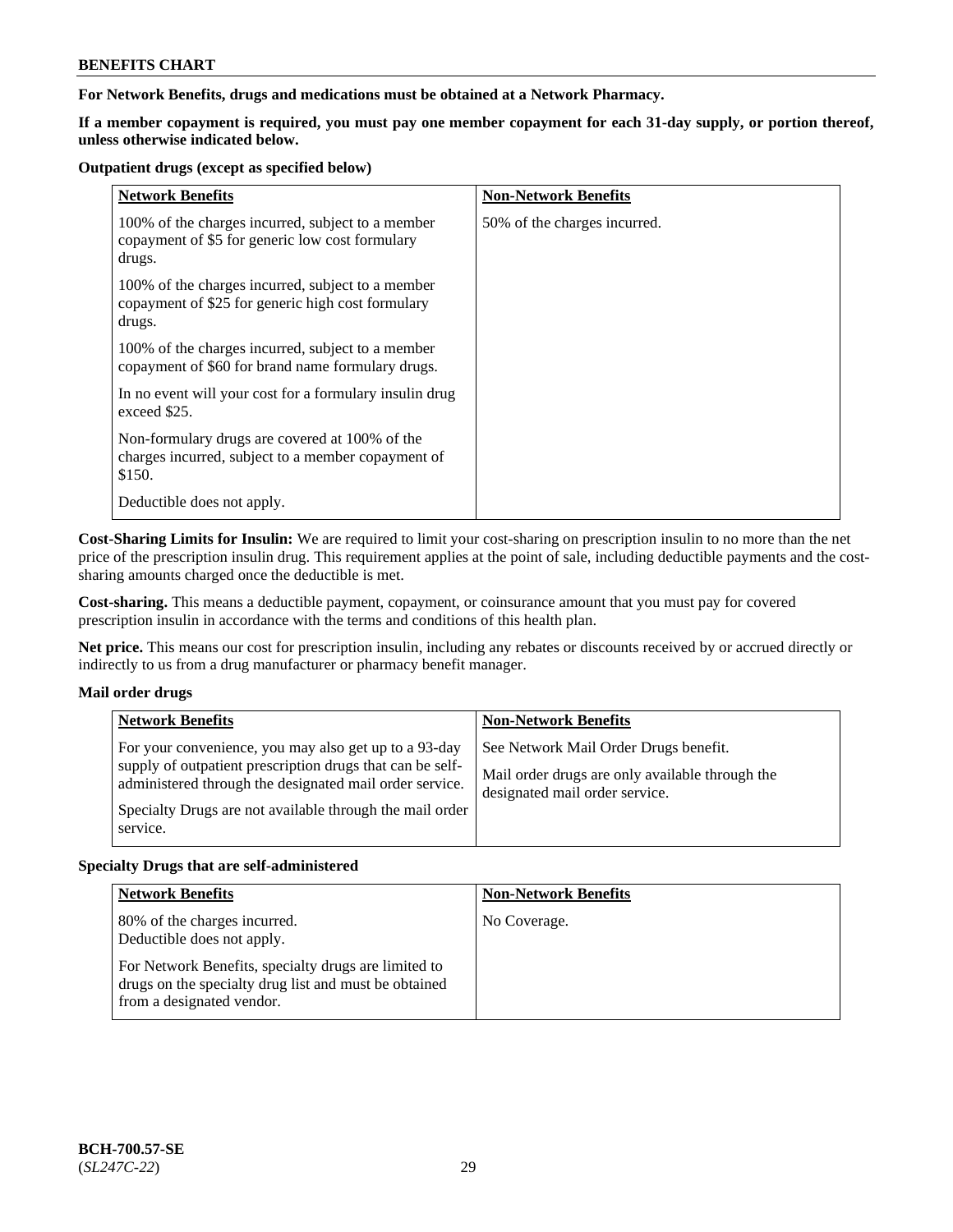# **Drugs for the treatment of growth deficiency**

| <b>Network Benefits</b>                                                                                                                            | <b>Non-Network Benefits</b>  |
|----------------------------------------------------------------------------------------------------------------------------------------------------|------------------------------|
| 70% of the charges incurred.<br>Deductible does not apply.                                                                                         | 50% of the charges incurred. |
| For Network Benefits, growth deficiency drugs are<br>limited to drugs on the specialty drug list and must be<br>obtained from a designated vendor. |                              |

**Tobacco cessation drugs are covered for all FDA – approved tobacco cessation drugs for a minimum of 90 days**

| <b>Network Benefits</b>                                     | <b>Non-Network Benefits</b>  |
|-------------------------------------------------------------|------------------------------|
| 100% of the charges incurred.<br>Deductible does not apply. | 50% of the charges incurred. |

### **Contraceptive drugs**

| <b>Network Benefits</b>                                                                                                                                        | <b>Non-Network Benefits</b>  |
|----------------------------------------------------------------------------------------------------------------------------------------------------------------|------------------------------|
| 100% of the charges incurred for formulary drugs.<br>Deductible does not apply.                                                                                | 50% of the charges incurred. |
| If a physician requests that a non-formulary<br>contraceptive drug be dispensed as written the drug will<br>be covered at 100%, not subject to the deductible. |                              |

**ACA preventive medications.** We cover preventive medications currently recommended by USPSTF with an A or B rating if they are prescribed by your medical provider and they are listed on our Commercial ACA Preventive Drug List. Preventive medications are subject to periodic review and modification. Changes would be effective in accordance with the federal rules and reflected in our current medical coverage criteria for preventive care services.

| <b>Network Benefits</b>                                     | <b>Non-Network Benefits</b>  |
|-------------------------------------------------------------|------------------------------|
| 100% of the charges incurred.<br>Deductible does not apply. | 50% of the charges incurred. |

# **Limitations:**

- Certain drugs may require prior authorization as indicated on the formulary. HealthPartners may require prior authorization for the drug and also the site where the drug will be provided. Certain drugs are subject to our utilization review process and quantity limits, as indicated on our formulary.
- Certain non-formulary drugs require prior authorization. In addition, certain drugs may be subject to any quantity limits applied as part of our trial program. The trial drug program applies to new prescriptions for certain drugs which have high toxicity, low tolerance, high costs and/or high potential for waste. Trial drugs are indicated on the formulary and/or the Specialty Drug List. Your first fill of a trial drug may be limited to less than a month supply. If the drug is well tolerated and effective, you will receive the remainder of your first month supply.
- If a member requests a brand name drug when there is a generic equivalent, the brand name drug will be covered up to the charge that would apply to the generic drug, minus any required copayment. If a physician requests that a brand name drug be dispensed as written, the drug will be paid at the non-formulary benefit.
- We may require members to try over-the-counter (OTC) drug alternatives before approving more costly formulary prescription drugs.
- Unless otherwise specified in the "Prescription Drug Services" section, you may receive up to a 31-day supply per prescription.
- A 93-day supply will be covered and dispensed only at pharmacies that participate in our extended day supply program
- New prescriptions to treat certain chronic conditions are limited to a 31-day supply.
- No more than a 31-day supply of Specialty Drugs will be covered and dispensed at a time, unless it's a manufacturer supplied drug that cannot be split that supplies the member with more than a 31-day supply.
- The member copayment for a drug will not exceed the cost of the drug.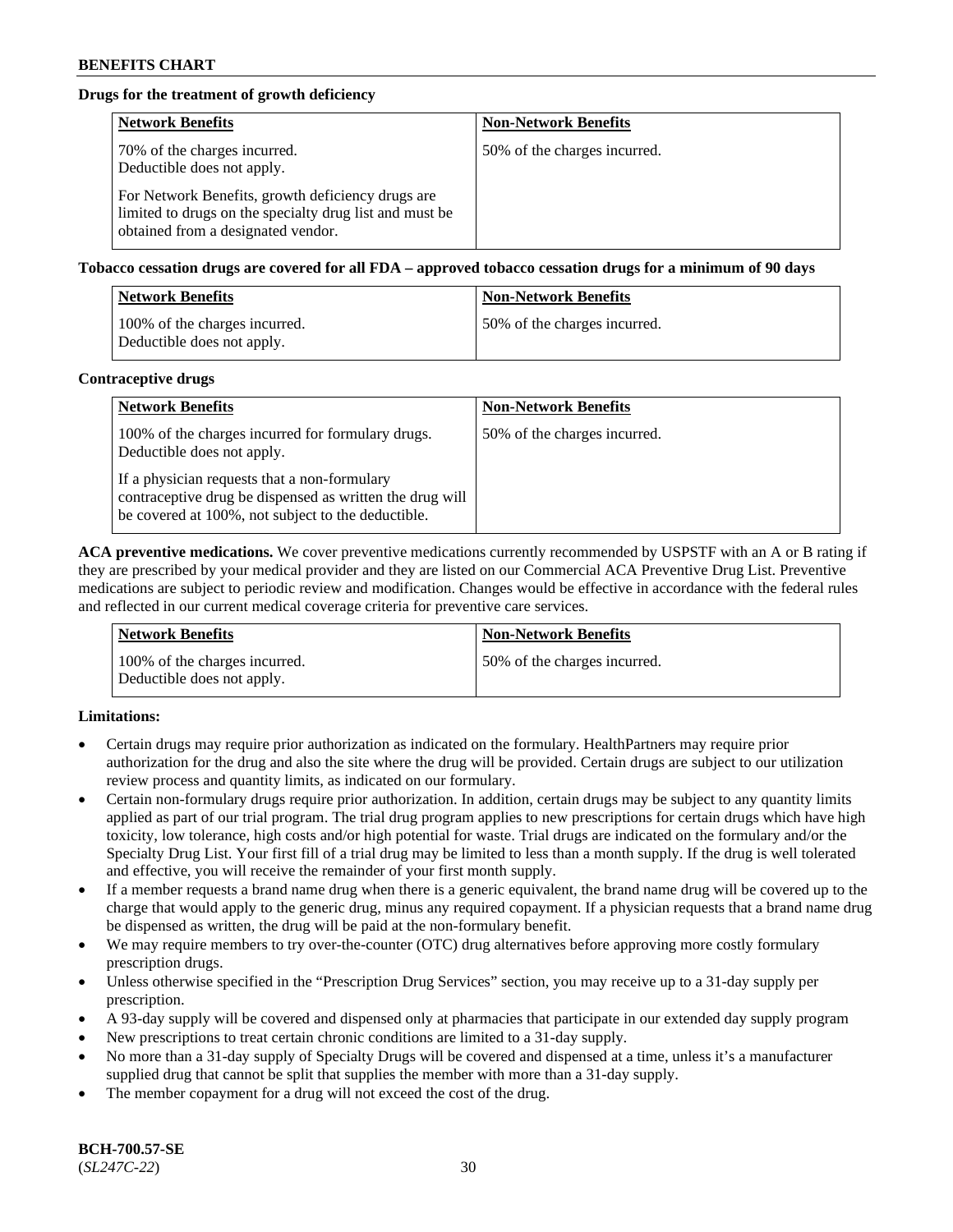# **Not Covered:**

- Replacement of prescription drugs, medications, equipment and supplies due to loss, damage or theft.
- Nonprescription (over the counter) drugs or medications, including, but not limited to, vitamins, supplements, homeopathic remedies, and non-FDA approved drugs unless listed on the formulary and prescribed by a physician or legally authorized health care provider under applicable state and federal law. We cover off-label use of drugs to treat cancer as specified in the "Prescription Drug Services" section of this Benefits Chart. This exclusion does not include over-the-counter contraceptives for women as allowed under the Affordable Care Act when the member obtains a prescription for the item. In addition, if the member obtains a prescription, this exclusion does not include aspirin to prevent cardiovascular disease for men and women of certain ages; folic acid supplements for women who may become pregnant; fluoride chemoprevention supplements for children without fluoride in their water source; and iron supplements for children ages 6-12 months who are at risk of anemia.
- Drugs on the Excluded Drug List. The Excluded Drug List includes select drugs within a therapy class that are not eligible for coverage. This includes drugs that may be excluded for certain indications. However, you may request coverage for a drug on the Excluded Drug List by requesting an exception to the formulary under the formulary exception process described in the definition of formulary in this Benefits Chart. The Excluded Drug List is available at [healthpartners.com](http://www.healthpartners.com/)
- Drugs that are newly approved by the FDA until they are reviewed and approved by HealthPartners Pharmacy and Therapeutics Committee. However, you may request coverage for a drug that is newly approved by the FDA by requesting an exception to the formulary under the formulary exception process described in the definition of formulary in the Benefits Chart.
- All drugs used for sexual dysfunction.
- Fertilty drugs.
- Medical cannabis.
- Medical devices approved by the FDA will not be covered under the "Prescription Drug Services" section unless they are on our formulary. Covered medical devices are generally submitted and reimbursed under your medical benefits.
- See "Services Not Covered" in the Group Membership Contract.

# **PREVENTIVE SERVICES**

# **Applicable Definitions:**

**Routine Preventive Services** are routine healthcare services that include screenings, check-ups and counseling to prevent illness, disease or other health problems before symptoms occur.

**Diagnostic Services** are services to help a provider understand your symptoms, diagnose illness and decide what treatment may be needed. They may be the same services that are listed as preventive services, but they are being used as diagnostic services. Your provider will determine if these services are preventive or diagnostic. These services are not preventive if received as part of a visit to diagnose, manage or maintain an acute or chronic medical condition, illness or injury. When that occurs, unless otherwise indicated below, standard deductibles, copayments or coinsurance apply.

# **Covered Services:**

We cover preventive services that meet any of the requirements under the Affordable Care Act (ACA) shown in the bulleted items below. These preventive services are covered at 100% under the network benefits with no deductible, copayments or coinsurance. (If a preventive service is not required by the ACA and it is covered at a lower benefit level or if a group qualifies for an exemption or accommodation for certain benefits under the ACA, it will be specified below). Preventive benefits mandated under the ACA are subject to periodic review and modification. Changes would be effective in accordance with the federal rules. Preventive services mandated by the ACA include:

- Evidence-based items or services that have in effect a rating of A or B in the current recommendations of the United States Preventive Services Task Force with respect to the individual;
- Immunizations for routine use in children, adolescents, and adults that have in effect a recommendation from the Advisory Committee on Immunization Practices of the Centers for Disease Control and Prevention with respect to the individual;
- With respect to infants, children, and adolescents, evidence-informed preventive care and screenings provided for in comprehensive guidelines supported by the Health Resources and Services Administration; and
- With respect to women, preventive care and screenings provided for in comprehensive guidelines supported by the Health Resources and Services Administration.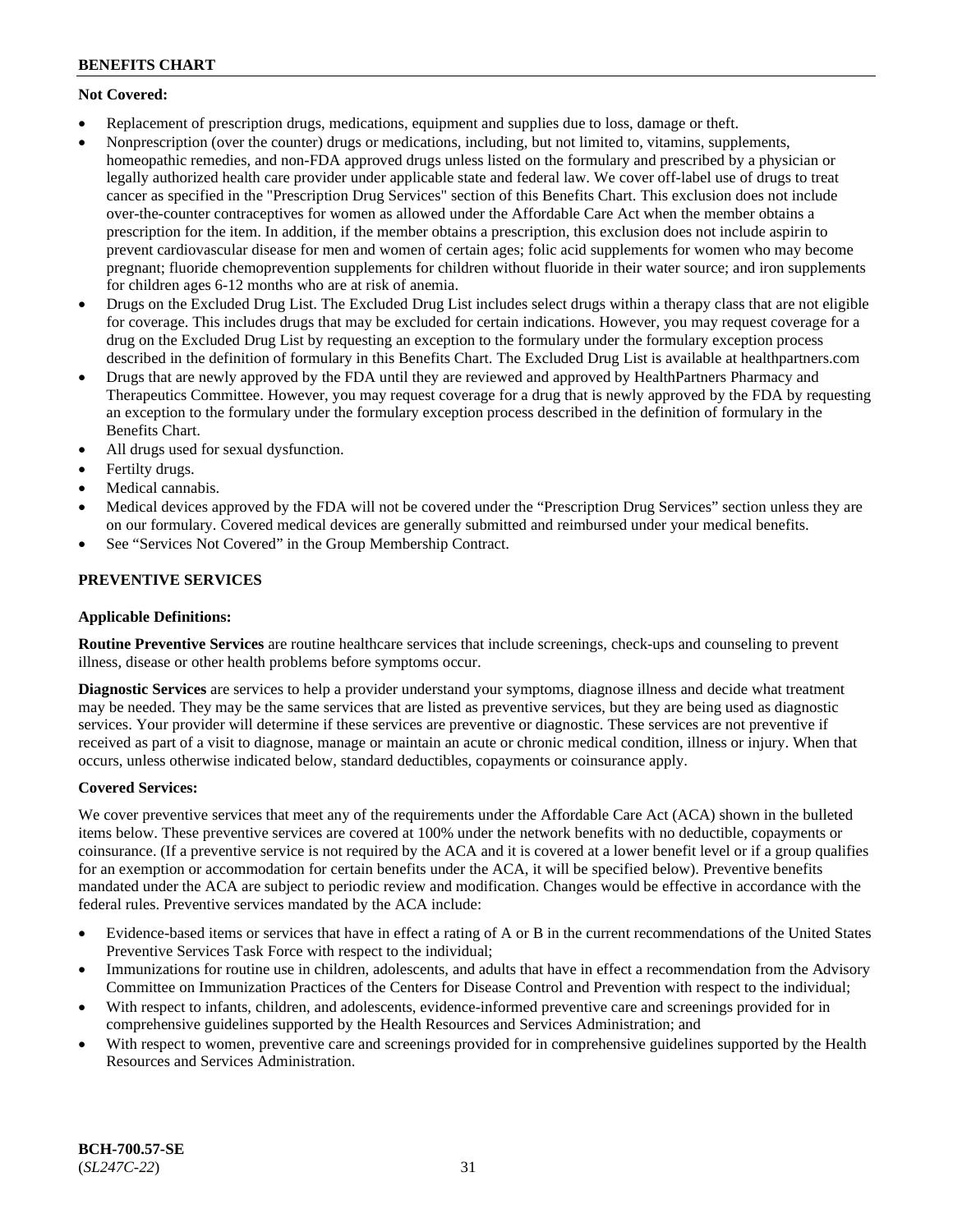Covered services are based on established medical policies, which are subject to periodic review and modification by the medical or dental directors. These medical policies (medical coverage criteria) are available by calling Member Services, or logging on to your "*my*HealthPartners" account at [healthpartners.com.](http://www.healthpartners.com/)

A complete list of preventive care services recommended under the U.S. Preventive Task Force (USPSTF) is available online at [uspreventiveservicestaskforce.org/Page/Name/uspstf-a-and-b-recommendations.](https://www.uspreventiveservicestaskforce.org/Page/Name/uspstf-a-and-b-recommendations-by-date/)

HHS: [healthcare.gov/coverage/preventive-care-benefits](https://www.healthcare.gov/coverage/preventive-care-benefits/)

CDC: [cdc.gov/vaccines/schedules/index.html](https://www.cdc.gov/vaccines/schedules/index.html)

### **ACA and state mandated preventive services are covered as follows:**

**Routine health exams and periodic health assessments.** A physician or health care provider will counsel you as to how often health assessments are needed based on age, sex and health status. This includes screening for tobacco use, at least two tobacco cessation attempts per year (for those who use tobacco products), all FDA approved tobacco cessation medications including over-the-counter drugs (as shown in the "Prescription Drug Services" Section) and at least four counseling sessions of at least ten minutes each for tobacco cessation.

| Network Benefits                                            | <b>Non-Network Benefits</b>  |
|-------------------------------------------------------------|------------------------------|
| 100% of the charges incurred.<br>Deductible does not apply. | 50% of the charges incurred. |

**Child health supervision services**. This includes pediatric preventive services, such as fluoride chemoprevention for children without fluoride in their water source, newborn screenings, appropriate immunizations, developmental assessments and laboratory services appropriate to the age of the child from birth to 72 months, and appropriate immunizations until the end of the month in which the child turns 19, as defined by the Standards of Child Health Care issued by the American Academy of Pediatrics. We cover at least five child health supervision visits from birth to 12 months, three child health supervision visits from 12 months to 24 months, once a year from 24 months to 72 months.

| Network Benefits                                            | <b>Non-Network Benefits</b>  |
|-------------------------------------------------------------|------------------------------|
| 100% of the charges incurred.<br>Deductible does not apply. | 50% of the charges incurred. |

**Routine prenatal care and exams.** This includes the comprehensive package of medical and psychosocial support provided throughout a pregnancy, including risk assessment, serial surveillance, prenatal education, and use of specialized skills and technology when needed, as defined by Standards for Obstetric-Gynecologic Services issued by the American College of Obstetricians and Gynecologists.

| <b>Network Benefits</b>                                     | <b>Non-Network Benefits</b>   |
|-------------------------------------------------------------|-------------------------------|
| 100% of the charges incurred.<br>Deductible does not apply. | 150% of the charges incurred. |

**Routine postnatal care.** This includes health exams, assessments, education and counseling relating to the period immediately after childbirth

| <b>Network Benefits</b>                                     | <b>Non-Network Benefits</b>  |
|-------------------------------------------------------------|------------------------------|
| 100% of the charges incurred.<br>Deductible does not apply. | 50% of the charges incurred. |

**Routine screening procedures for cancer.** This includes colorectal screening, digital rectal examinations, or other cancer screenings recommended by the USPSTF with an A or B rating. Women's preventive health services below describes additional routine screening procedures for cancer.

| <b>Network Benefits</b>                                     | <b>Non-Network Benefits</b>  |
|-------------------------------------------------------------|------------------------------|
| 100% of the charges incurred.<br>Deductible does not apply. | 50% of the charges incurred. |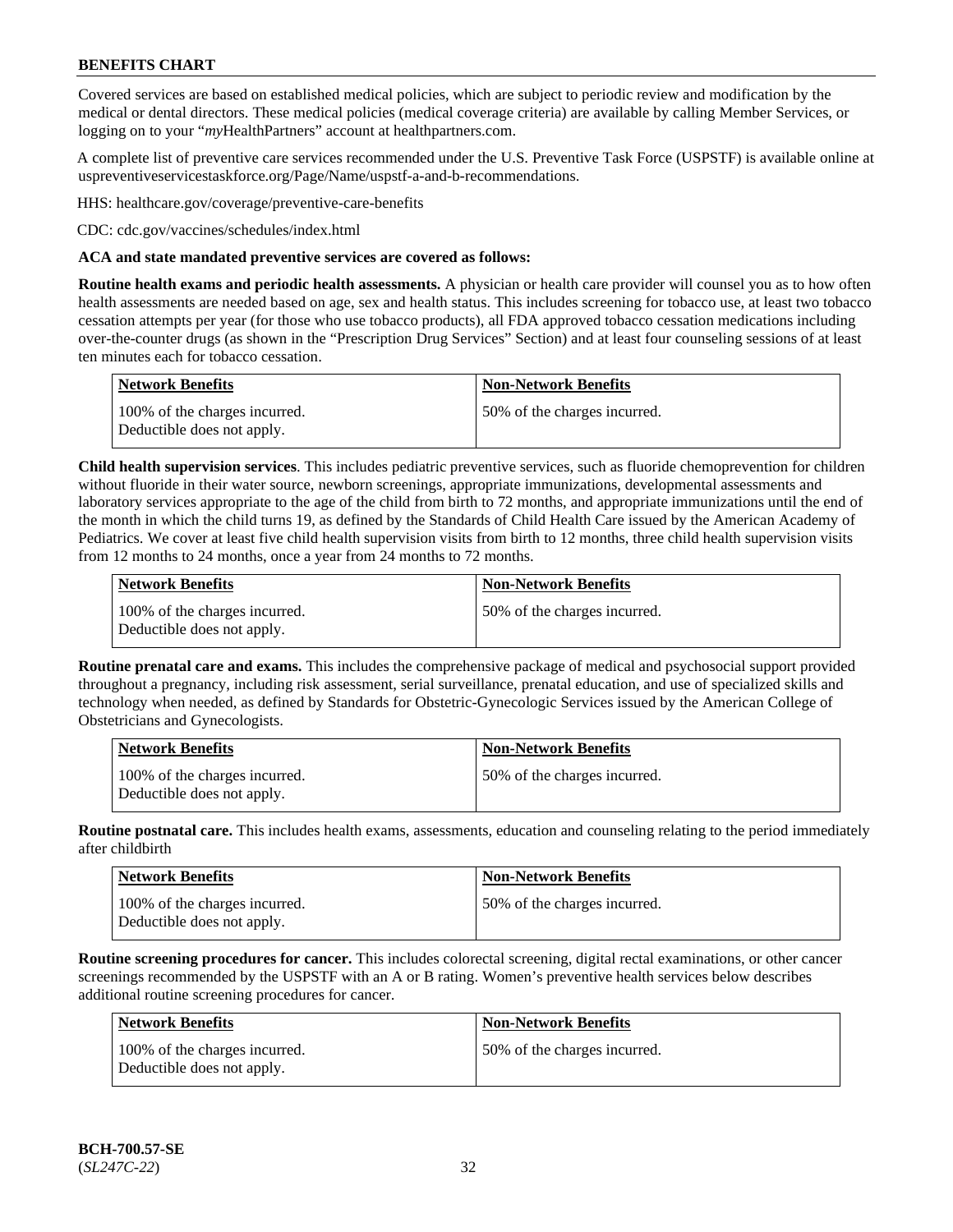**Professional voluntary family planning services.** This includes services to prevent or delay a pregnancy, including counseling and education. Services must be provided by a licensed provider.

| <b>Network Benefits</b>                                     | <b>Non-Network Benefits</b> |
|-------------------------------------------------------------|-----------------------------|
| 100% of the charges incurred.<br>Deductible does not apply. | See Network Benefits.       |

# **Adult immunizations**

| <b>Network Benefits</b>                                     | <b>Non-Network Benefits</b>  |
|-------------------------------------------------------------|------------------------------|
| 100% of the charges incurred.<br>Deductible does not apply. | 50% of the charges incurred. |

**Women's preventive services.**This includes mammograms\*, screenings for cervical cancer (pap smears), breast pumps, human papillomavirus (HPV) testing; counseling for sexually transmitted infections, counseling and screening for human immunodeficiency virus (HIV), and all FDA approved contraceptive methods as prescribed by a doctor, sterilization procedures, education and counseling (see the "Prescription Drug Services" section for coverage of oral contraceptive drugs). For women whose family history is associated with an increased risk for BRCA1 or BRCA2 gene mutations, we cover genetic counseling and BRCA screening without cost sharing, if appropriate and as determined by a physician

**\***Preventive mammogram screening includes digital breast tomosynthesis (3D mammograms) for members at risk for breast cancer.

"At risk for breast cancer" means: (1) having a family history with one or more first- or second-degree relatives with breast cancer; (2) testing positive for BRCA1 or BRCA2 mutations; (3) having heterogeneously dense breasts or extremely dense breasts based on the Breast Imaging Reporting and Data System established by the American College of Radiology; or (4) having a previous diagnosis of breast cancer.

| Network Benefits                                            | <b>Non-Network Benefits</b>  |
|-------------------------------------------------------------|------------------------------|
| 100% of the charges incurred.<br>Deductible does not apply. | 50% of the charges incurred. |

**Obesity screening and management.** We cover obesity screening and counseling for all ages during a routine preventive care exam. If you are age 18 or older and have a body mass index of 30 or more, we also cover intensive obesity management to help you lose weight. Your primary care doctor can coordinate these services.

| Network Benefits                                            | <b>Non-Network Benefits</b>  |
|-------------------------------------------------------------|------------------------------|
| 100% of the charges incurred.<br>Deductible does not apply. | 50% of the charges incurred. |

**In addition to any ACA or state mandated preventive services referenced above, we cover the following eligible services:**

# **Routine eye and hearing exams**

| <b>Network Benefits</b>                                     | <b>Non-Network Benefits</b>  |
|-------------------------------------------------------------|------------------------------|
| 100% of the charges incurred.<br>Deductible does not apply. | 50% of the charges incurred. |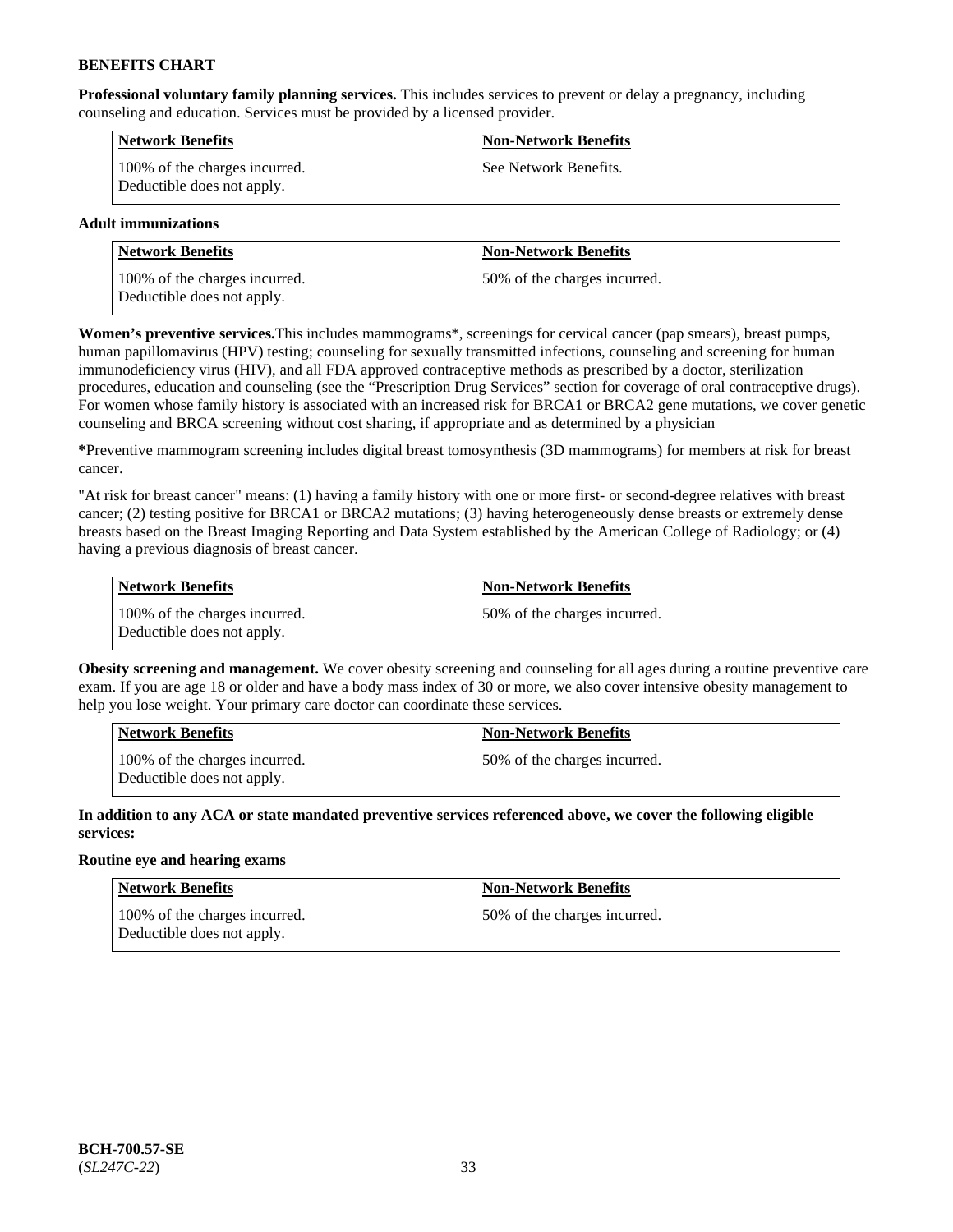**Ovarian cancer surveillance tests for women who are at risk.** "At risk for ovarian cancer" means (1) having a family history that includes any of the following: one or more first-degree or second-degree relatives with ovarian cancer, clusters of female relatives with breast cancer or nonpolyposis colorectal cancer; or (2) testing positive for BRCA1 or BRCA2 mutations. "Surveillance tests for ovarian cancer" means annual screening using: CA-125 serum tumor marker testing, transvaginal ultrasound, pelvic examination or other proven ovarian cancer screening tests currently being evaluated by the federal Food and Drug Administration or by the National Cancer Institute.

| <b>Network Benefits</b>                                                                                                                                                                                                          | <b>Non-Network Benefits</b>                                                                                                                                                                                                          |
|----------------------------------------------------------------------------------------------------------------------------------------------------------------------------------------------------------------------------------|--------------------------------------------------------------------------------------------------------------------------------------------------------------------------------------------------------------------------------------|
| Coverage level is same as corresponding Network<br>Benefit, depending on type of service provided, such<br>as Diagnostic Imaging Services, Laboratory Services<br>Office Visits for Illness or Injury or Preventive<br>Services. | Coverage level is same as corresponding Non-Network<br>Benefit, depending on type of service provided, such as<br>Diagnostic Imaging Services, Laboratory Services<br>Office Visits for Illness or Injury or Preventive<br>Services. |
|                                                                                                                                                                                                                                  |                                                                                                                                                                                                                                      |

### **Limitations:**

• Services are not preventive if received as part of a visit to diagnose, manage or maintain an acute or chronic medical condition, illness or injury. When that occurs, unless otherwise indicated above, standard deductibles, copayments or coinsurance apply.

#### **Not Covered:**

See "Services Not Covered" in the Group Membership Contract.

# **SPECIFIED NON-NETWORK SERVICES**

# **Covered Services:**

We cover the following services when you elect to receive them from a non-network provider, at the same level of coverage we provide when you elect to receive the services from a network provider:

- Voluntary family planning of the conception and bearing of children.
- The provider visit(s) and test(s) necessary to make a diagnosis of infertility.
- Testing and treatment of sexually transmitted diseases (other than HIV).
- Testing for AIDS or other HIV-related conditions.

| <b>Network Benefits</b>                                                                                                                            | <b>Non-Network Benefits</b>                    |
|----------------------------------------------------------------------------------------------------------------------------------------------------|------------------------------------------------|
| Coverage level is same as corresponding Network<br>Benefit, depending on type of service provided, such as<br>Office Visits for Illness or Injury. | See Network Benefits for the services covered. |

#### **Not Covered:**

See "Services Not Covered" in the Group Membership Contract.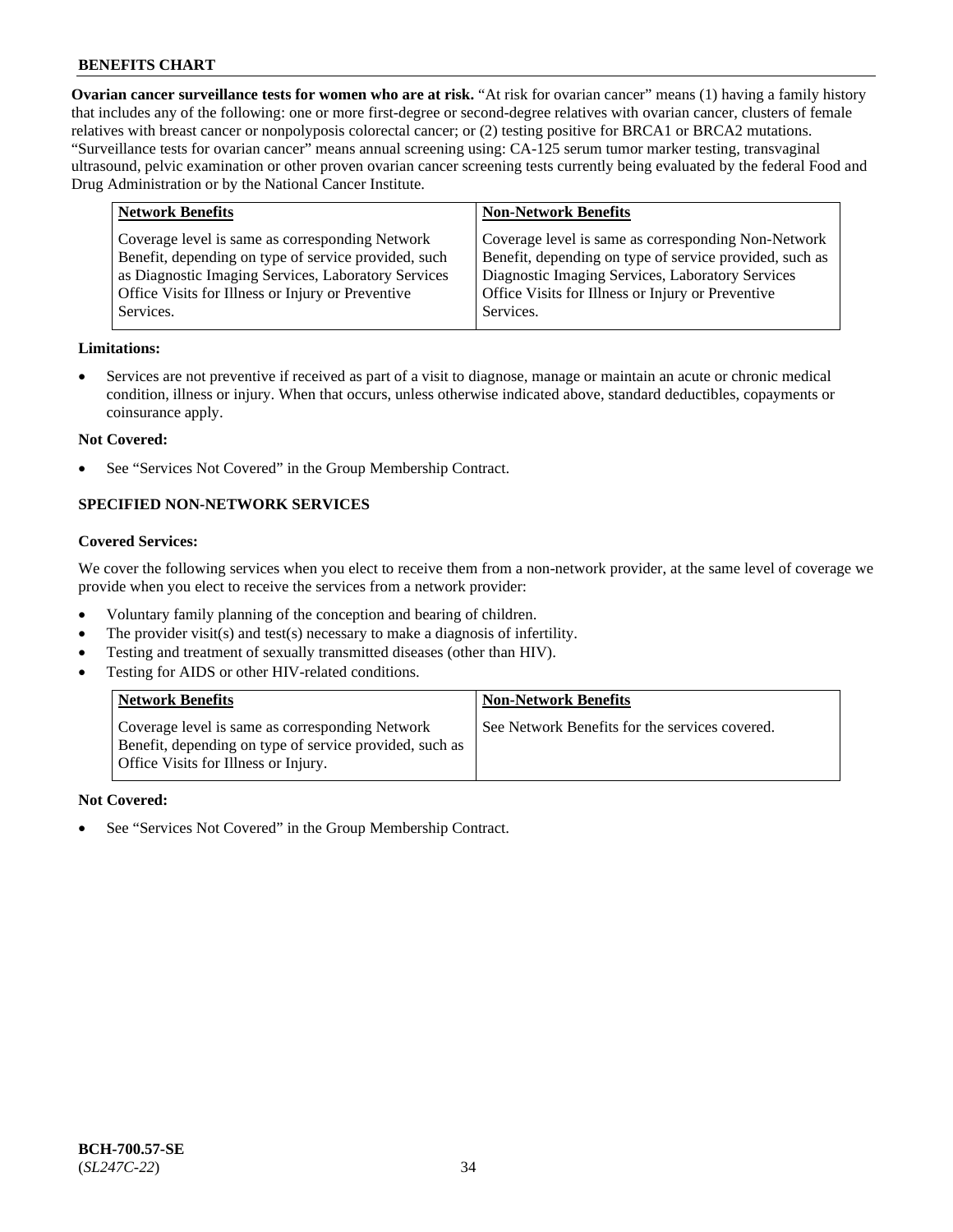# **TELEHEALTH/TELEMEDICINE SERVICES**

# **Definitions:**

**Telehealth, Telemedicine, or Virtual Care.** This is a means of communication between a health care professional and a patient. This includes the use of secure electronic information, imaging, and communication technologies, including:

- interactive audio or audio-video
- interactive audio with store-and-forward technology
- chat-based and email-based systems
- physician-to-physician consultation
- patient education
- data transmission
- data interpretation
- digital diagnostics (algorithm-enabled diagnostic support)
- digital therapeutics (the use of personal health devices and sensors, either alone or in combination with conventional drug therapies, for disease prevention and management)

### Services can be delivered:

Synchronously: the patient and health care professional are engaging with one another at the same time; or Asynchronously: the patient and health care professional engage with each other at different points in time.

**Telephone Visits.** Live, synchronous, interactive encounters over the telephone between a patient and a healthcare provider.

**E-visit or chat-based visits.** Asynchronous online or mobile app encounters to discuss a patient's personal health information, vital signs, and other physiologic data or diagnostic images. The healthcare provider reviews and delivers a consultation, diagnosis, prescription or treatment plan after reviewing the patient's visit information.

**Virtuwell<sup>®</sup>**. This is an online service for you to receive a diagnosis and treatment for certain conditions, such as a cold, flu, ear pain and sinus infections. You may access the Virtuwell website at [virtuwell.com.](https://www.virtuwell.com/)

**Video Visits.** Live, synchronous, interactive encounters using secure web-based video between a patient and a healthcare provider.

# **Covered Services:**

The Plan covers the following methods of receiving care for services that would be eligible under the Plan if the service were provided in person.

# **Scheduled telephone visits**

# *Select Tier*

| Network Benefits                                                                                               | <b>Non-Network Benefits</b>  |
|----------------------------------------------------------------------------------------------------------------|------------------------------|
| 100% of the charges incurred, subject to a member<br>copayment of \$5 per visit.<br>Deductible does not apply. | 50% of the charges incurred. |

*Standard Tier*

| Network Benefits                                                                                                | <b>Non-Network Benefits</b>  |
|-----------------------------------------------------------------------------------------------------------------|------------------------------|
| 100% of the charges incurred, subject to a member<br>copayment of \$30 per visit.<br>Deductible does not apply. | 50% of the charges incurred. |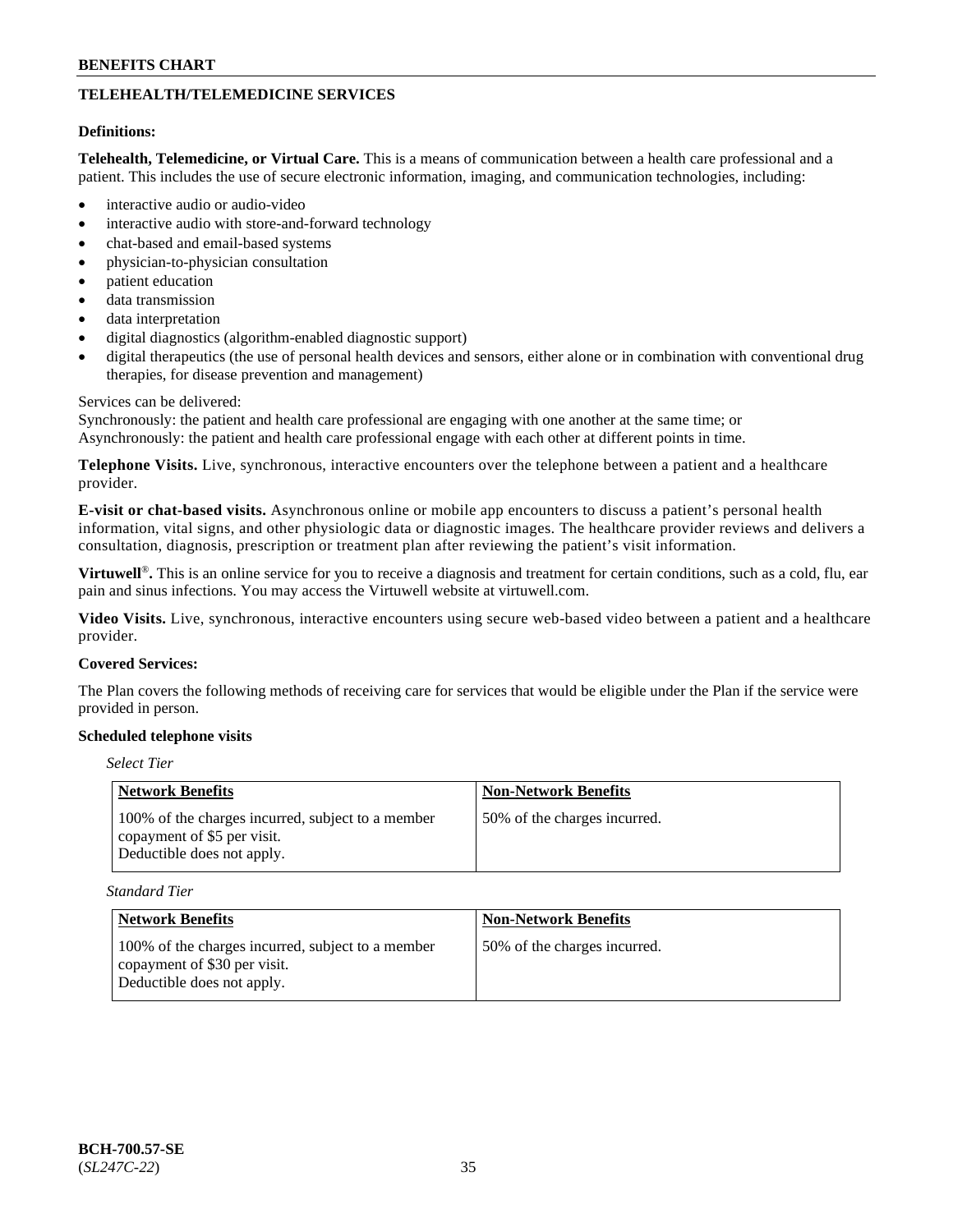# **E-visits**

# **Access to online care through Virtuwell at [virtuwell.com](https://www.virtuwell.com/)**

| <b>Network Benefits</b>                                     | <b>Non-Network Benefits</b> |
|-------------------------------------------------------------|-----------------------------|
| 100% of the charges incurred.<br>Deductible does not apply. | Not Applicable.             |

# **All other E-visits**

*Select Tier*

| <b>Network Benefits</b>                                                                                        | <b>Non-Network Benefits</b>  |
|----------------------------------------------------------------------------------------------------------------|------------------------------|
| 100% of the charges incurred, subject to a member<br>copayment of \$5 per visit.<br>Deductible does not apply. | 50% of the charges incurred. |

*Standard Tier*

| <b>Network Benefits</b>                                                                                         | <b>Non-Network Benefits</b>  |
|-----------------------------------------------------------------------------------------------------------------|------------------------------|
| 100% of the charges incurred, subject to a member<br>copayment of \$30 per visit.<br>Deductible does not apply. | 50% of the charges incurred. |

# **Video visits**

| <b>Network Benefits</b>                                | <b>Non-Network Benefits</b>                            |
|--------------------------------------------------------|--------------------------------------------------------|
| Coverage level is same as corresponding Network        | Coverage level is same as corresponding Non-Network    |
| Benefit, depending upon type of service provided, such | Benefit, depending upon type of service provided, such |
| as Office Visits for Illness or Injury.                | as Office Visits for Illness or Injury.                |

# **Not Covered:**

See "Services Not Covered" in the Group Membership Contract.

# **TRANSPLANT SERVICES**

# **Applicable Definitions:**

**Autologous.** This is when the source of cells is from the individual's own marrow or stem cells.

**Allogeneic.** This is when the source of cells is from a related or unrelated donor's marrow or stem cells.

**Autologous Bone Marrow Transplant.** This is when the bone marrow is harvested from the individual and stored. The patient undergoes treatment which includes tumor ablation with high-dose chemotherapy and/or radiation. The bone marrow is reinfused (transplanted).

**Allogeneic Bone Marrow Transplant.** This is when the bone marrow is harvested from the related or unrelated donor and stored. The patient undergoes treatment which includes tumor ablation with high-dose chemotherapy and/or radiation. The bone marrow is reinfused (transplanted).

**Autologous/Allogeneic Stem Cell Support.** This is a treatment process that includes stem cell harvest from either bone marrow or peripheral blood, tumor ablation with high-dose chemotherapy and/or radiation, stem cell reinfusion, and related care. Autologous/allogeneic bone marrow transplantation and high dose chemotherapy with peripheral stem cell rescue/support are considered to be autologous/allogeneic stem cell support.

**Designated Transplant Center.** This is any health care provider, group or association of health care providers designated by us to provide services, supplies or drugs for specified transplants for our members.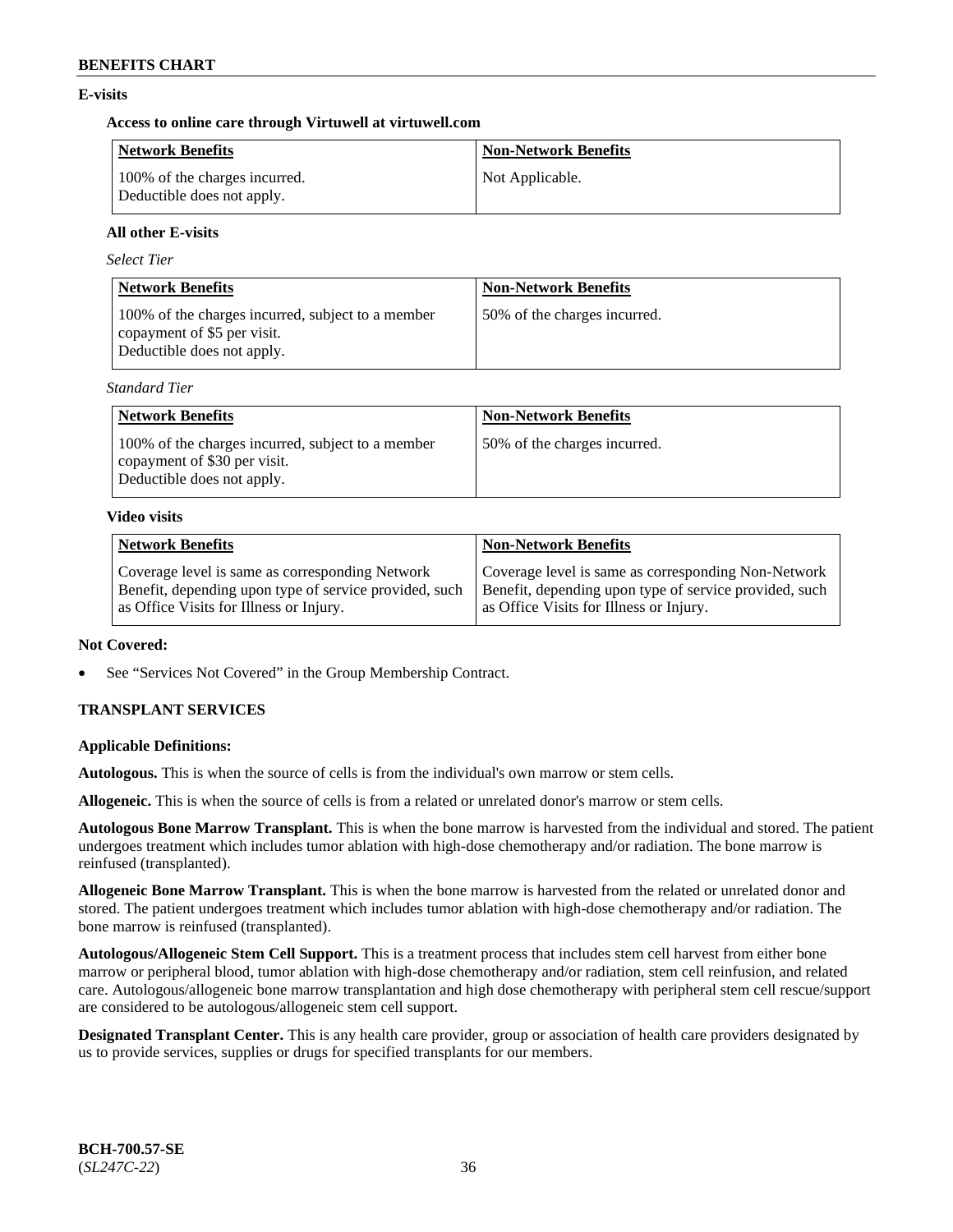**Transplant Services.** This is transplantation (including retransplants) of the human organs or tissue listed below, including all related post-surgical treatment and drugs and multiple transplants for a related cause. Transplant services do not include other organ or tissue transplants or surgical implantation of mechanical devices functioning as a human organ, except surgical implantation of an FDA approved Ventricular Assist Device (VAD) or total artificial heart, functioning as a temporary bridge to heart transplantation.

Prior authorization is required prior to consultation to support coordination of care and benefits.

### **Covered Services:**

We cover eligible transplant services (as defined above) while you are covered under this Benefits Chart. Transplants that will be considered for coverage are limited to the following:

- Kidney transplants for end-stage disease.
- Cornea transplants for end-stage disease.
- Heart transplants for end-stage disease.
- Lung transplants or heart/lung transplants for: (1) primary pulmonary hypertension; (2) Eisenmenger's syndrome; (3) endstage pulmonary fibrosis; (4) alpha 1 antitrypsin disease; (5) cystic fibrosis; and (6) emphysema.
- Liver transplants for: (1) biliary atresia in children; (2) primary biliary cirrhosis; (3) post-acute viral infection (including hepatitis A, hepatitis B antigen e negative and hepatitis C) causing acute atrophy or post-necrotic cirrhosis; (4) primary sclerosing cholangitis; (5) alcoholic cirrhosis; and (6) hepatocellular carcinoma.
- Allogeneic bone marrow transplants or peripheral stem cell support associated with high dose chemotherapy for: (1) acute myelogenous leukemia; (2) acute lymphocytic leukemia; (3) chronic myelogenous leukemia; (4) severe combined immunodeficiency disease; (5) Wiskott-Aldrich syndrome; (6) aplastic anemia; (7) sickle cell anemia; (8) non-relapsed or relapsed non-Hodgkin's lymphoma; (9) multiple myeloma; and (10) testicular cancer.
- Autologous bone marrow transplants or peripheral stem cell support associated with high-dose chemotherapy for: (1) acute leukemias; (2) non-Hodgkin's lymphoma; (3) Hodgkin's disease; (4) Burkitt's lymphoma; (5) neuroblastoma; (6) multiple myeloma; (7) chronic myelogenous leukemia; and (8) non-relapsed non-Hodgkin's lymphoma.
- Pancreas transplants for simultaneous pancreas-kidney transplants for diabetes, pancreas after kidney, living related segmental simultaneous pancreas kidney transplantation and pancreas transplant alone.

For Network Benefits, charges for transplant services must be incurred at a designated transplant center.

The transplant-related treatment provided, including expenses incurred for directly related donor services, shall be subject to and in accordance with the provisions, limitations, maximum and other terms of this Benefits Chart.

Medical and hospital expenses of the donor are covered only when the recipient is a member and the transplant and directly related donor expenses have been prior authorized for coverage. Treatment of medical complications that may occur to the donor are not covered. Donors are not considered members, and are therefore not eligible for the rights afforded to members under the Contract.

The list of eligible transplant services and coverage determinations are based on established medical policies, which are subject to periodic review and modifications by the medical director.

*Subject to the Standard Tier Deductibles*

| <b>Network Benefits</b>       | Non-Network Benefits         |
|-------------------------------|------------------------------|
| 170% of the charges incurred. | 50% of the charges incurred. |